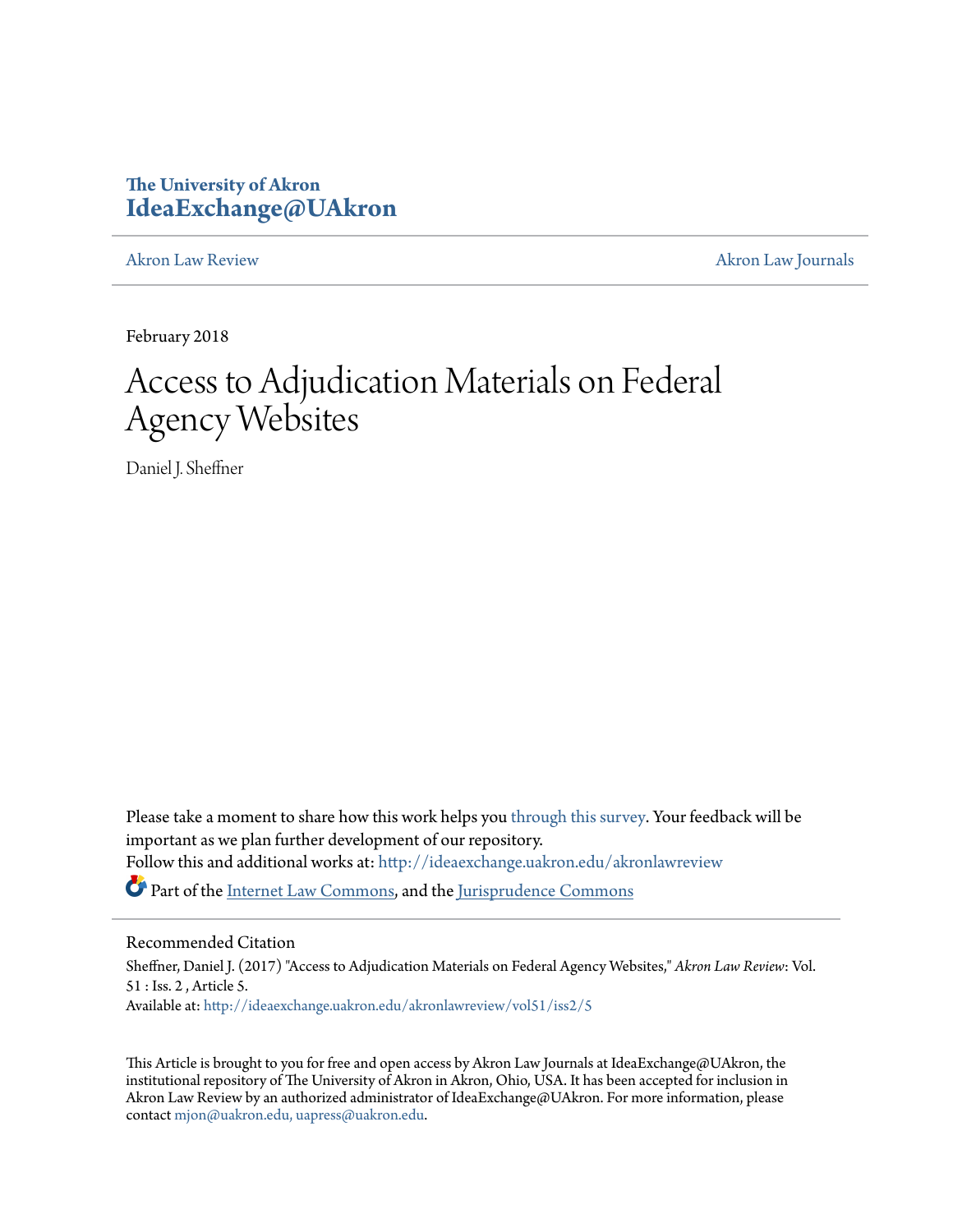## **ACCESS TO ADJUDICATION MATERIALS ON FEDERAL AGENCY WEBSITES**

*Daniel J. Sheffner\** 

| I.   |             |                                                    |  |  |  |
|------|-------------|----------------------------------------------------|--|--|--|
| H.   |             |                                                    |  |  |  |
|      | $A_{\cdot}$ | Federal Administrative Adjudication and Electronic |  |  |  |
|      |             | Access to Adjudication Materials 450               |  |  |  |
|      | <b>B.</b>   | Laws and Policies Relevant to the Online           |  |  |  |
|      |             | Disclosure of Adjudication Materials454            |  |  |  |
|      |             | 1. Freedom of Information Act454                   |  |  |  |
|      |             |                                                    |  |  |  |
|      |             |                                                    |  |  |  |
|      |             |                                                    |  |  |  |
|      |             | 5. Open Government Memorandum462                   |  |  |  |
| III. |             |                                                    |  |  |  |
| IV.  |             |                                                    |  |  |  |
|      | A.          |                                                    |  |  |  |
|      |             |                                                    |  |  |  |
|      |             |                                                    |  |  |  |
|      |             |                                                    |  |  |  |
|      | $\bf{B}$    |                                                    |  |  |  |
|      |             | 1. General Disclosure Practices 476                |  |  |  |
|      |             |                                                    |  |  |  |
| V.   |             |                                                    |  |  |  |
|      |             |                                                    |  |  |  |
|      |             | 1.                                                 |  |  |  |
|      |             | 2. Online Dissemination of Adjudication            |  |  |  |
|      |             |                                                    |  |  |  |
|      |             | a.                                                 |  |  |  |
|      |             | Adjudication Materials 488<br>b.                   |  |  |  |
|      | Β.          | Federal Mine Safety & Health Review                |  |  |  |
|      |             |                                                    |  |  |  |
|      |             |                                                    |  |  |  |

447

1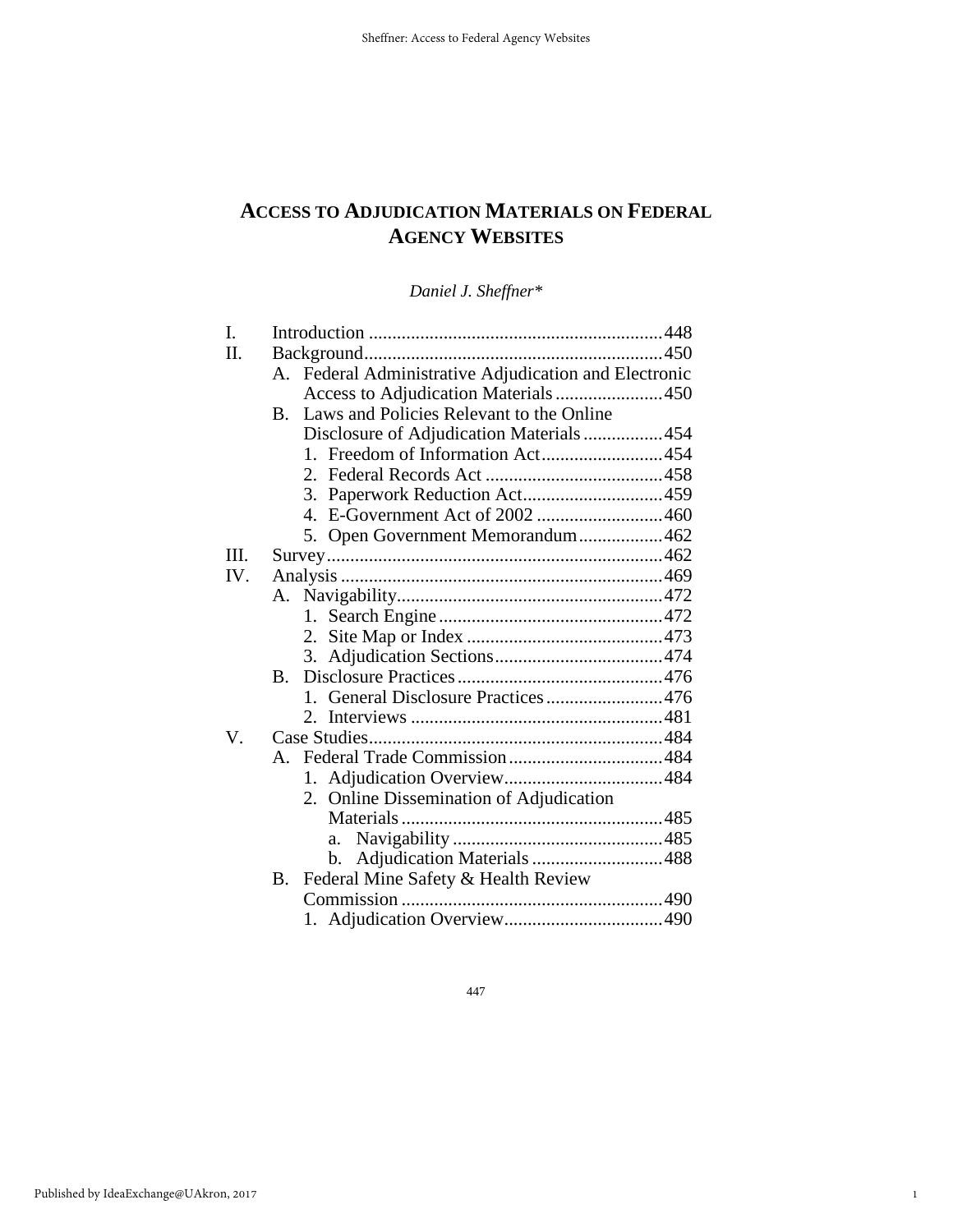|      | 2. Online Dissemination of Adjudication |  |
|------|-----------------------------------------|--|
|      |                                         |  |
|      |                                         |  |
|      | b. Adjudication Materials 493           |  |
|      |                                         |  |
|      |                                         |  |
|      | 2. Online Dissemination of Adjudication |  |
|      |                                         |  |
|      |                                         |  |
|      | b. Adjudication Materials 496           |  |
| VI.  |                                         |  |
| VII. |                                         |  |
|      |                                         |  |

## I. INTRODUCTION

This Article examines the dissemination on agency websites of decisions and supporting materials issued and filed in federal adjudicative proceedings. In contrast to notice-and-comment rulemaking, which is supported by a fully digitized platform that allows members of the public to post comments to proposed rules and view materials contained in rulemaking dockets, $<sup>1</sup>$  $<sup>1</sup>$  $<sup>1</sup>$  there exists no single, comprehensive online</sup> clearinghouse for the public hosting of adjudication decisions and supporting materials. Instead, to the extent that a particular adjudication record is digitally available, it is likely to be found on the relevant agency's website.

In my personal experience searching for adjudication materials on agency websites, as well as in the experiences of several of my colleagues on the Administrative Conference staff, agency websites have varied considerably in terms of their general navigability and the comprehensiveness of their collections of adjudication materials. In order to form a clearer picture of agency practices, I surveyed the websites of

<span id="page-2-0"></span><sup>\*</sup> Attorney Advisor, Administrative Conference of the United States. This Article is based on a report the author prepared for the Administrative Conference of the United States, which led to Administrative Conference Recommendation 2017-1, Adjudication Materials on Agency Websites, 82 Fed. Reg. 31,039 (July 5, 2017). While written in his capacity as a member of the Conference staff, the opinions, views, and recommendations expressed in the report and this Article are those of the author and do not necessarily reflect those of the agency, members of the Conference (including the Chairman, Council, and Committees), or the United States Government. The author would like to thank Calleigh Olson, Jackson Flickinger, Rachel Coles, and the entire staff of the *Akron Law Review* for their invaluable assistance and professionalism.

<sup>1.</sup> *See* REGULATIONS.GOV, https://www.regulations.gov/ [https://perma.cc/D85Y-TMAP] (last visited Jan. 24, 2017). Regulations.gov is discussed *infra* Part I.A.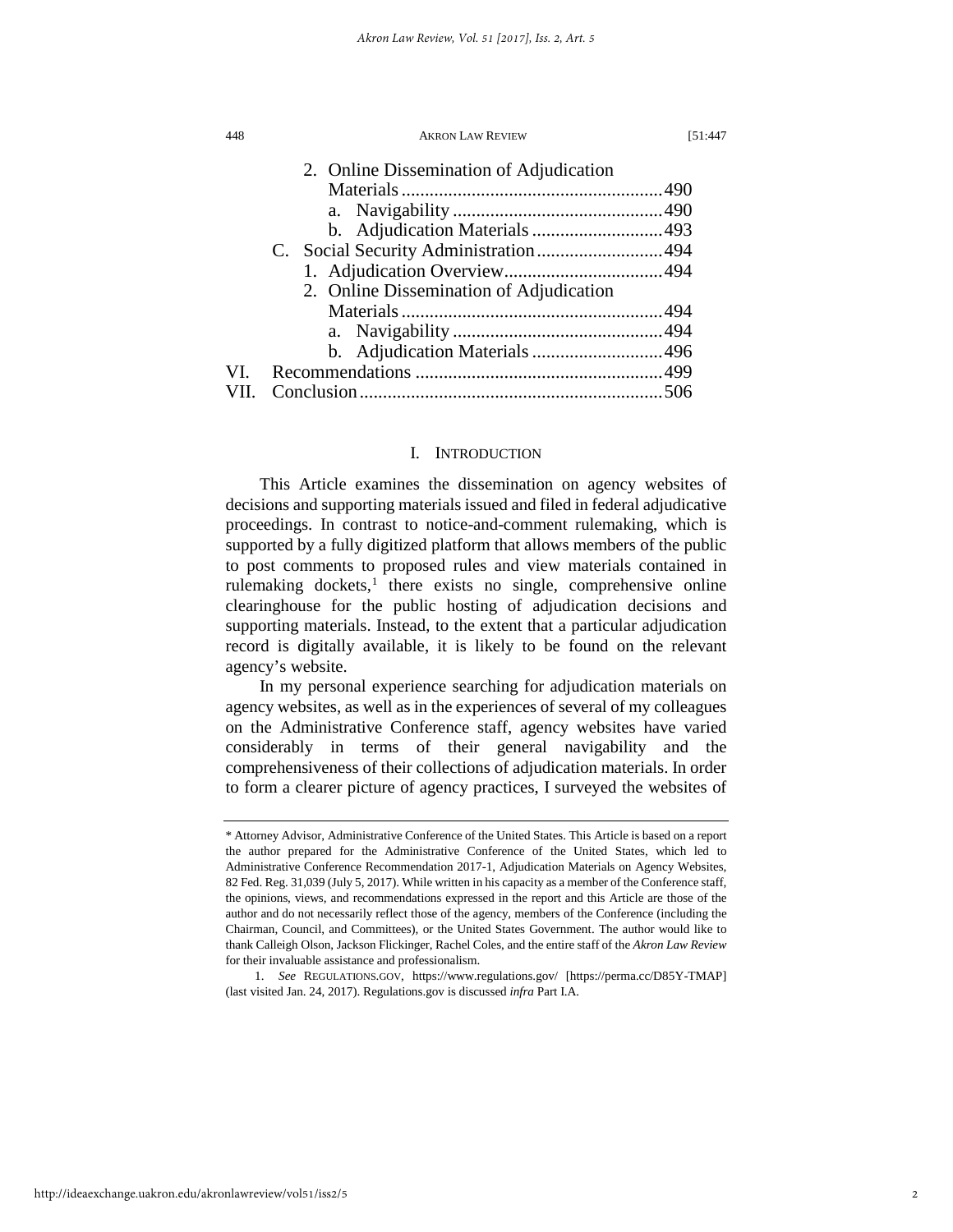24 agencies that engage in adjudication and assessed the degree to which each maintained accessible, comprehensive collections of adjudication materials.[2](#page-3-0) From this examination, as well as from telephone and e-mail conversations with personnel from three agencies that maintain comprehensive or near-comprehensive collections of adjudication materials, and case studies of three representative websites, I formulated recommendations to agencies for improving the availability and accessibility of adjudication materials on their websites.

The Article proceeds as follows. Part I provides an overview of federal administrative adjudication and the laws and policies relevant to the online disclosure of adjudication materials. Part II discusses the 24 website survey and presents its results. Part III analyzes the survey's findings, dividing the analysis into two sections. The first section discusses the degree of accessibility of adjudication materials on agency websites by assessing the general ease of navigating to adjudication materials on the surveyed websites. The second section discusses the general disclosure practices of agency websites. Part III also relays key points derived from telephone and e-mail discussions with personnel from the Federal Maritime Commission, Consumer Product Safety Commission, and National Labor Relations Board. These three agencies maintain comprehensive or near-comprehensive collections of adjudication decisions and supporting materials on their websites. In speaking with personnel familiar with these agencies' online disclosure practices, I sought to determine whether agencies that do not maintain as robust online adjudication sections could possibly replicate the aforementioned agencies' successes.

Part IV presents brief case studies of the Federal Trade Commission, Federal Mine Safety & Health Review Commission, and Social Security Administration's websites. These websites, each of which sits on a different point on the continuum of comprehensiveness and navigability that was revealed during this study, are helpful in understanding the general range of agency practices. Lastly, Part V offers recommendations for agencies to increase the accessibility of adjudication materials on their websites and maintain more comprehensive collections of adjudication materials.

<span id="page-3-0"></span><sup>2.</sup> My analysis reflects the layout of and information contained in the examined websites between October 2016 and January 2017, the time period during which the study was conducted. This Article notes whether a pertinent aspect of a particular website has changed since the completion of the study. It is possible, however, that relevant aspects of some websites have changed since this Article's publication.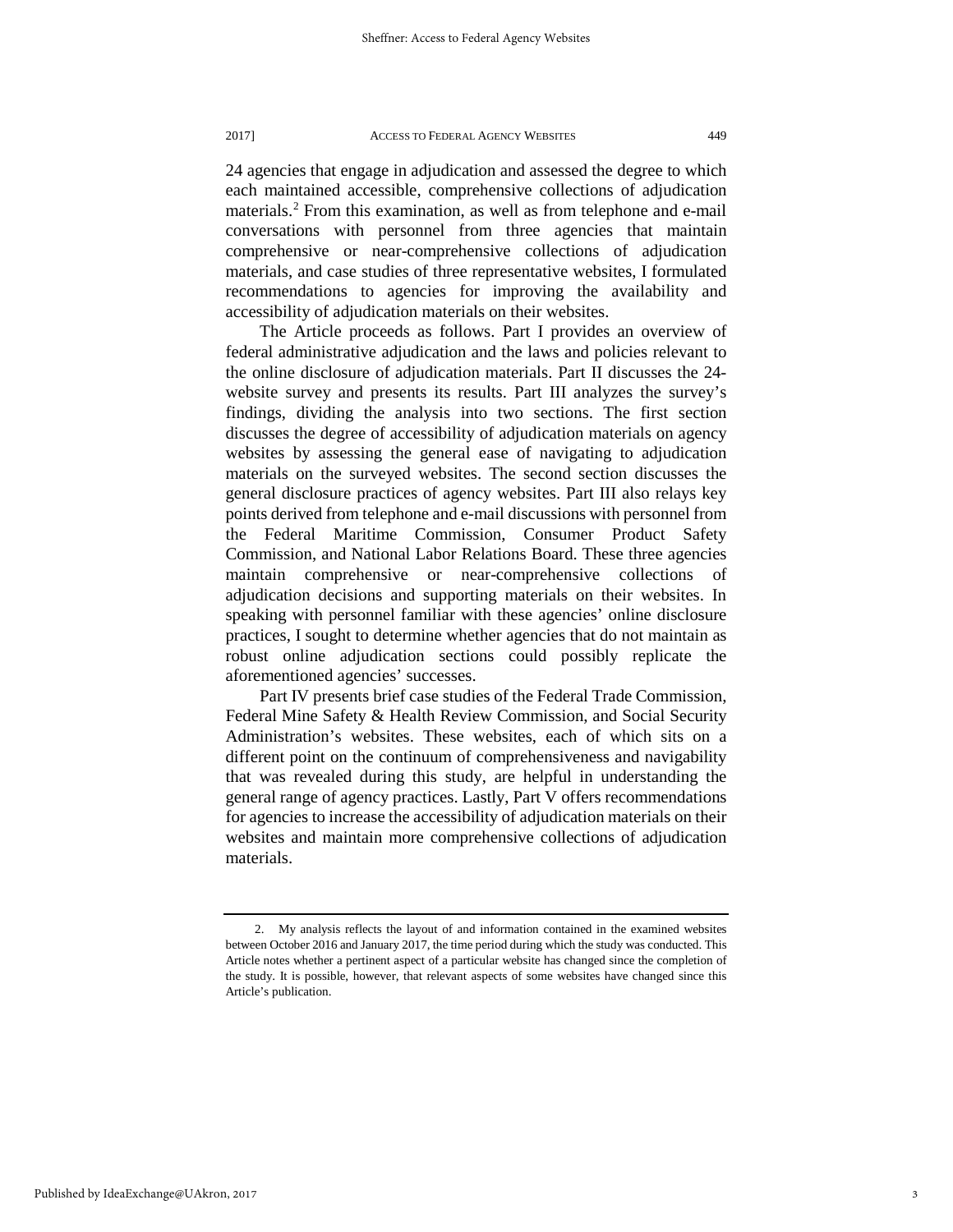## II. BACKGROUND

## *A. Federal Administrative Adjudication and Electronic Access to Adjudication Materials*

Federal administrative adjudication broadly consists of two types: proceedings conducted pursuant to the Administrative Procedure Act  $(APA)^3$  $(APA)^3$  and the residuum of adjudicative proceedings subject to the procedural requirements of other statutes or sources of la[w.](#page-4-1)<sup>4</sup> If an agency's organic statute requires an adjudication "on the record after opportunity for an a[g](#page-4-2)ency hearing,"<sup>5</sup> then the APA's formal [he](#page-4-3)aring [p](#page-4-4)rovisions<sup>6</sup> apply.<sup>7</sup> APA hearings are trial-type, evidentiary hearings over which impartial adjudicators—generally administrative [la](#page-4-5)w judges (ALJs)—preside.<sup>8</sup> Parties may submit documentary evidence or live testi[m](#page-4-6)ony and conduct crossexamination.<sup>9</sup> Following the hearing, the adjudicator issues a decision in the form of "a statement of . . . findin[gs](#page-4-7) and conclusions" akin to a judic**NoopARA** adjudications encompass all adjudicatory proceedings not governed by the APA's hearing provisions. External sources of law, generally an agency's organic statute, determine the procedural requirements of non-APA adjudicatory proceedings, subject to certain baseline requirements imposed by 5 U.S.C. §§ 555 and 558 and due process.[11](#page-4-8) Non-APA adjudication schemes vary substantially, ranging

<span id="page-4-4"></span><span id="page-4-3"></span><span id="page-4-2"></span>7. United States v. Fla. E. Coast Ry. Co., 410 U.S. 224 (1973). An agency's governing statute may also explicitly designate proceedings as APA adjudications. If a statute is ambiguous, the agency's reasonable interpretation governs. *See* Dominion Energy Brayton Point, LLC v. Johnson, 443 F.3d 12, 18-19 (1st Cir. 2006); *see also* MATTHEW LEE WINER ET AL., OFFICE OF THE CHAIRMAN, ADMIN. CONF. OF THE U.S., EQUAL EMP'T OPPORTUNITY COMM'N: EVALUATING THE STATUS AND PLACEMENT OF ADJUDICATORS IN THE FEDERAL SECTOR HEARING PROGRAM 13 n.82 (2014) ("[C]ourts generally defer to an agency's interpretation as to the application of the APA's formal adjudication provisions.") (citing *Dominion*, 443 F.3d at 12).

<span id="page-4-5"></span>8. The APA refers to adjudicators who preside over APA hearings as "presiding employees." 5 U.S.C. § 556(b) (2016). The presiding employee could be "the agency," "one or more members of the body which comprises the agency," or "one or more [ALJs] appointed under section 3105 of this title." *Id.* § 556(b)(1)-(3).

10. *Id.* § 557(c)(3)(A).

<span id="page-4-8"></span><span id="page-4-7"></span><span id="page-4-6"></span>11. Section 555 authorizes, among other things, representation by counsel and the acquisition of hearing transcripts. *Id.* § 555. Section 558 sets out certain requirements applicable to licensing proceedings and requires that sanctions and orders be legally authorized. *Id.* § 558. All adjudicatory

<sup>3.</sup> 5 U.S.C. §§ 551-559 (2016).

<span id="page-4-1"></span><span id="page-4-0"></span><sup>4.</sup> *See* AM. BAR ASS'N, A BLACK LETTER STATEMENT OF FEDERAL ADMINISTRATIVE LAW 18-19 (2d ed. 2013). APA and non-APA adjudications are commonly referred to as "formal" and "informal" adjudications, respectively.

<sup>5.</sup> 5 U.S.C. § 554(a) (2016).

<sup>6.</sup> *Id.* §§ 554, 556, 557.

<sup>9.</sup> *Id.* § 556(d).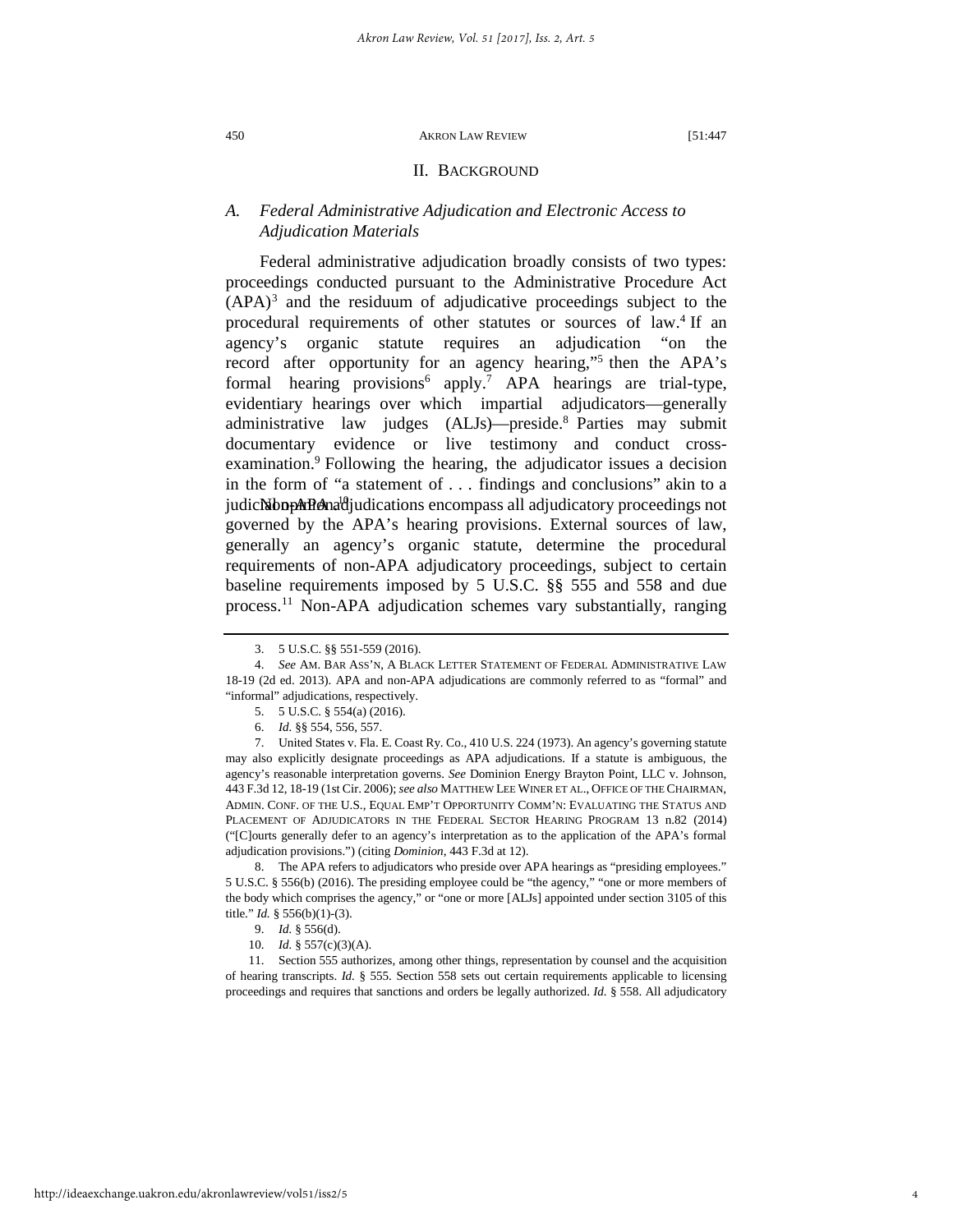from "semi-formal"[12](#page-5-0) proceedings that, like APA hearings, are conducted pursuant to procedurally robust evidentiary procedures, to those, like tariff classification rulings, that are non-adversarial and procedurally bare.<sup>[13](#page-5-1)</sup> These types of hearings are presided over by many different types of adjudicators, some of whom are called "administrative judges" (AJs).

Agency adjudications affect an enormous number of individuals and businesses engaged in a range of regulated activities or dependent on any of the several government benefits programs. The many orders, pleadings, motions, briefs, petitions, discovery materials, and other records generated by agencies and parties involved in formal and semi-formal adjudications bespeak not only the proceedings' procedural complexities and sophistication, but also the parties' acknowledgment of their consequential natures. Whether, for example, an individual qualifies for disability benefits, companies holding significant shares of a market are prohibited from merging, or a business is fined for violating environmental regulations profoundly affects the parties involved and third parties not subject to the proceedings.

Given the importance of federal administrative adjudication, the materials generated throughout the course of any given adjudicatory proceeding—the aforementioned orders, pleadings, briefs, and other adjudication records—take on special significance. Insofar as adjudicative proceedings involve the application of federal power by unelected officials in the disposition of disputes between the government and private parties, or among private parties, the records associated with such proceedings are of immense public importance. On a more practical level, administrative adjudication documents can serve as ready-made models for private parties (especially those who are self-represented)<sup>[14](#page-5-2)</sup> in

proceedings must comply with procedural due process. *See* Mathews v. Eldridge, 424 U.S. 319 (1976).

<span id="page-5-0"></span><sup>12.</sup> *See* Alan B. Morrison, *Administrative Agencies Are Just Like Legislatures and Courts– Except When They're Not*, 59 ADMIN. L. REV. 79, 99 (2007) (referring to non-APA adjudications governed by "formal" procedural requirements as "semi-formal" proceedings). Michael Asimow designates non-APA proceedings subject to evidentiary hearing requirements as "Type B" adjudications to more clearly differentiate them from APA hearings ("Type A") and informal proceedings that do not require evidentiary hearings ("Type C"). *See* MICHAEL ASIMOW, EVIDENTIARY HEARINGS OUTSIDE THE ADMINISTRATIVE PROCEDURE ACT 1 (2016) (report to the Admin. Conf. of the U.S.) [hereinafter ASIMOW, EVIDENTIARY HEARINGS].

<span id="page-5-1"></span><sup>13.</sup> Michael Asimow, *The Spreading Umbrella: Extending the APA's Adjudication Provisions to All Evidentiary Hearings Required by Statute*, 56 ADMIN. L. REV. 1003, 1006 (2004).

<span id="page-5-2"></span><sup>14.</sup> For a recent study of self-represented parties in adjudicative proceedings, see CONNIE VOGELMANN, SELF-REPRESENTED PARTIES IN ADMINISTRATIVE HEARINGS (Oct. 28, 2016) (report to the Admin. Conf. of the U.S.). The report undergirded the Administrative Conference's recent recommendation of the same name, Administrative Conference Recommendation 2016-6, Self-Represented Parties in Administrative Proceedings, 81 Fed. Reg. 94,319 (Dec. 23, 2016).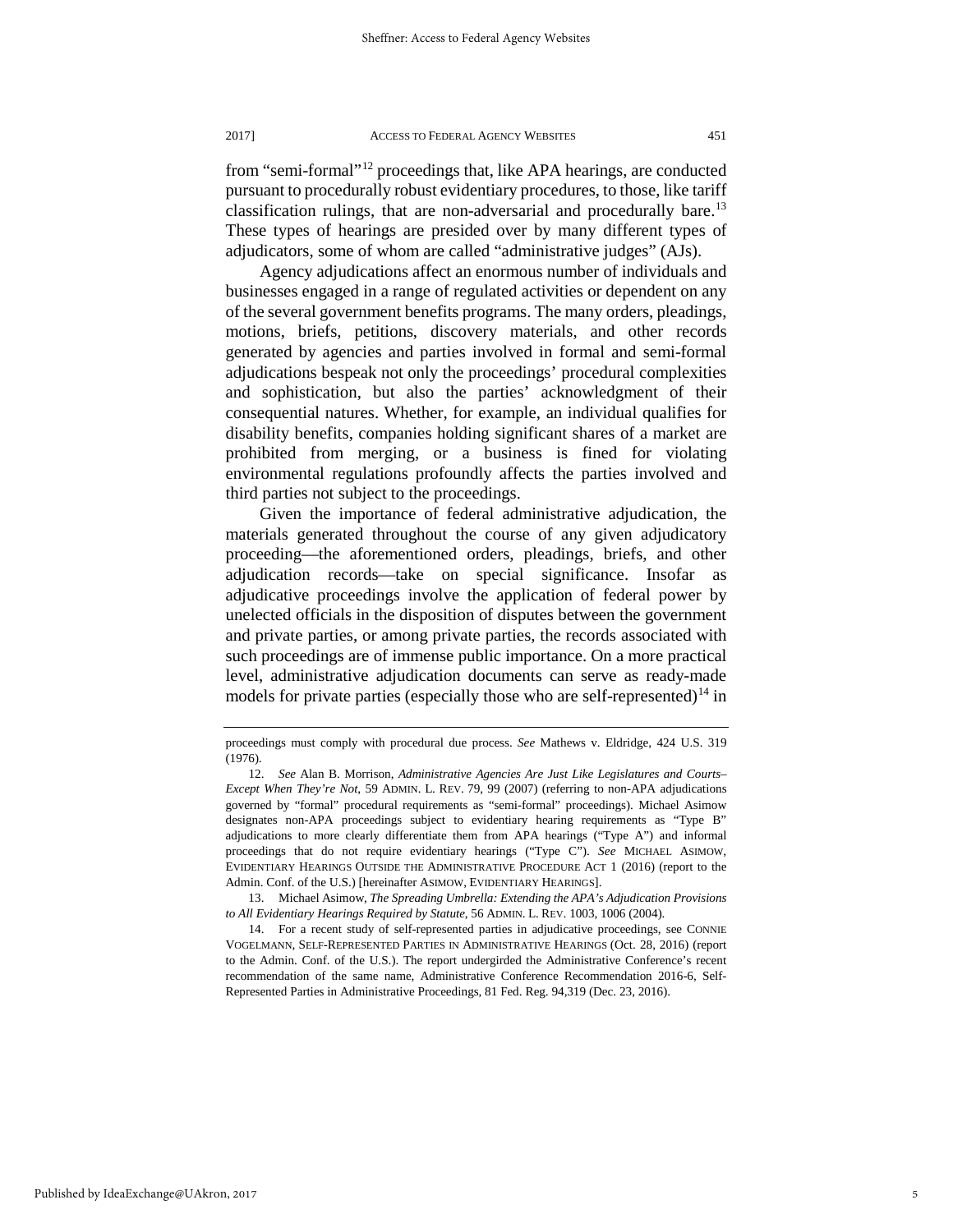drafting their own materials and may provide insight into the laws and procedures governing proceedings.

The rapid growth of information technologies in the 1990s ushered in a new epoch in the history of government transparency initiatives.[15](#page-6-0) As if overnight, the Internet opened up seemingly limitless opportunities for the federal government to acquire and disseminate information on a mass scale.<sup>[16](#page-6-1)</sup> Although the government has generally been successful in utilizing the Internet to increase public access to important government information, adjudication materials have remained comparatively unaffected by such initiatives.<sup>[17](#page-6-2)</sup> For instance, the federal judiciary has arguably become the most transparent body of courts in the world due to its Public Access to Court Electronic Records (PACER) system.<sup>[18](#page-6-3)</sup> PACER is an online database that provides access to PDF copies of most court records filed in the federal appellate, district, and bankruptcy courts nationwide. Whereas access to court documents once required an individual to physically visit the courthouse or place an order by mail, records may now be viewed online from a single source at the price of ten cents per page (but not to exceed \$3.00 for a single record).<sup>[19](#page-6-4)</sup> There exists no single, comprehensive hosting (and docketing) platform, however, for administrative adjudication materials.

A government initiative led by the Environmental Protection Agency (EPA) and Office of Management & Budget (OMB) did conceive of an online clearinghouse that would provide public access to important administrative content, including adjudication materials.<sup>[20](#page-6-5)</sup> Pursuant to the

<span id="page-6-0"></span><sup>15.</sup> Jennifer Shkabatur, *Transparency With(out) Accountability: Open Government in the United States*, 31 YALE L. & POL'Y REV. 79, 91 (2012).

<span id="page-6-1"></span><sup>16.</sup> *See* DARRELL M. WEST, DIGITAL GOVERNMENT 3 (2005) ("[A]gencies discovered [that] . . . [i]nformation and services could be put online and made available to a wide variety of people."); Shkabatur, *supra* note 15, at 91 ("Scholars have celebrated the potential of the Internet to open new channels of communication between citizens and the government, overcome agencies' resistance to exposure, and begin a new chapter in the long story of regulatory transparency and public accountability.").

<span id="page-6-2"></span><sup>17.</sup> *See* Michael Herz, *Law Lags Behind: FOIA and Affirmative Disclosure of Information*, 7 CARDOZO PUB. L. POL'Y & ETHICS J. 577, 595-96 (2009).

<span id="page-6-3"></span><sup>18.</sup> *See* Lynn M. LoPucki, *Court-System Transparency*, 94 IOWA L. REV. 481, 484 (2009) ("This Article takes as its starting point the current state of the world's most transparent court system– the United States Courts as accessible through [PACER]."). *But see* Nat'l Veterans Legal Servs. Program v. United States, No. 16-745 (D. D.C. Jan. 24, 2017) (order granting motion for class certification in action against federal government alleging excessively high PACER fees).

<span id="page-6-4"></span><sup>19.</sup> LoPucki, *supra* note 18, at 486; *see Electronic Public Access Fee Schedule,*ADMIN. OFFICE OF THE U.S. COURTS, PUBL. ACCESS TO COURT ELEC. RECORDS (2013), https://www.pacer.gov/documents/epa\_feesched.pdf [https://perma.cc/AQY8-2X94].

<span id="page-6-5"></span><sup>20.</sup> *The eRulemaking Initiative*, REGULATIONS.GOV, https://www.regulations.gov/ aboutProgram [https://perma.cc/PT49-6QST] (last visited Nov. 3, 2016).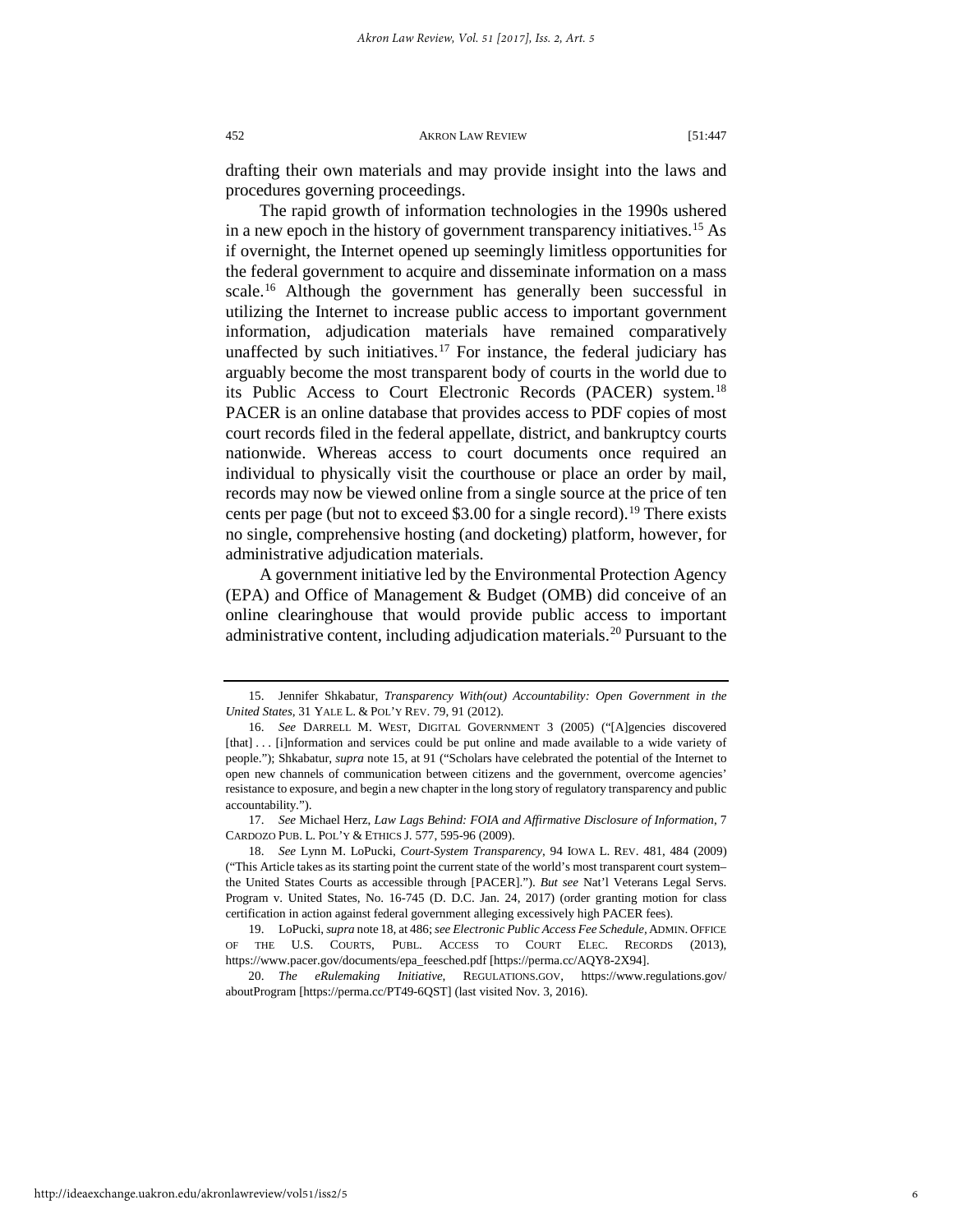E-Government Act of  $2002$ ,<sup>[21](#page-7-0)</sup> in 2003, the cross-agency eRulemaking Initiative launched regulations.gov, a website dedicated to providing public access to regulatory materials and increasing public participation in the rulemaking process.<sup>22</sup> The website purports to provide access to "adjudications";<sup>[23](#page-7-2)</sup> however, in truth only a small number of adjudicatory materials are available on the site.<sup>[24](#page-7-3)</sup> Regulations.gov's true utility is as a medium for public engagement in the informal rulemaking process.

In the absence of a comprehensive, government-wide hosting platform, individuals must visit federal agencies' websites to electronically access adjudication materials. Agency websites contain a host of information about individual agencies. As well as providing information on agencies' operations and activities, agency websites display many of the substantive legal documents agencies generate in furtherance of their lawmaking responsibilities, including the binding orders and, in some cases, supporting adjudication documents produced during the course of adjudicative proceedings. Some agencies, such as the EPA and the Federal Trade Commission, host relatively comprehensive adjudication dockets on their websites.<sup>[25](#page-7-4)</sup> Not all agency websites, however, are as robust. Many agency websites disclose only a limited number or type of adjudicatory materials, thus preventing access by citizens to certain government materials of public importance.<sup>[26](#page-7-5)</sup>

<span id="page-7-5"></span><span id="page-7-4"></span>25. *See infra* Parts III.B and IV.A.

<sup>21.</sup> Pub. L. No. 107-347, 116 Stat. 2899 (codified in scattered sections of 44 U.S.C.).

<span id="page-7-1"></span><span id="page-7-0"></span><sup>22.</sup> A complementary site, *FDMS.gov*, allows agencies to manage the individual dockets made available on regulations.gov. *See* FDMS.GOV, https://www.fdms.gov/fdms/login.do [https://perma.cc/A8WA-7646] (last visited Nov. 3, 2016). "FDMS" stands for Federal Docket Management System, the management system used by both regulations.gov and FDMS.gov.

<span id="page-7-2"></span><sup>23.</sup> REGULATIONS.GOV, https://www.regulations.gov/ [https://perma.cc/D85Y-TMAP] (last visited Jan. 24, 2017).

<span id="page-7-3"></span><sup>24.</sup> Most of the adjudicatory materials available on regulations.gov are from the adjudication dockets of the Federal Motor Carrier Safety Administration. Several agencies were apparently opposed to moving their adjudication dockets to the FDMS system at its inception. *See* CYNTHIA R. FARINA, COMM. ON THE STATUS AND FUTURE OF FED. E-RULEMAKING, ACHIEVING THE POTENTIAL: THE FUTURE OF FEDERAL E-RULEMAKING, REPORT TO CONGRESS AND THE PRESIDENT, 13 n.15 (2008). This may be because the website was not actually designed with adjudication in mind. One agency official informed me that his agency frequently encounters processing delays and complications due to file-size limitations that are incompatible with the size of documents filed in his agency's enforcement proceedings. Email from Steve Farbman, Adjudications Counsel, Fed. Motor Carrier Safety Admin., Dep't of Transp., to Daniel Sheffner, Att'y Advisor, Admin. Conf. of the U.S. (Jan. 17, 2017, 10:47 a.m. EST) (on file with author). The official also noted that the website offers features that are irrelevant in the adjudicative context, such as links for posting comments. *Id.*

<sup>26.</sup> *See infra* Parts III and IV.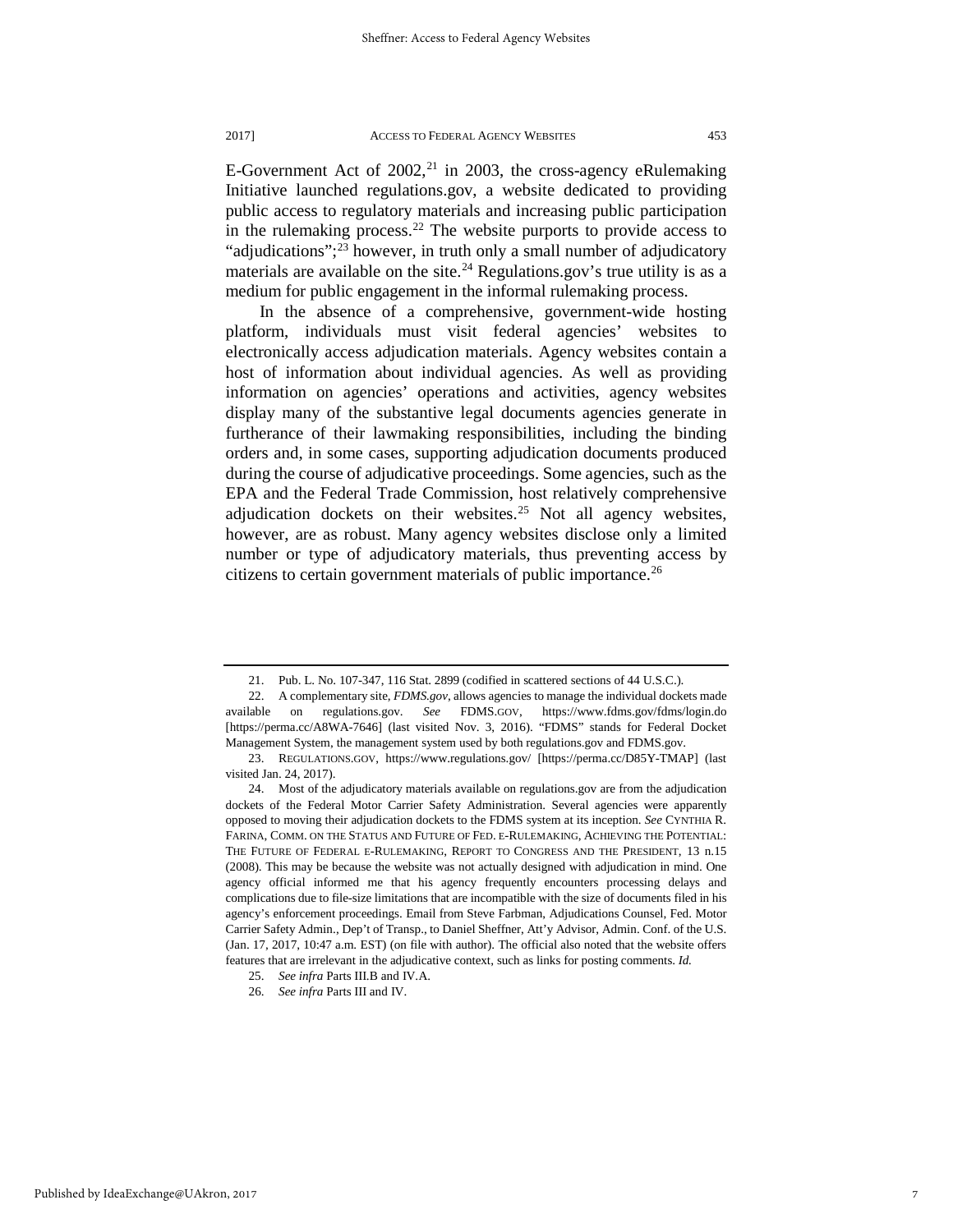## *B. Laws and Policies Relevant to the Online Disclosure of Adjudication Materials*

While the federal government has attempted to take advantage of advancements made in information technology since the Clinton Administration, only one statute, the Freedom of Information Act  $(FOIA),<sup>27</sup>$  $(FOIA),<sup>27</sup>$  $(FOIA),<sup>27</sup>$  imposes an explicit obligation on agencies to disclose certain adjudicatory materials online. On the other hand, several measures, such as the Federal Records Act (FRA), <sup>[28](#page-8-1)</sup> Paperwork Reduction Act (PRA),  $29$ OMB Circular A-1[30](#page-8-3),<sup>30</sup> and the Obama Administration's open government policies, potentially encourage broader electronic dissemination of adjudicatory materials than is required by FOIA, although they fall short of actually or effectively mandating such disclosure.

The following is a brief overview of statutes and policies that are relevant to agencies' obligations to post adjudicatory materials on their websites, beginning with FOIA.

## 1. Freedom of Information Act

Section 3 of the original 1946 APA required that federal agencies "publish or . . . make available to public inspection all final opinions or orders in the adjudication of cases."<sup>[31](#page-8-4)</sup> While  $\S 3$  was intended to "take the mystery out of administrative procedure"<sup>[32](#page-8-5)</sup> by affording public access to significant agency materials,  $33$  the exploitation of the provision's capacious exceptions by agency officials ultimately rendered the provision a withholding, rather than disclosure statute.<sup>[34](#page-8-7)</sup> FOIA, passed in 1966 by a Congress concerned with the development of "secret [agency] law,"[35](#page-8-8) significantly amended § 3 by cabining its exceptions and

<sup>27.</sup> Pub. L. No. 89-487, 80 Stat. 250 (1966) (codified as amended in 5 U.S.C. § 552 (2016)).

<span id="page-8-1"></span><span id="page-8-0"></span><sup>28.</sup> Pub. L. No. 81-754, 64 Stat. 578 (1950) (codified as amended in 44 U.S.C. §§ 3101-3107 (2016)).

<span id="page-8-2"></span><sup>29.</sup> Pub. L. No. 96-511, 94 Stat. 2812 (1980) (codified as amended in 44 U.S.C. §§ 3501-3502 (2016)).

<sup>30.</sup> See *infra* notes 63-64 and accompanying text.

<span id="page-8-4"></span><span id="page-8-3"></span><sup>31.</sup> 5 U.S.C. § 1002(b) (1946) (amended by Pub. L. No. 89-487, 80 Stat. 250 (1966)). Section 3 also mandated publication in the *Federal Register* of certain materials, including substantive agency rules and organizational and operational information, as well as the disclosure, subject to the exception of "matters of official record." *Id.* § 1002(a), (c).

<sup>32.</sup> S. REP. NO. 79-752, at 198 (1945).

<span id="page-8-8"></span><span id="page-8-7"></span><span id="page-8-6"></span><span id="page-8-5"></span><sup>33.</sup> U.S. DEP'T OF JUSTICE, ATTORNEY GENERAL'S MANUAL ON THE ADMINISTRATIVE PROCEDURE ACT 17 (1947).

<sup>34.</sup> S. REP. NO. 89-813, at 5 (1965).

<sup>35.</sup> NLRB v. Sears, Roebuck & Co., 421 U.S. 132, 153 (1975) (FOIA's affirmative disclosure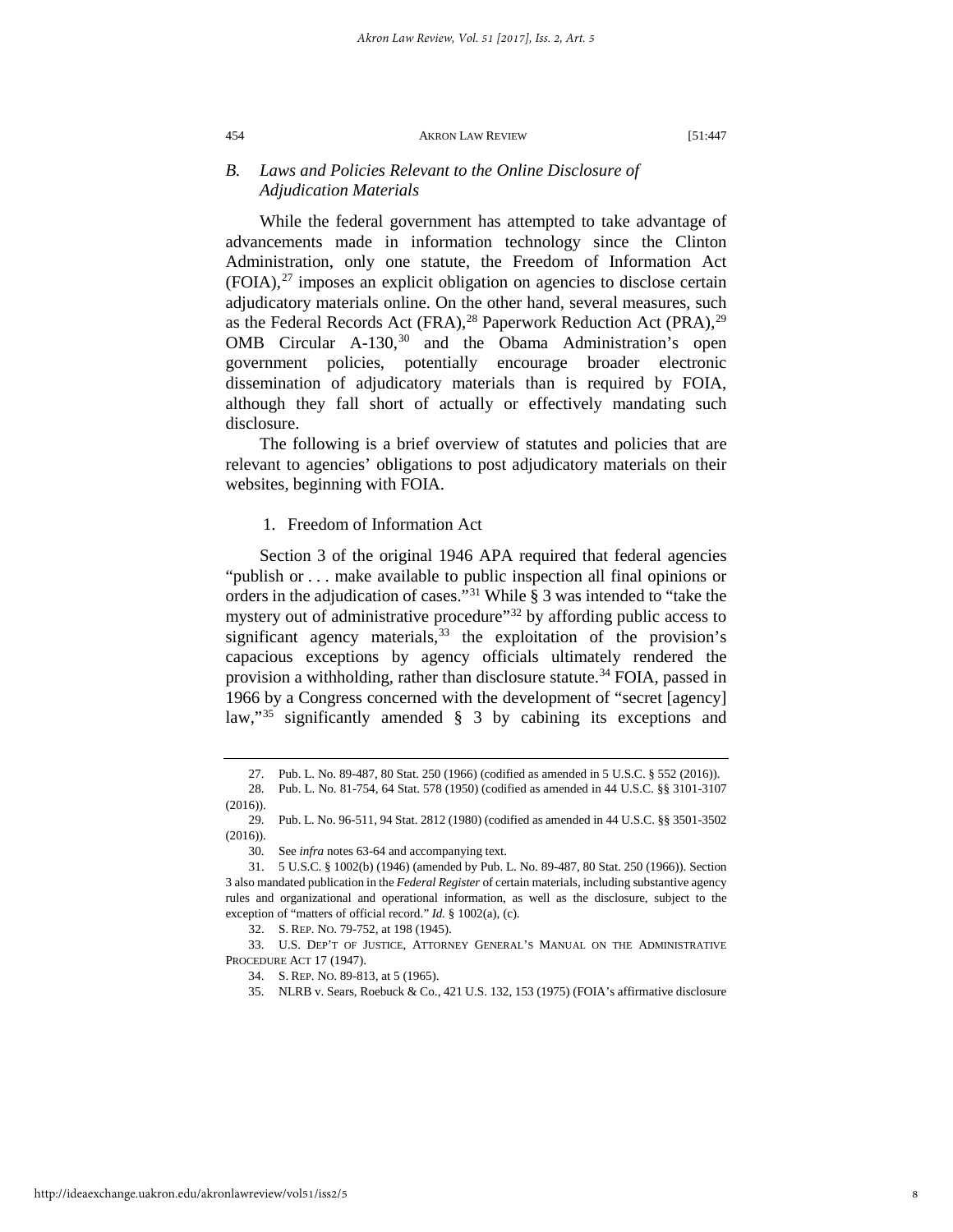broadening the types of materials subject to dissemination. Under the new disclosure law, codified at 5 U.S.C. § 552, final adjudicatory decisions, which it clarified as including concurring and dissenting opinions,  $36$  were required to be preserved in public "reading rooms" (a non-statutory term).<sup>[37](#page-9-1)</sup> Agencies were prohibited from relying on or using as precedent final decisions that were not indexed and made available in reading rooms, unless they were promptly published and copies were offered for sale.<sup>[38](#page-9-2)</sup>

By the mid-1990s, the Internet had become an increasingly sophisticated and important medium of communication. FOIA, whose passage preceded the advent of the Internet, had not kept pace with the technological advancements of the past three decades. Acknowledging that the disclosure law was in need of modernization, Congress passed and President Clinton signed into law the Electronic Freedom of Information Act Amendments of 1996 (EFOIA).<sup>[39](#page-9-3)</sup> Pursuant to EFOIA, final adjudicatory opinions and orders generated on or after November 1, 1996, must be made available "by electronic means"<sup>40</sup>—that is, online.<sup>[41](#page-9-5)</sup> FOIA's original brick and mortar reading rooms are located in Washington, D.C.<sup>[42](#page-9-6)</sup> Access to final agency opinions and orders prior to EFOIA's enactment, therefore, had necessitated not only some level of sophistication, but also, for most individuals, a substantial investment of time and money in the form of out-of-town travel.<sup>[43](#page-9-7)</sup> By requiring that all subsequently issued final decisions be posted on agency websites (i.e., "electronic reading rooms"), EFOIA significantly eased citizen access to such materials.

While FOIA, after the 1996 amendments, obligates agencies to affirmatively disseminate certain adjudicatory materials online, the statute is clearly limited in scope. By its terms, the statute's proactive disclosure

43. *Id.*

<span id="page-9-0"></span>provisions "represent[] a strong congressional aversion to 'secret [agency] law'") (quoting Kenneth Culp Davis, *The Information Act: A Preliminary Analysis*, 34 U. CHI. L. REV. 761, 797 (1967)).

<sup>36.</sup> 5 U.S.C. § 552(a)(2)(A) (2016).

<sup>37.</sup> *Id.* § 552(a)(2); *see* Herz, *supra* note 17, at 586.

<sup>38.</sup> *See* 5 U.S.C. § 552(a)(2) (2016).

<span id="page-9-3"></span><span id="page-9-2"></span><span id="page-9-1"></span><sup>39.</sup> Pub. L. No. 104-231, 110 Stat. 3048 (codified at 5 U.S.C. § 552(a)); *see* S. REP. NO. 104- 272, at 5 (1996).

<sup>40.</sup> 5 U.S.C. § 552(a)(2) (2016).

<span id="page-9-7"></span><span id="page-9-6"></span><span id="page-9-5"></span><span id="page-9-4"></span><sup>41.</sup> *See* U.S. Dep't of Justice, *FOIA Update: Congress Enacts FOIA Amendments*, Vol. XVII, No. 4. (Jan. 1, 1996); U.S. DEP'T OF JUSTICE, OFFICE OF INFORMATION POLICY, GUIDE TO THE FREEDOM OF INFORMATION ACT, PROACTIVE DISCLOSURES 10 (2009 ed.) [hereinafter PROACTIVE DISCLOSURES]. Indexes of such decisions must also be made electronically available. This can be achieved by providing a link to each decision on an agency's website. *Id.* at 22.

<sup>42.</sup> *See* Herz, *supra* note 17, at 586.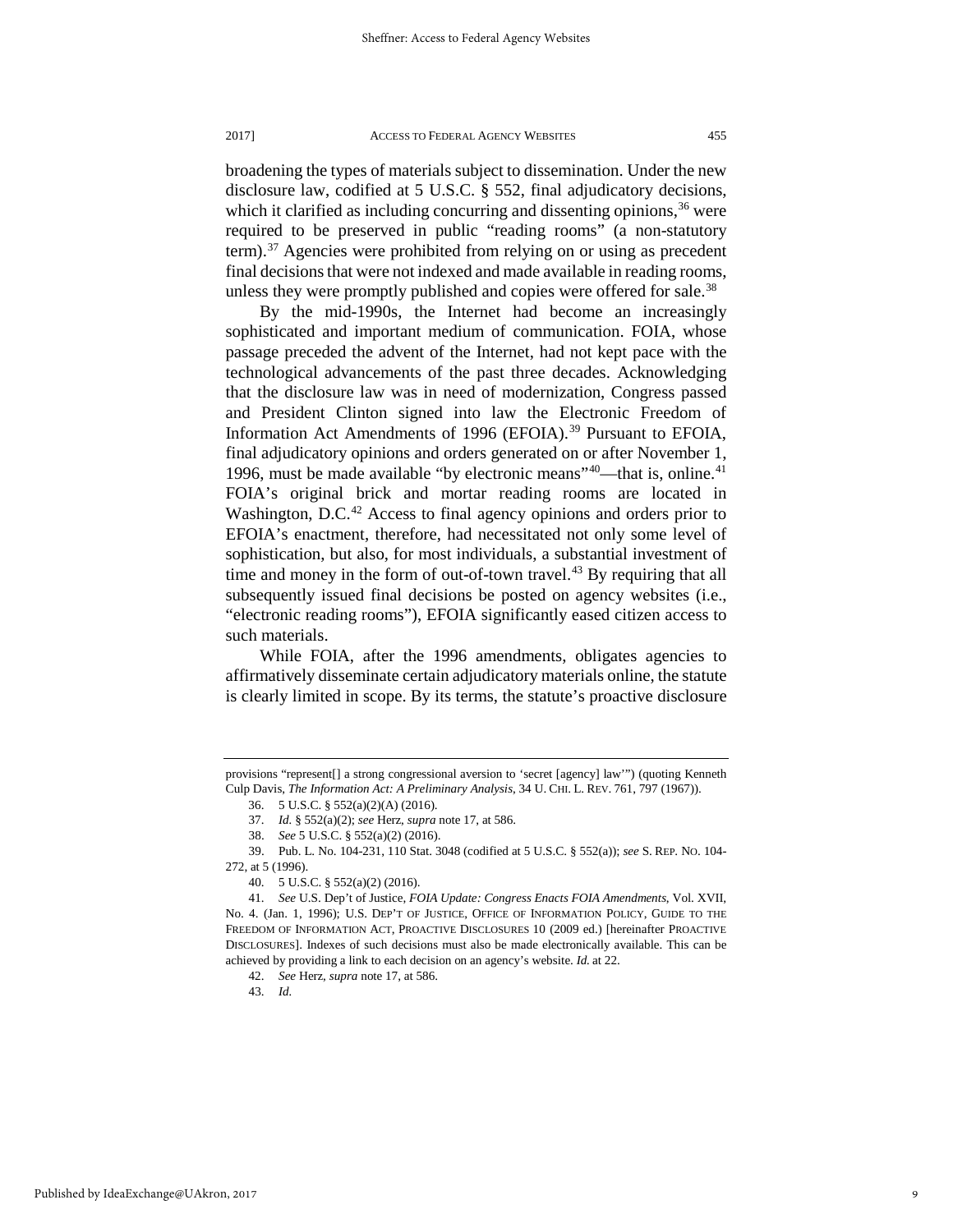provision only applies to opinions and orders.<sup>[44](#page-10-0)</sup> FOIA does not require disclosure of the pleadings, motions, briefs, and other non-decisional materials associated with adjudication proceedings that are potentially just as useful in shining light on "secret [agency] law."[45](#page-10-1) Further, the proactive disclosure provision does not apply to all adjudicatory decisions. Due to the impracticability of indexing and disclosing in physical reading rooms all decisions issued by an agency, the Attorney General originally interpreted the provision as only applying to decisions that have "precedential effect,"<sup>[46](#page-10-2)</sup> and this remains the generally accepted standard. $47$  Whether a decision is precedential is ultimately up to the agency; only decisions that an agency considers binding or that it preserves for research and general reference are generally considered as such.<sup>48</sup> FOIA, therefore, requires the disclosure of only a narrow subset of materials.

<span id="page-10-3"></span><span id="page-10-2"></span>46. RAMSEY CLARK, U.S. DEP'T OF JUSTICE, ATTORNEY GENERAL'S MEMORANDUM ON THE PUBLIC INFORMATION SECTION OF THE ADMINISTRATIVE PROCEDURE ACT 15 (1967).

47. *See* PROACTIVE DISCLOSURES, *supra* note 41, at 16. Final opinions and orders, and the other materials required to be disclosed under FOIA's affirmative disclosure provisions, "that have no precedential value and do not constitute the working law of the agency are not required to be made available under [that provision] of [FOIA]." *See also* NLRB v. Sears, Roebuck & Co., 421 U.S. 132, 153-54 (1975) ("[Section 552(a)(2)] represents an affirmative congressional purpose to require disclosure of documents which have 'the force and effect of law.'") (citing H.R. REP. NO. 89-1497 at 7 (1966); Am. Immigration Lawyers Ass'n v. Exec. Office for Immigration Review, 830 F.3d 667, 679 (D.C. Cir. 2016) (holding that complaint resolution decisions about individual immigration judges are not subject to FOIA's affirmative disclosure requirement because the decisions "set no precedent, have no binding force on the agency in later decisions, and indeed have no effect on anyone except the individual immigration judge who is the subject of the particular complaint"); Skelton v. U.S. Postal Serv., 678 F.2d 35, 41 (5th Cir. 1982) ("[Section 552(a)(2)]" was designed to help the citizen find agency statements 'having precedential significance' when he becomes involved in 'a controversy with an agency.'") (quoting H.R. REP. NO. 89-1497 at 8 (1966)); Tereshchuk v. Bureau of Prisons, 67 F. Supp. 3d 441, 456 (D.D.C. 2014) ("In determining whether Section 552(a)(2) applies, this Circuit . . . looks to whether the records at issue have 'precedential significance.' Records that have no precedential value and do not constitute working law of the agency are not required to be made available under this part of [FOIA].") (internal citations omitted). *But see* Nat'l Prison Project of ACLU Found., Inc. v. Sigler, 390 F. Supp. 789, 793 (D.D.C. 1975) (holding that the disclosure provision is not limited to precedential orders); U.S. GEN. ACCT. OFFICE, FREEDOM OF INFORMATION ACT: NONCOMPLIANCE WITH AFFIRMATIVE DISCLOSURE PROVISIONS 27 (1986) (opining that § 552(a)(2)(A) mandates the disclosure of all final opinions, not simply those of precedential value).

<span id="page-10-4"></span>48. Margaret Gilhooley, *The Availability of Decisions and Precedents in Agency Adjudications: The Impact of the Freedom of Information Act Publication Requirements*, 3 ADMIN. L. J. 53, 62 nn.53-54, 83 (1989) (citing Irons v. Gottschalk, 548 F.2d 992 (D.C. Cir. 1976), *and* Tax

<span id="page-10-0"></span><sup>44.</sup> 5 U.S.C. § 552(a)(2)(A) (2016) ("Each agency . . . shall make available for public inspection in electronic format . . . final opinions . . . as well as orders, made in the adjudication of cases.").

<span id="page-10-1"></span><sup>45.</sup> NLRB v. Sears, Roebuck & Co., 421 U.S. 132, 153 (1975) ("[FOIA's affirmative disclosure provisions] represent[] a strong congressional aversion to 'secret [agency] law.'") (quoting Kenneth Culp Davis, *The Information Act: A Preliminary Analysis*, 34 U. CHI. L. REV. 761, 797 (1967)).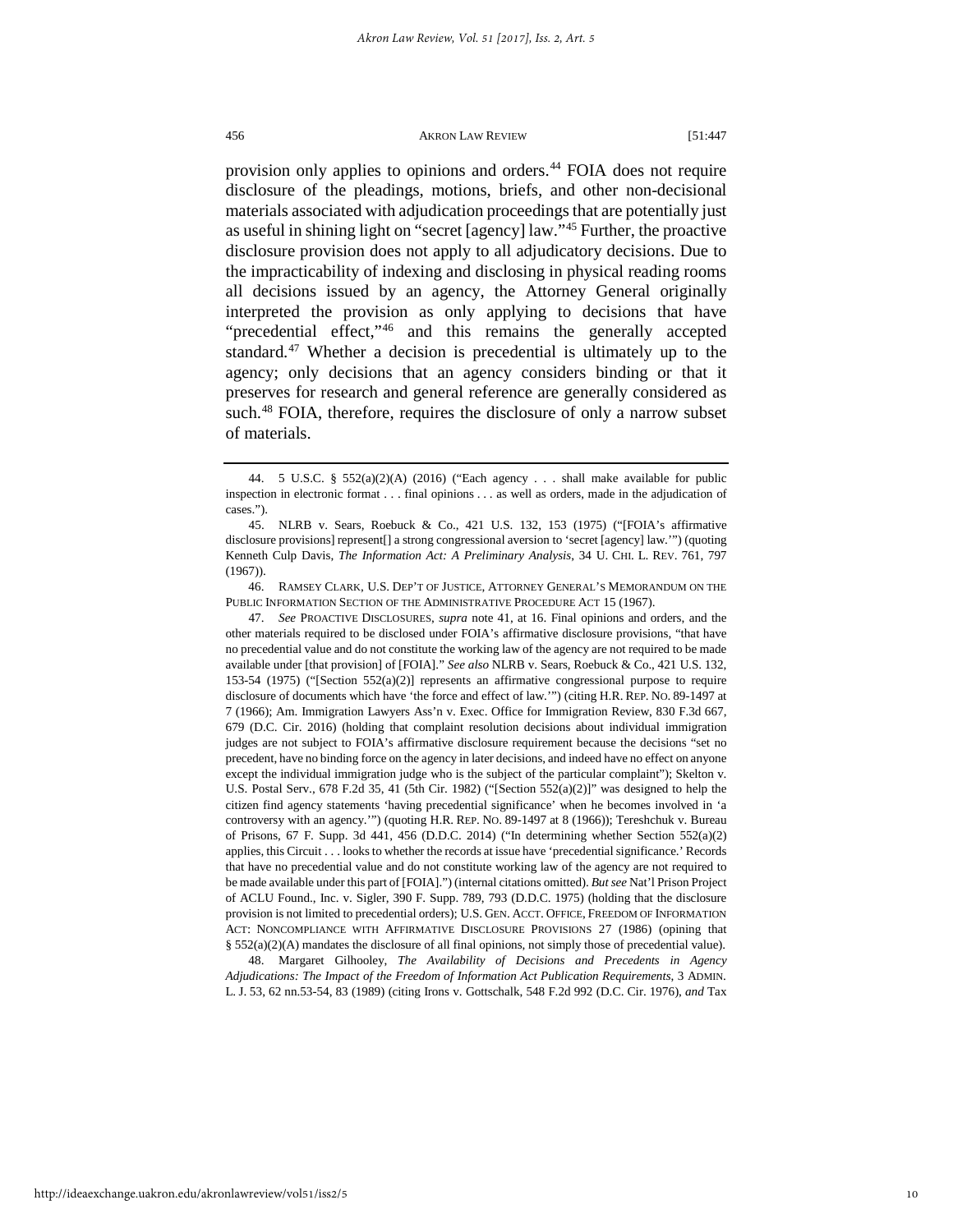Acknowledging FOIA's limited scope, on his first full day in office in 2009, former President Obama urged agencies to develop disclosure practices that expand on the statute's basic requirements.<sup>[49](#page-11-0)</sup> In a memorandum to agency heads (FOIA Memorandum), President Obama expressed his desire that the disclosure law "be administered with a clear presumption: In the face of doubt, openness prevails."[50](#page-11-1) While the FOIA Memorandum largely concerned agency policies with respect to FOIA document requests, President Obama underscored that "the presumption of disclosure also means that agencies should take affirmative steps to make information public" and "use modern technology to inform citizens about what is known and done by their Government."[51](#page-11-2)

With the passage of the recently enacted FOIA Improvement Act of 2016,[52](#page-11-3) Congress integrated President Obama's disclosure policy into the text of FOIA. Specifically, the new Act modified FOIA's affirmative disclosure provision. Whereas before the provision's opening language required that final opinions and orders be "ma[de] available for public inspection and copying," pursuant to the 2016 Act, agencies must now make such materials available "for public inspection in an electronic format.["53](#page-11-4) The Act imposes the same "electronic format" requirement on the public indexes that agencies must maintain.<sup>[54](#page-11-5)</sup> This new language appears to indicate that final opinions and orders issued *before* November 1, 1996 are required to be disclosed online.

Reprinted below is the current text of FOIA's affirmative disclosure provision as concerns the dissemination of adjudicatory decisions (5 U.S.C. § 552(a)(2)(A)). The 2016 Act additions are represented in italics:

Analysts v. Internal Revenue Serv., 362 F. Supp. 1298, 1306 (D.D.C. 1973)). In Administrative Conference Recommendation 89-8, Agency Practices and Procedures for the Indexing and Public Availability of Adjudicatory Decisions, 54 Fed. Reg. 53,495 (Dec. 14, 1989), the Administrative Conference recommended that agencies index all final decisions, or at least "significant" decisions that, for example, tackle emerging trends or develop policy in unsettled areas of the law.

<span id="page-11-0"></span><sup>49.</sup> BARACK OBAMA, FREEDOM OF INFORMATION ACT: MEMORANDUM FOR THE HEADS OF EXECUTIVE DEPARTMENTS AND AGENCIES, 74 Fed. Reg. 4,683 (2009).

<sup>50.</sup> *Id.*

<span id="page-11-5"></span><span id="page-11-4"></span><span id="page-11-3"></span><span id="page-11-2"></span><span id="page-11-1"></span><sup>51.</sup> *Id.*; *see also* ERIC HOLDER, MEMORANDUM FOR HEADS OF EXECUTIVE DEPARTMENTS AND AGENCIES CONCERNING THE FREEDOM OF INFORMATION ACT, 74 Fed. Reg. 51,879 (2009) (providing guidance on President Obama's FOIA policy). I have been unable to locate a comparable policy on FOIA from the Trump Administration.

<sup>52.</sup> Pub. L. No. 114-185, 130 Stat. 538 (2016).

<sup>53.</sup> *Id.* § 2(1)(A)(i), 130 Stat. 538, 538.

<sup>54.</sup> *Id.* § 2(1)(A)(iii), 130 Stat. 538, 538.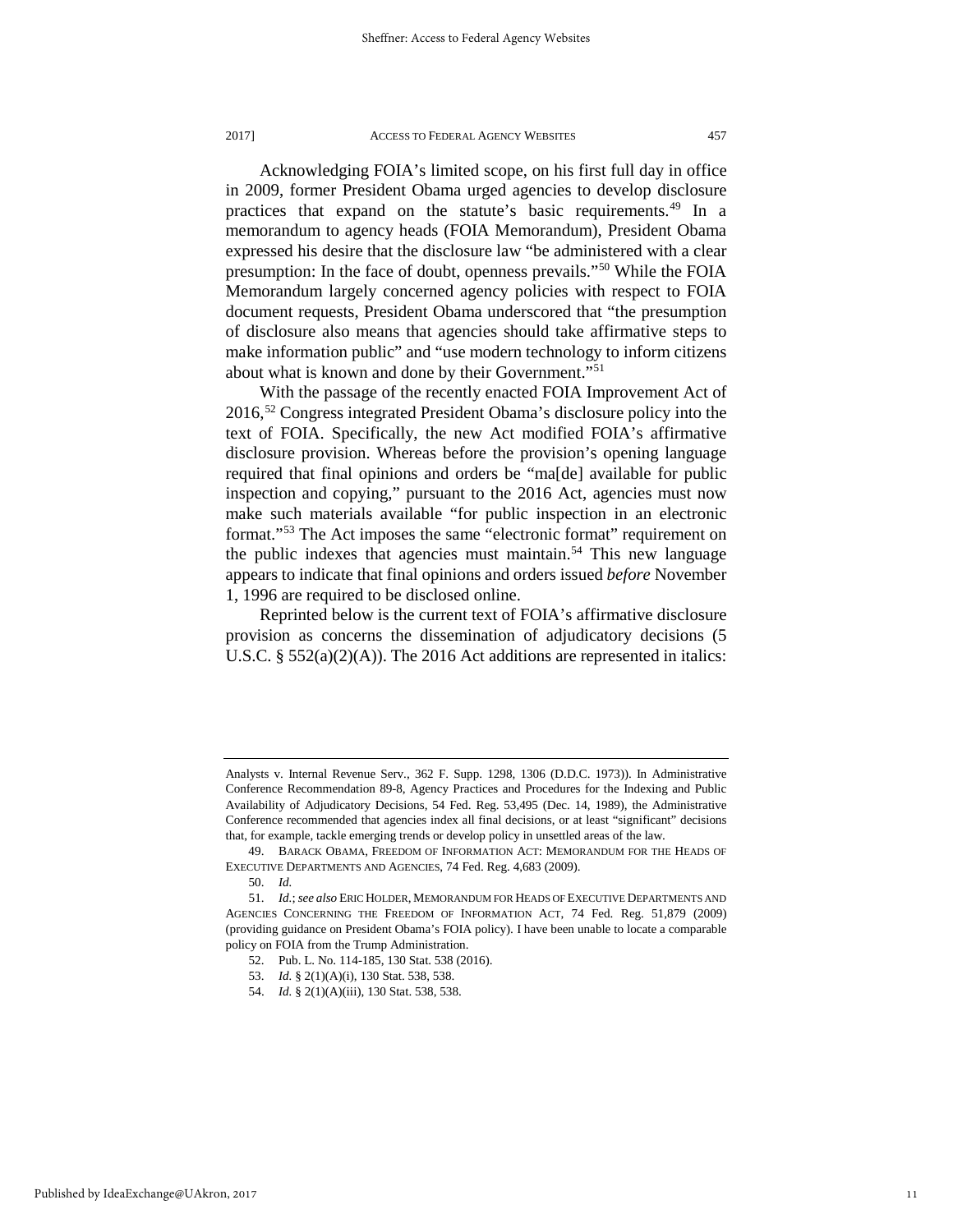## **§ 552. Public information; agency rules, opinions, orders, records, and proceedings**

(a) Each agency shall make available to the public information as follows:

. . . .

(2) Each agency, in accordance with published rules, shall make available *for public inspection in an electronic format*—

(A) final opinions, including concurring and dissenting opinions, as well as orders, made in the adjudication of cases . . . .

. . . For [final opinions and orders] created on or after November 1, 1996, . . . each agency shall make such records available, including by computer telecommunications or, if computer telecommunications means have not been established by the agency, by other electronic means . . . . Each agency shall also maintain and make available *for public inspection in an electronic format* current indexes providing identifying information for the public as to any [final opinion or order]... issued . . . after July 4, 1967 . . . . A final order [or] opinion . . . may be relied on, used, or cited as precedent by an agency against a party other than an agency only if—

(i) it has been indexed and either made available or published as provided by this paragraph; or

(ii) the party has actual and timely notice of the terms thereof.<sup>[55](#page-12-0)</sup>

In requiring that agencies electronically disclose precedential opinions and orders, FOIA is the only statute that specifically mandates the dissemination of adjudicatory materials on agency websites. Other directives, however, arguably memorialize a policy in favor of the broader disclosure of adjudication materials.

2. Federal Records Act

The 2016 FOIA Improvement Act also amended the FRA. The FRA requires that agencies create and maintain efficient records management programs.[56](#page-12-1) The 2016 Act modified the FRA by adding a requirement that such programs provide "procedures for identifying records of general

<span id="page-12-1"></span><span id="page-12-0"></span><sup>55.</sup> 5 U.S.C. § 552(a)(2)(A) (2016); FOIA Improvement Act of 2016, Pub. L. No. 114-185, §§ 2(1)(A)(i)-(ii), 130 Stat. 538, 538.

<sup>56.</sup> 44 U.S.C. §§ 3101-3102 (2016).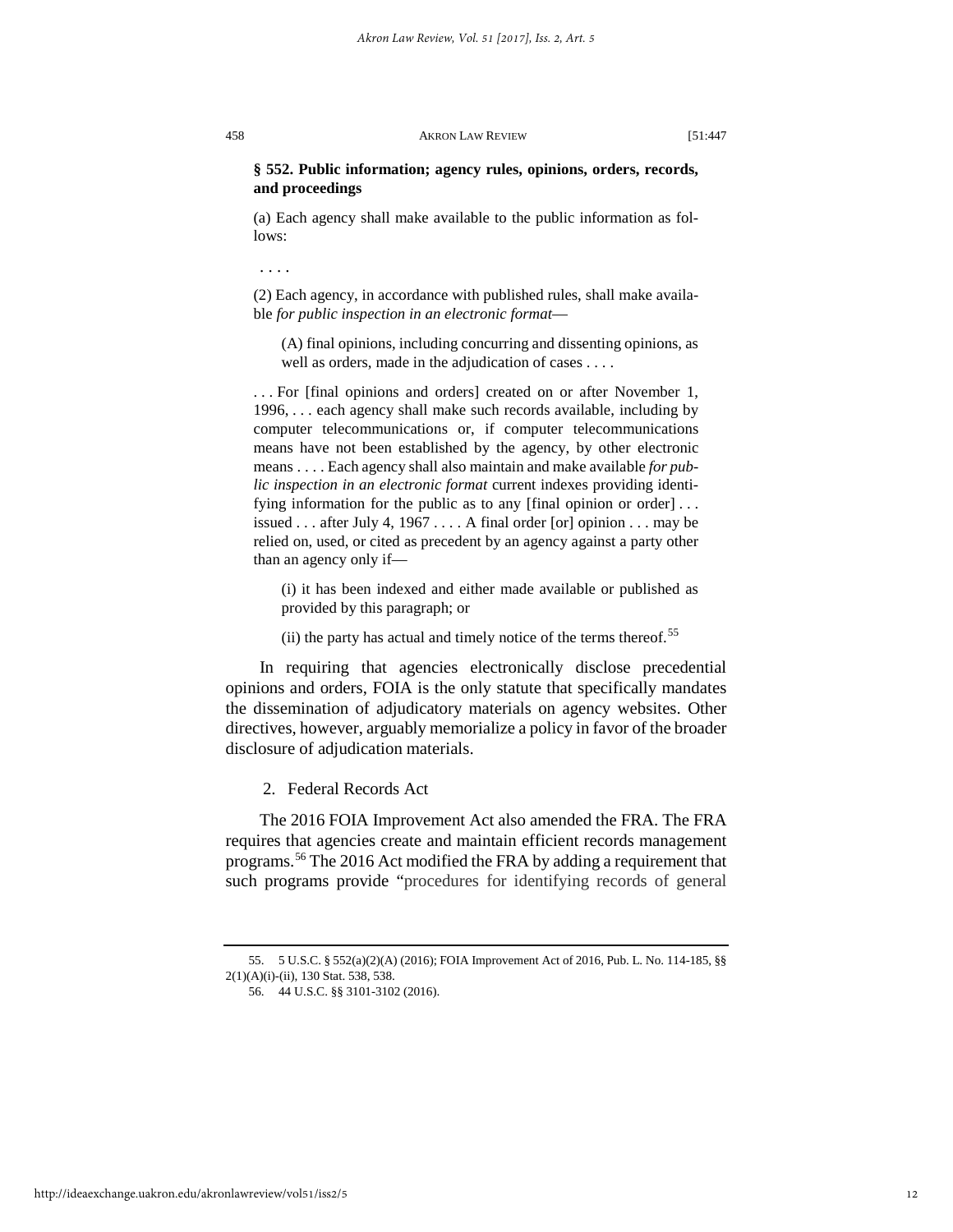interest or use to the public that are appropriate for public disclosure, and for posting such records in a publicly accessible electronic format.["57](#page-13-0)

The extent to which this requirement will affect an increase in the adjudication materials agencies disclose online is an open question. Records chosen for electronic disclosure must not only be "of general interest or use to the public," but also "appropriate" for disclosure.<sup>[58](#page-13-1)</sup> While adjudication materials, especially decisions, likely meet this test, the amount of discretion the new provision leaves agencies suggests that any effect on disclosure practices will be minimal.<sup>[59](#page-13-2)</sup>

## 3. Paperwork Reduction Act

The PRA does not mandate the electronic disclosure of adjudicatory materials, but it does represent an attempt by Congress to promote greater electronic availability of important government records. In an effort to "ensure that the public has timely and equitable access to [agencies'] public information," the statute directs agencies to "disseminat[e] public information in an efficient, effective, and economical manner,"[60](#page-13-3) which, nowadays, means online disclosure.<sup>[61](#page-13-4)</sup> While it may seem at first blush that the PRA mandates the electronic disclosure of nearly all administrative adjudication materials (beyond simply the "final opinions ... [and] orders" mandated by FOIA), such a broad interpretation is foreclosed by the term "public information" as used in the statute.<sup>[62](#page-13-5)</sup> The PRA defines "public information" as "any information . . . that an agency discloses, disseminates, or makes available to the public.["63](#page-13-6) Thus, the PRA's electronic dissemination requirement only applies to materials an agency already discloses.<sup>64</sup> If an agency does not disclose materials in excess of FOIA's requirements, it is not obligated to do so electronically by the PRA.

In 1985, OMB issued Circular A-130 pursuant, in part, to its authority under the PRA.<sup>[65](#page-13-8)</sup> The circular, most recently updated in July

<sup>57.</sup> *Id.* § 3102(2).

<sup>58</sup>*. Id.*

<span id="page-13-3"></span><span id="page-13-2"></span><span id="page-13-1"></span><span id="page-13-0"></span><sup>59.</sup> *See* Laurence Tai, *Fast Fixes for FOIA*, 52 HARV.J. ON LEGIS. 455, 493 (2015) (discussing the same provision from the Senate bill, FOIA Improvement Act of 2015, S. 337, 114th Cong. § 4 (2015)).

<sup>60.</sup> 44 U.S.C. § 3506(d)(1)(C) (2016).

<sup>61.</sup> Herz, *supra* note 17, at 592.<br>62. 5 U.S.C. § 552(a)(2)(A) (20

<sup>62.</sup> 5 U.S.C. § 552(a)(2)(A) (2016); 44 U.S.C. § 3506(d)(1)(C) (2016).

<sup>63.</sup> 44 U.S.C. § 3502(12) (2016).

<sup>64.</sup> Herz, *supra* note 17, at 592.

<span id="page-13-8"></span><span id="page-13-7"></span><span id="page-13-6"></span><span id="page-13-5"></span><span id="page-13-4"></span><sup>65.</sup> OMB circulars provide instruction and important information for federal agencies. *See* OFFICE OF MGMT. & BUDGET, EXEC. OFFICE OF THE PRESIDENT, *Circulars*,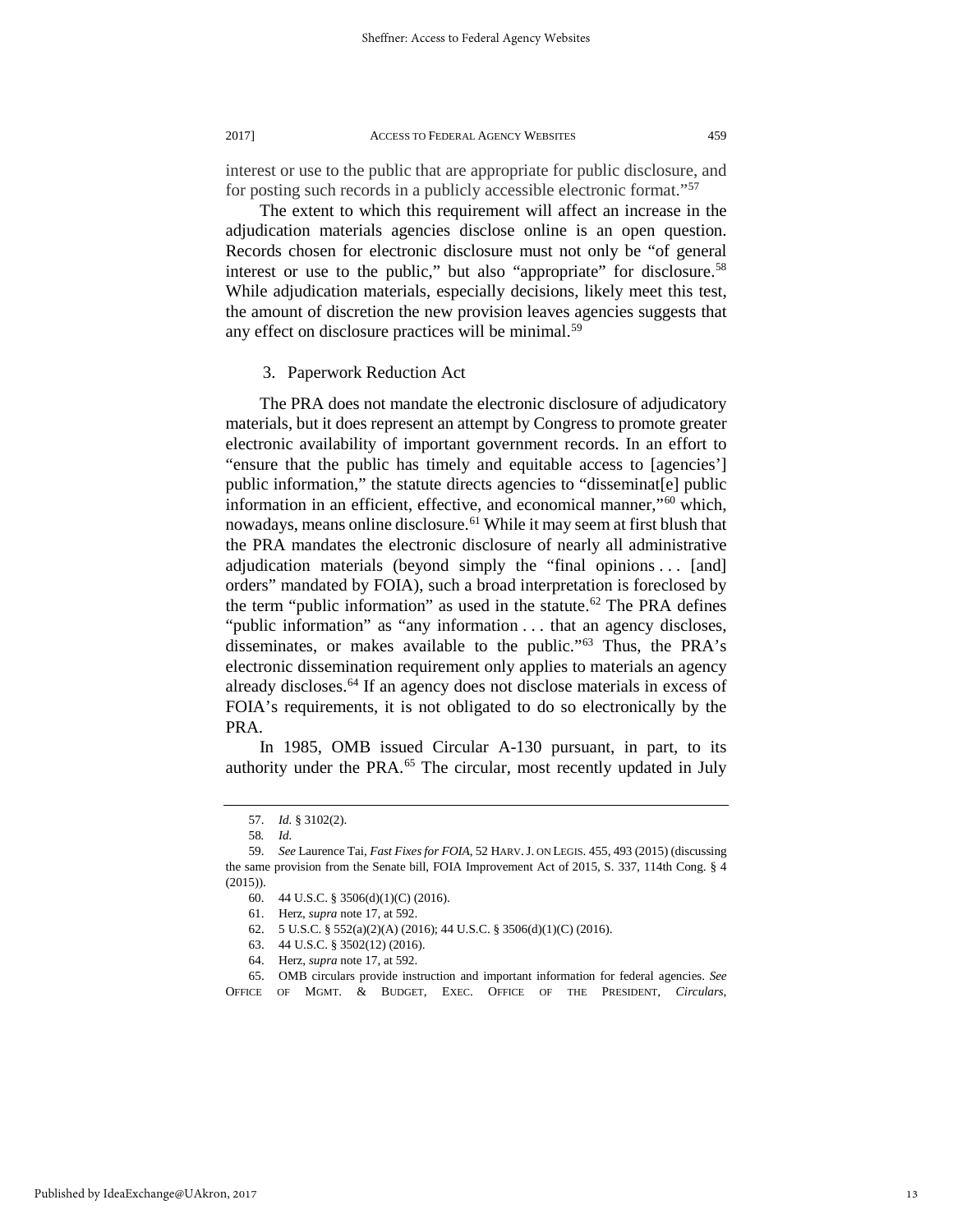2016, contains a series of federal information management directives for agencies. With respect to access to federal materials, Circular A-130 requires that agencies "provide information to the public consistent with their missions and subject to Federal law and policy" by, in relevant part: "Publishing public information online in a manner that promotes analysis and reuse for the widest possible range of purposes, meaning that the information is publicly accessible, machine-readable, appropriately described, complete, and timely."<sup>[66](#page-14-0)</sup> "Public information," however, is defined by the circular precisely as it is defined by the PRA.<sup>[67](#page-14-1)</sup> Therefore, OMB Circular A-130 does not actually obligate agencies to publish adjudicatory materials online. But, along with the PRA, it does represent implicit government approval of the electronic dissemination of a whole host of administrative adjudication materials beyond the final opinions and orders authorized by FOIA.

4. E-Government Act of 2002

The E-Government Act of 2002 contains two provisions relevant to the electronic dissemination of adjudication materials. The first, section 206, provides:

To the extent practicable as determined by the agency in consultation with the Director [of OMB], each agency . . . shall ensure that a publicly accessible Federal Government website includes all information about that agency required to be published in the Federal Register under paragraphs (1) and (2) of section  $552(a)$  of title 5, United States Code.<sup>[68](#page-14-2)</sup>

While  $\S$  206 may at first appear to require electronic disclosure of adjudication decisions (and other (a)(2) materials), as Michael Herz has noted, the provision actually suffers from several deficiencies that ultimately render it an empty directive.<sup>[69](#page-14-3)</sup> As a preliminary matter, the provision is the product of poor drafting.<sup>[70](#page-14-4)</sup> Section 206 obligates agencies to disseminate online materials that "paragraphs (1) and (2) of [5 U.S.C.

https://s3.amazonaws.com/public-inspection.federalregister.gov/2016-17872.pdf [https://perma.cc/2TSC-39NL] (last visited Nov. 8, 2016).

<span id="page-14-0"></span><sup>66.</sup> OFFICE OF MGMT. & BUDGET, EXEC. OFFICE OF THE PRESIDENT, TO THE HEADS OF EXECUTIVE DEPARTMENTS AND AGENCIES, CIRCULAR A-130, § 5.E.2.A (2016). It also imparts on agencies the responsibility of "[c]onsidering the impact of providing agency information and services over the Internet for individuals who do not own computers or lack Internet access . . . ." *Id.* § 5.e.2.f.

<sup>67.</sup> 44 U.S.C. § 3502(12) (2016).

<sup>68.</sup> *Id.* § 3501.

<sup>69.</sup> *See* Herz, *supra* note 17, at 594-95.

<span id="page-14-4"></span><span id="page-14-3"></span><span id="page-14-2"></span><span id="page-14-1"></span><sup>70.</sup> *See* Michael B. Gerrard & Michael Herz, *Harnessing Information Technology to Improve the Environmental Impact Review Process*, 12 N.Y.U. ENVTL. L.J. 18, 45 (2003).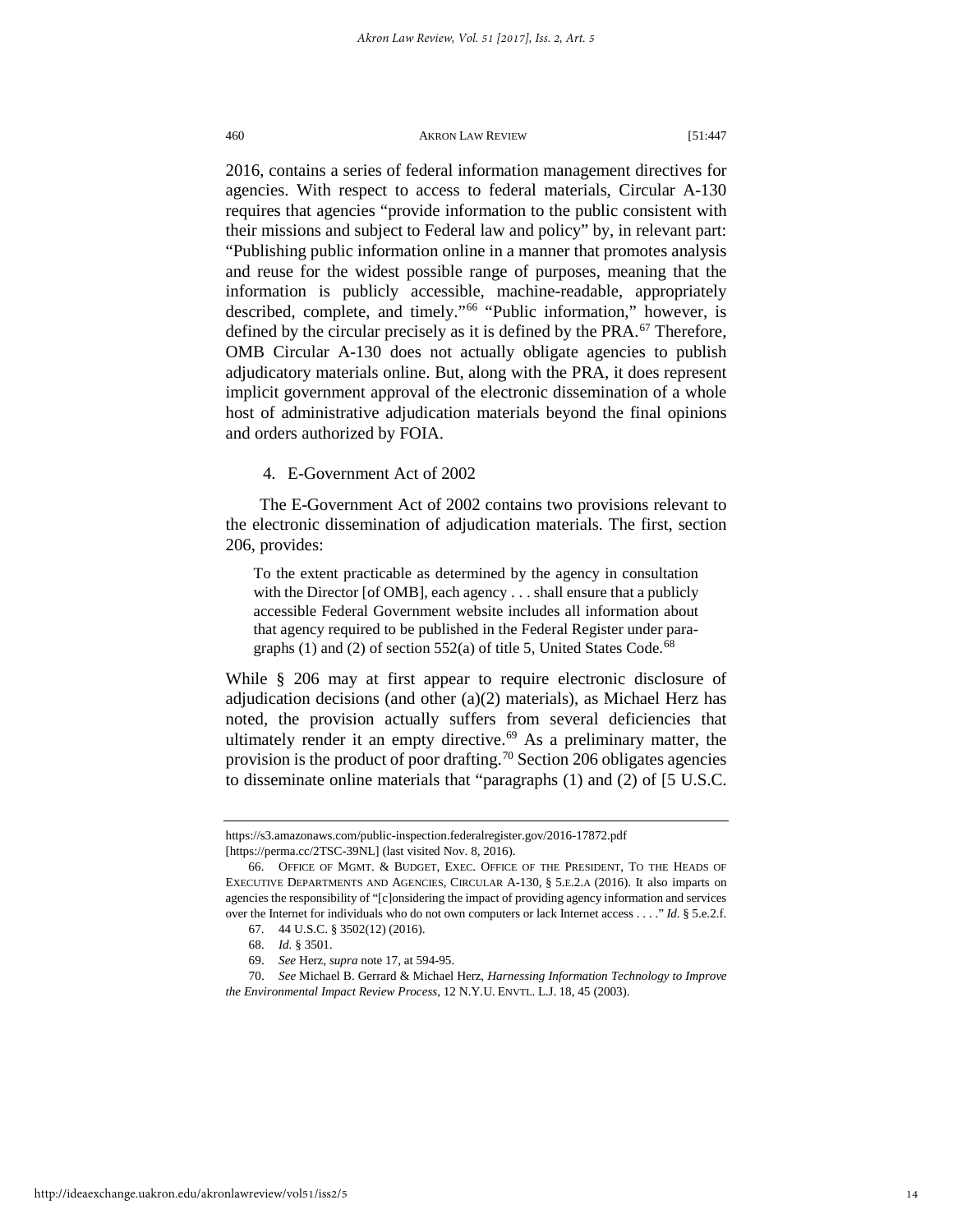§] 552(a)" require to be published in the *Federal Register*. But § 552(a)(2) does not mandate publication in the *Federal Register*. While subparagraph (1) contains such a requirement for certain materials (e.g., rules and significant guidance documents), $71$  subparagraph (2) only mandates that final opinions, orders, and the other materials falling under its ambit be made "available for public inspection" in electronic reading rooms.<sup>[72](#page-15-1)</sup> Therefore, Congress's intent is not entirely clear from the face of the statute.

But even if Congress intended for § 206 to apply to the disclosure of  $\S$  552(a)(2) materials, the section does not in fact obligate agencies to do anything.<sup>[73](#page-15-2)</sup> First, if it does apply, it is redundant with FOIA.<sup>[74](#page-15-3)</sup> Second,  $\S$ 206 only directs agencies to disclose (a)(2) material online "[t]o the extent practicable as determined by the agency." Therefore, the decision to disclose adjudicatory materials under the section, in the event it provides as such, is wholly within the discretion of the agency.<sup>[75](#page-15-4)</sup> Lastly, it is not readily apparent that adjudicatory decisions constitute "information about the agency."

Section 207 of the E-Government Act also appears, upon an initial reading, to impose an obligation on agencies to disclose adjudicatory materials online. That section requires that agency websites provide links to, among other materials, "information made available to the public under subsections (a)(1) and (b) of section 552 of title 5, United States Code (commonly referred to as the 'Freedom of Information Act')."[76](#page-15-5) This provision as well, however, contains a drafting error that muddles its meaning.[77](#page-15-6) Section 552(b) does not "m[ake] information available"; in fact, it actually lists the nine exemptions to FOIA's disclosure requirements that authorize agencies to make records—including (a)(2) materials—unavailable.<sup>[78](#page-15-7)</sup> But, even assuming Congress intended that  $\S$ 207 should apply to  $(a)(2)$  materials instead of subparagraph (b), such a requirement is, as with  $\S 206$ , redundant with FOIA.<sup>[79](#page-15-8)</sup>

<sup>71.</sup> 5 U.S.C. § 552(a)(1) (2016).

<sup>72.</sup> Gerrard & Herz, *supra* note 70, at 46.

<sup>73.</sup> *See id.*

<span id="page-15-8"></span><span id="page-15-7"></span><span id="page-15-6"></span><span id="page-15-5"></span><span id="page-15-4"></span><span id="page-15-3"></span><span id="page-15-2"></span><span id="page-15-1"></span><span id="page-15-0"></span><sup>74.</sup> Herz, *supra* note 17, at 595. Although, "publicly accessible Federal Government website" is more explicit than "electronic means."

<sup>75.</sup> *Id.* at 594.

<sup>76.</sup> 44 U.S.C. § 3501 (2016).

<sup>77.</sup> Gerrard & Herz, *supra* note 70, at 48.

<sup>78.</sup> *See* 5 U.S.C. § 552(b)(1)-(9) (2016); Gerrard & Herz, *supra* note 70, at 48.

<sup>79.</sup> Herz, *supra* note 17, at 595.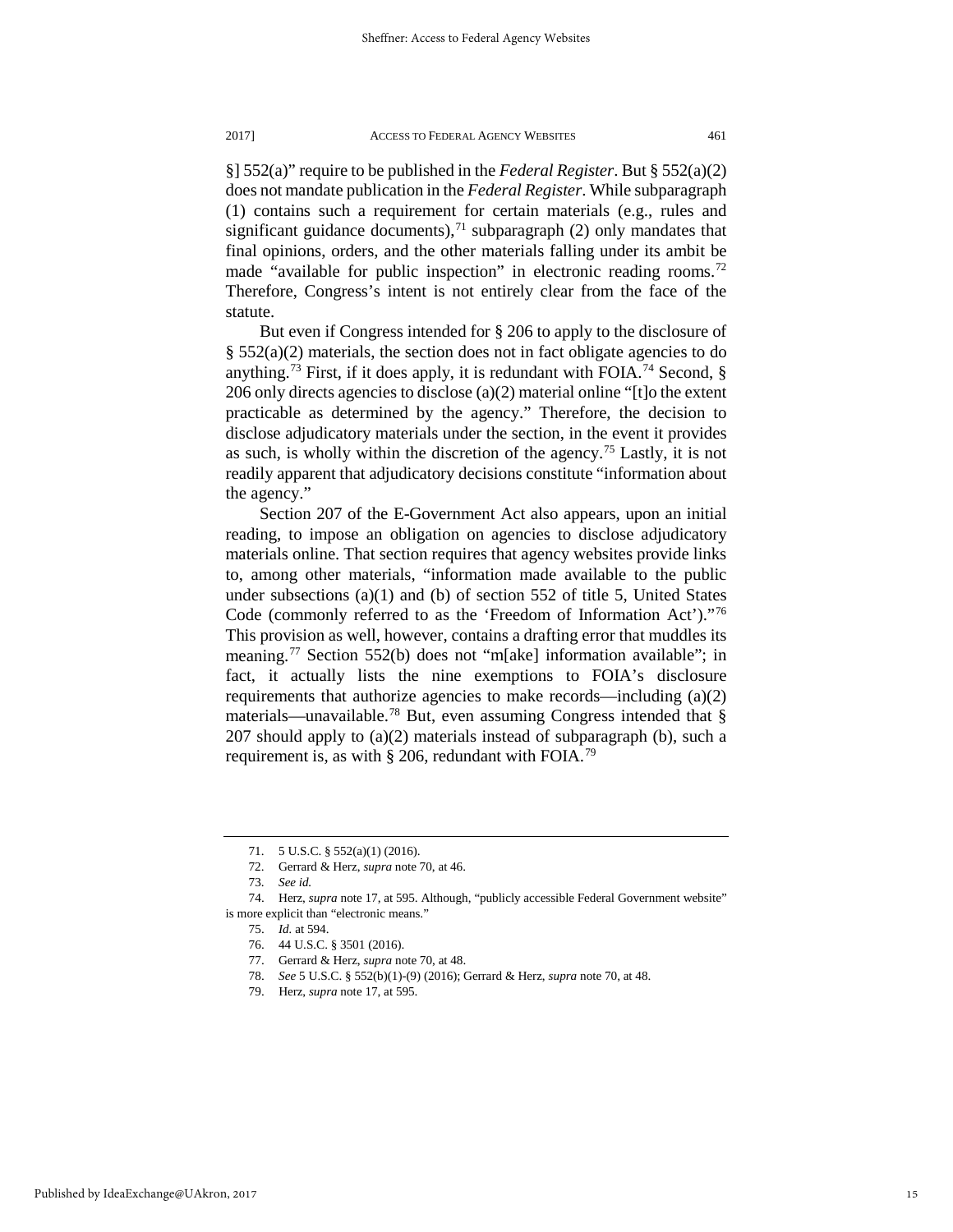## 5. Open Government Memorandum

On the same day he signed the FOIA Memorandum, President Obama also issued the Transparency and Open Government Memorandum.[80](#page-16-0) In that memorandum, President Obama expressed his administration's commitment "to creating an unprecedented level of openness in Government" and directed agencies to "harness new technologies to put information about their operations and decisions online and readily available to the public."[81](#page-16-1) In response, OMB issued the Open Government Directive.<sup>[82](#page-16-2)</sup> The Directive instructed agencies to take specific steps to implement President Obama's open government policy. Each agency was told—"[t]o the extent practicable"—to "proactively use modern technology to disseminate useful information, rather than waiting for specific requests under FOIA."[83](#page-16-3)

The memorandum does not impose any legally enforceable obligation on agencies and is, in fact, written in such an open-ended manner that it is unclear what precisely agencies are expected to do to comply with its exhortations.  $84$ 

\*\*\*

The laws and policies discussed above represent attempts by the government to increase public transparency through promotion of the online disclosure of important government materials. President Obama's FOIA and open government policies, the FRA, PRA, and OMB Circular A-130 potentially encourage agencies to disclose non-precedential orders, briefs, motions, complaints, and other adjudication materials online along with FOIA's precedential decisions. All indicate a desire on the part of the elected branches of government to increase access to important information and promote greater transparency and accountability.

## III. SURVEY

Although there is no system akin to regulations.gov or PACER for administrative adjudication, as Part I explained, agencies are nonetheless

<span id="page-16-0"></span><sup>80.</sup> BARACK OBAMA, TRANSPARENCY AND OPEN GOVERNMENT MEMORANDUM FOR THE HEADS OF EXECUTIVE DEPARTMENTS AND AGENCIES, 74 Fed. Reg. 4,685 (Jan. 26, 2009).

<sup>81.</sup> *Id.*

<span id="page-16-2"></span><span id="page-16-1"></span><sup>82.</sup> OFFICE OF MGMT. & BUDGET, EXEC. OFFICE OF THE PRESIDENT, M-10-16, OPEN GOVERNMENT DIRECTIVE (2009).

<span id="page-16-4"></span><span id="page-16-3"></span><sup>83.</sup> *Id.* at 2. The Directive also called for the creation of "an Open Government Webpage . . . to serve as the gateway for agency activities related to the Open Government Directive."

<sup>84.</sup> I have been unable to locate a comparable Trump Administration policy.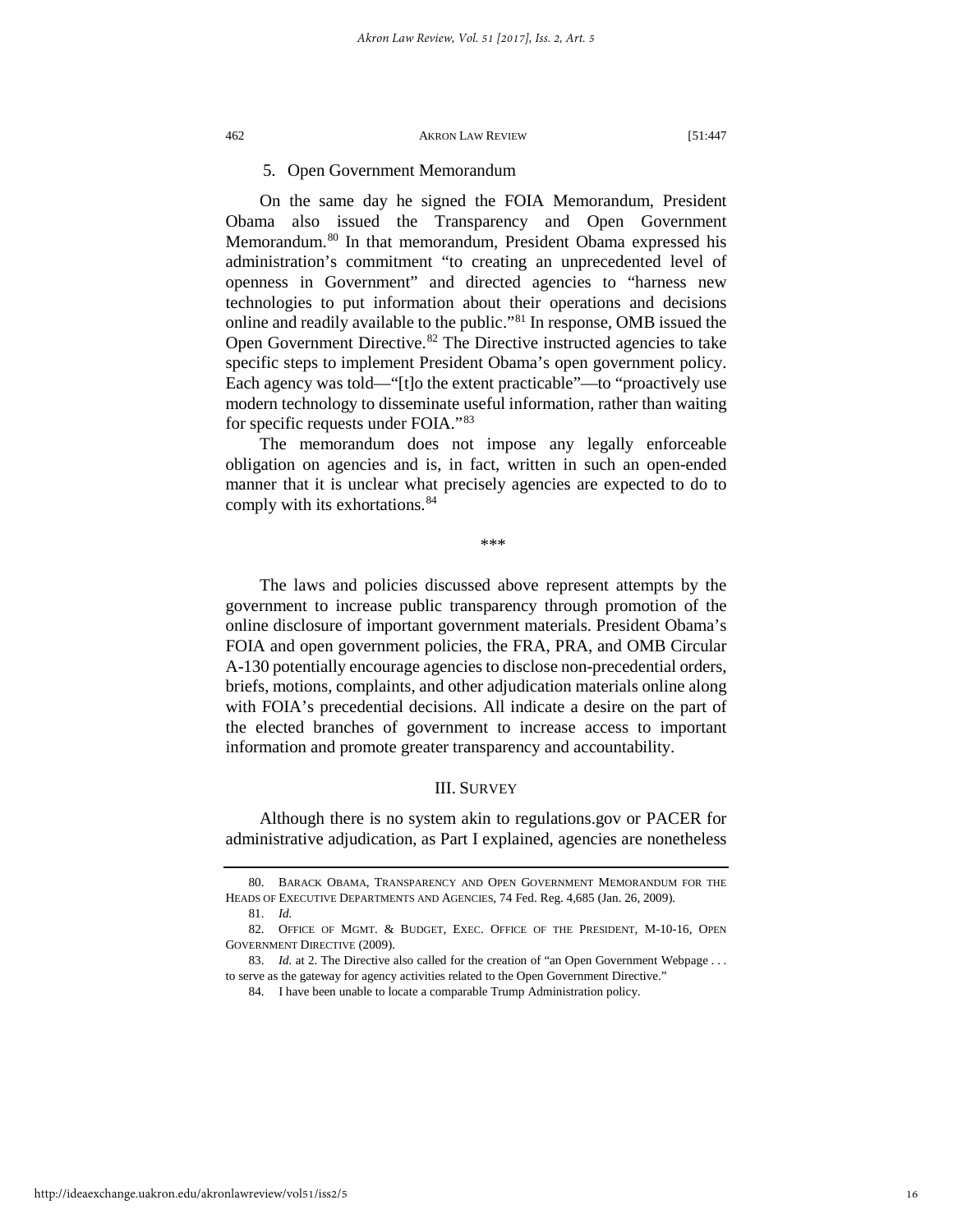encouraged and, indeed, in the case of FOIA, specifically required to disclose certain adjudicatory materials online. To the extent agencies comply with FOIA and the other laws and policies discussed above, they do so by disclosing adjudication materials on their individual websites. Therefore, in order to evaluate agencies' compliance with baseline legal requirements and form a clearer picture of agencies' disclosure practices, I conducted a survey of 24 agency websites and assessed whether each one maintained accessible, comprehensive collections of adjudication materials.

The websites of the following agencies were surveyed:

- Board of Veterans Appeals, Department of Veterans Affairs (BVA)
- Civilian Board of Contract Appeals, General Services Administration (CBCA)
- Commodity Futures Trading Commission (CFTC)
- Consumer Financial Protection Bureau (CFPB)
- Consumer Product Safety Commission (CPSC)
- Copyright Royalty Board, Library of Congress (CRB)
- Department of Housing & Urban Development (HUD)
- Department of Labor (DOL)
- Environmental Protection Agency (EPA)
- Equal Employment Opportunity Commission (EEOC)
- Federal Communications Commission (FCC)
- Federal Energy Regulatory Commission (FERC)
- Federal Maritime Commission (FMC)
- Federal Mine Safety & Health Review Commission (FMSHRC)
- Federal Trade Commission (FTC)
- National Appeals Division, Department of Agriculture (NAD)
- National Labor Relations Board (NLRB)
- Occupational Safety & Health Review Commission (OSHRC)
- Office of Medicare Hearings & Appeals, Department of Health & Human Services (OMHA)
- Pension Benefit Guaranty Corporation (PBGC)
- Postal Regulatory Commission (PRC)
- Securities & Exchange Commission (SEC)
- Social Security Administration (SSA)
- United States Postal Service (USPS)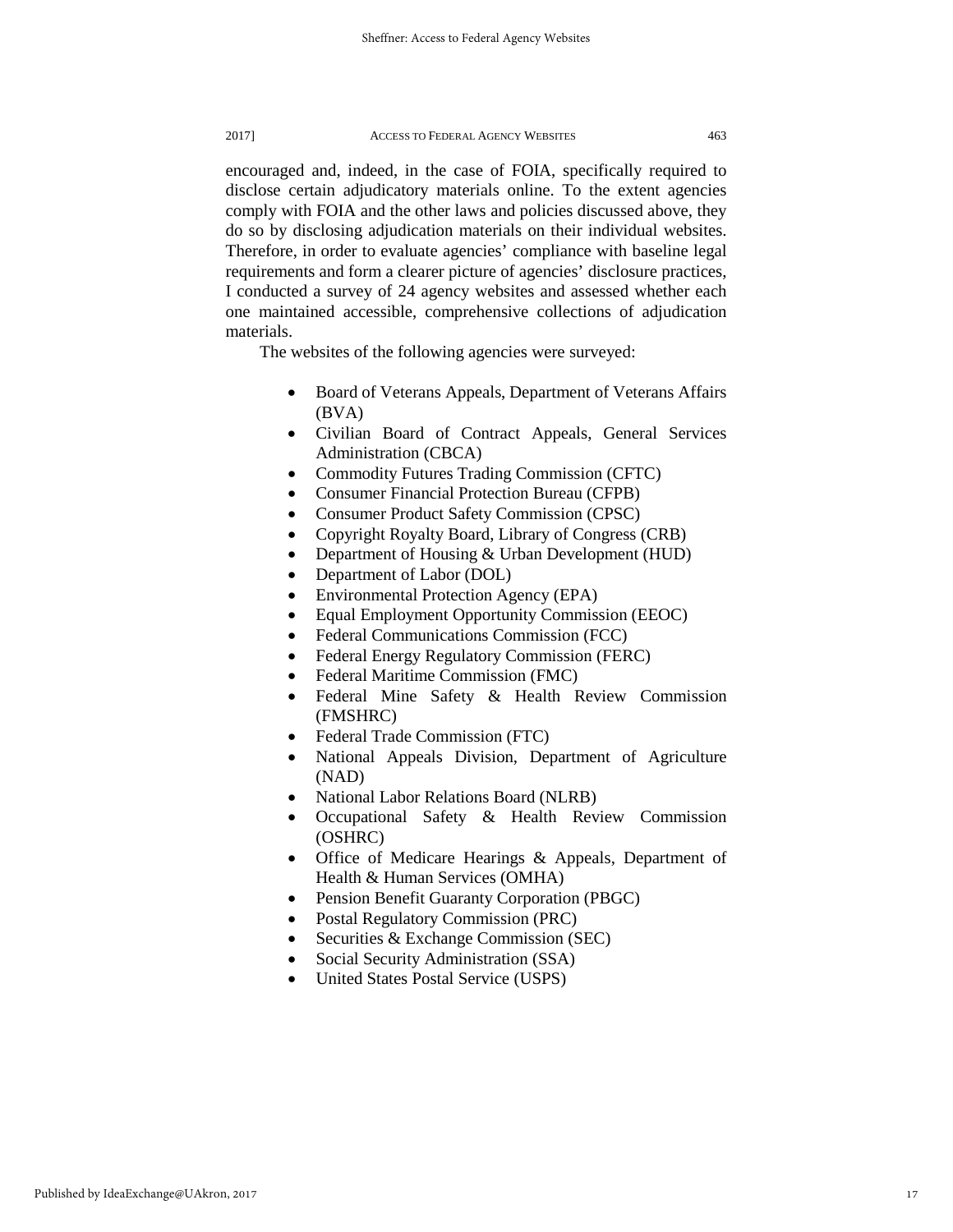The agencies were selected for a number of reasons. All engage in some form of adjudication. Large as well as small agencies were included in the survey in order to determine whether more personnel and resources translated to more comprehensive adjudication dockets. For similar reasons, the survey included both agencies that engage solely or primarily in adjudication to make law and policy (e.g., NLRB), as well as those that, in addition to adjudication, engage in extensive amounts of rulemaking (e.g., EPA). I wanted to survey a handful of departments (HUD and DOL), based on the belief that some individuals may venture to the main website of a department instead of a specific agency within that particular department in search of adjudication materials, as well as certain components of departments (BVA and OMHA) that engage in high levels of adjudication. Lastly, I desired to include a variety of institutional "types" within the study. $85$  I therefore selected websites maintained by executive departments and agencies,  $86$  independent regulatory agencies,  $87$ government corporations,<sup>[88](#page-18-3)</sup> independent administrations,<sup>[89](#page-18-4)</sup> and even one legislative agency.<sup>[90](#page-18-5)</sup>

<span id="page-18-0"></span><sup>85.</sup> These types stem from the *Federal Administrative Adjudication* public database. *See Agencies*, *Federal Administrative Adjudication,* ADMIN. CONF. OF THE U.S., https://acus.law.stanford.edu/agencies [https://perma.cc/2BNX-NMCJ] (last visited Oct. 7, 2017). The database is discussed below.

<span id="page-18-1"></span><sup>86.</sup> BVA, www.bva.va.gov [https://perma.cc/8RUM-BETQ] (last visited Apr. 27, 2016); HUD, www.hud.gov [https://perma.cc/7PPL-CVDM] (last visited Dec. 15, 2016); DOL, www.dol.gov [https://perma.cc/ZRB4-T84P] (last visited Dec. 21, 2016); FERC, www.ferc.gov [https://perma.cc/7P5C-DN3T ] (last visited Nov. 7, 2017); NAD, www.nad.usda.gov [https://perma.cc/94V6-N9K5] (last visited Nov. 7, 2017); and OMHA, www.hhs.gov/about/agencies/omha [https://perma.cc/XQ3H-NYSH] (last visited Oct. 7, 2017).

<span id="page-18-2"></span><sup>87.</sup> CFTC, www.cftc.gov [https://perma.cc/8UEV-3EX6] (last visited Dec. 15, 2016); CFPB, www.consumerfinance.gov [https://perma.cc/Z5CU-4H4F] (last visited Nov. 7, 2017); CPSC, www.cpsc.gov [https://perma.cc/923U-9LPM] (last visited Jan. 3, 2017); EEOC, www.eeoc.gov [https://perma.cc/9YWB-E6NC] (last visited Dec. 29, 2016); FCC, www.fcc.gov [https://perma.cc/2RR6-Z9VG] (last visited Nov. 7, 2017); FMC, www.fmc.gov [https://perma.cc/3B73-9P76] (last visited Sept. 28, 2017); FMSHRC, www.fmshrc.gov [https://perma.cc/QF9U-VX2R] (last visited Sept. 27, 2017); FTC, www.ftc.gov [https://perma.cc/Z9HY-XUQ7] (last visited Dec. 17, 2016); NLRB, www.nlrb.gov [https://perma.cc/MQ7W-6Z9Y] (last visited Oct. 23, 2017); OSHRC, www.oshrc.gov [https://perma.cc/9SEN-DU3P] (last visited Jan. 9, 2017); and PRC, www.prc.gov [https://perma.cc/UND4-4FPD] (last visited Dec. 17, 2016).

<span id="page-18-3"></span><sup>88.</sup> PBGC, www.pbgc.gov [https://perma.cc/L5YY-CJGB] (last visited Jan. 6, 2017); and USPS, www.usps.com [https://perma.cc/83ME-6VFC] (last visited Oct. 7, 2016).

<span id="page-18-5"></span><span id="page-18-4"></span><sup>89.</sup> EPA, www.epa.gov [https://perma.cc/9TH2-65NM] (last visited Sept. 28, 2017); CBCA, www.cbca.gsa.gov [https://perma.cc/5KDX-VG4E] (last visited Dec. 27, 2016); SEC, www.sec.gov [https://perma.cc/NN68-7DBG] (last visited Nov. 7, 2017); and SSA, www.ssa.gov [https://perma.cc/QL23-6AKS] (last visited Sept. 27, 2017).

<sup>90.</sup> CRB, www.loc.gov/crb [https://perma.cc/R2MA-A5DZ] (last visited Jan. 19, 2017).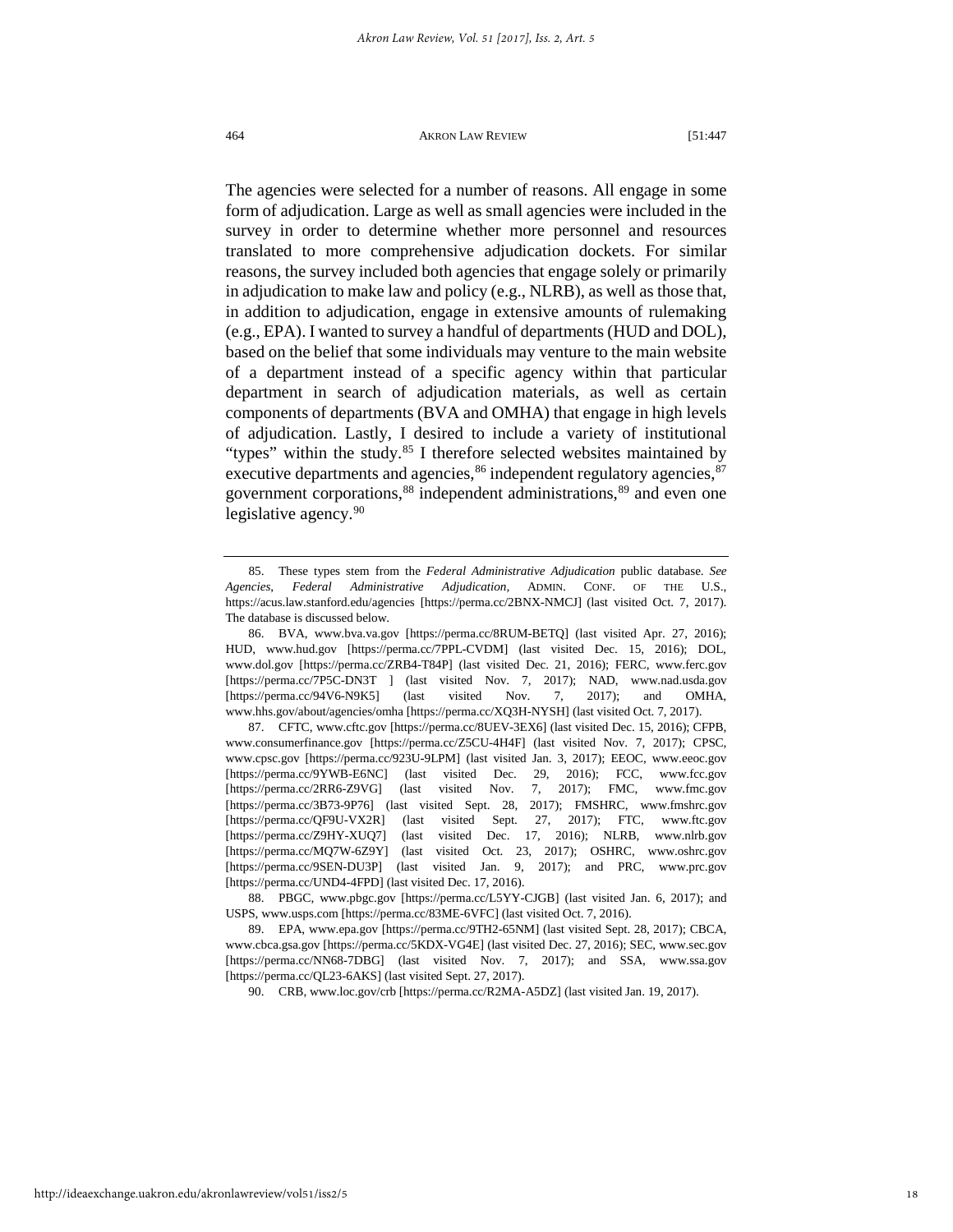Six researchers aided me in the study. All six, consisting of two research fellows, two law clerks, and two interns, were either recent law school graduates or current law students. Each researcher surveyed several websites and answered a series of identical research questions aimed at eliciting the navigability and comprehensiveness of the websites examined.<sup>[91](#page-19-0)</sup> To help focus their surveys, the researchers were instructed to use the *Federal Administrative Adjudication*<sup>[92](#page-19-1)</sup> public database as a reference. The database, a joint project of the Administrative Conference and Stanford Law School, charts the span of federal administrative adjudication<sup>[93](#page-19-2)</sup> by, among other things, cataloging the various matters handled by adjudicative bodies in both APA and non-APA adjudications.<sup>[94](#page-19-3)</sup>

The research questions were divided into two general parts. Part I asked each researcher to assess the general navigability of the websites that is, how easy or difficult it is for a user to navigate to, and thus access, adjudication materials. Subpart A asked whether each website contained a search engine and a site map or index on its homepage.<sup>[95](#page-19-4)</sup> These two features were selected due to their potential usefulness in directing users to adjudication materials. In Subpart B, the researchers were tasked with examining the adjudication sections specific to each website. Questions included how to navigate to a website's adjudication section from the homepage, as well as how to search for materials within adjudication sections.<sup>[96](#page-19-5)</sup>

Part II of the research questions focused on the online disclosure practices of the survey agencies. Researchers examined whether each

<span id="page-19-0"></span><sup>91.</sup> A copy of the research questions is on file with the author. It should be noted that, as mentioned in notes 95 and 97, *infra*, not all of the tools and materials asked about were ultimately considered in the final analysis. The framework of the questions was inspired by that developed by Stuart Shapiro and Cary Coglianese in their 2007 study, *First Generation E-Rulemaking: An Assessment of Regulatory Agency Websites*, Univ. of Pa. Law Sch., Pub. Law & Legal Theory Research Paper Series, Paper No. 07-15, SOCIAL SCIENCE RESEARCH NETWORK (Apr. 11, 2007) http://papers.ssrn.com/abstract=980247.

<span id="page-19-1"></span><sup>92.</sup> *Federal Administrative Adjudication*, ADMIN. CONF. OF THE U.S., http://acus.law.stanford.edu/ [https://perma.cc/67GT-U264] (last visited Oct. 7, 2017).

<sup>93.</sup> The database, however, does not contain information about military adjudication.

<span id="page-19-3"></span><span id="page-19-2"></span><sup>94.</sup> *Federal Administrative Adjudication*, ADMIN. CONF. OF THE U.S., http://acus.law.stanford.edu/ [https://perma.cc/7ZW4-XT5D] (last visited Mar. 3, 2017).

<span id="page-19-4"></span><sup>95.</sup> Subpart A also asked whether each website contained foreign language options, disability friendly features, and a "help" function or "Frequently Asked Questions" page or pages. Data relating to the presence or absence of these functions were ultimately not assessed.

<span id="page-19-5"></span><sup>96.</sup> Researchers were also asked how documents were organized, what formats the documents were in (e.g., PDF, TXT, DOC), whether any documents listed were inaccessible, and whether there was a specific "FOIA," "open government," or related section that disclosed adjudicatory materials (and whether it was the same as an identified adjudication section).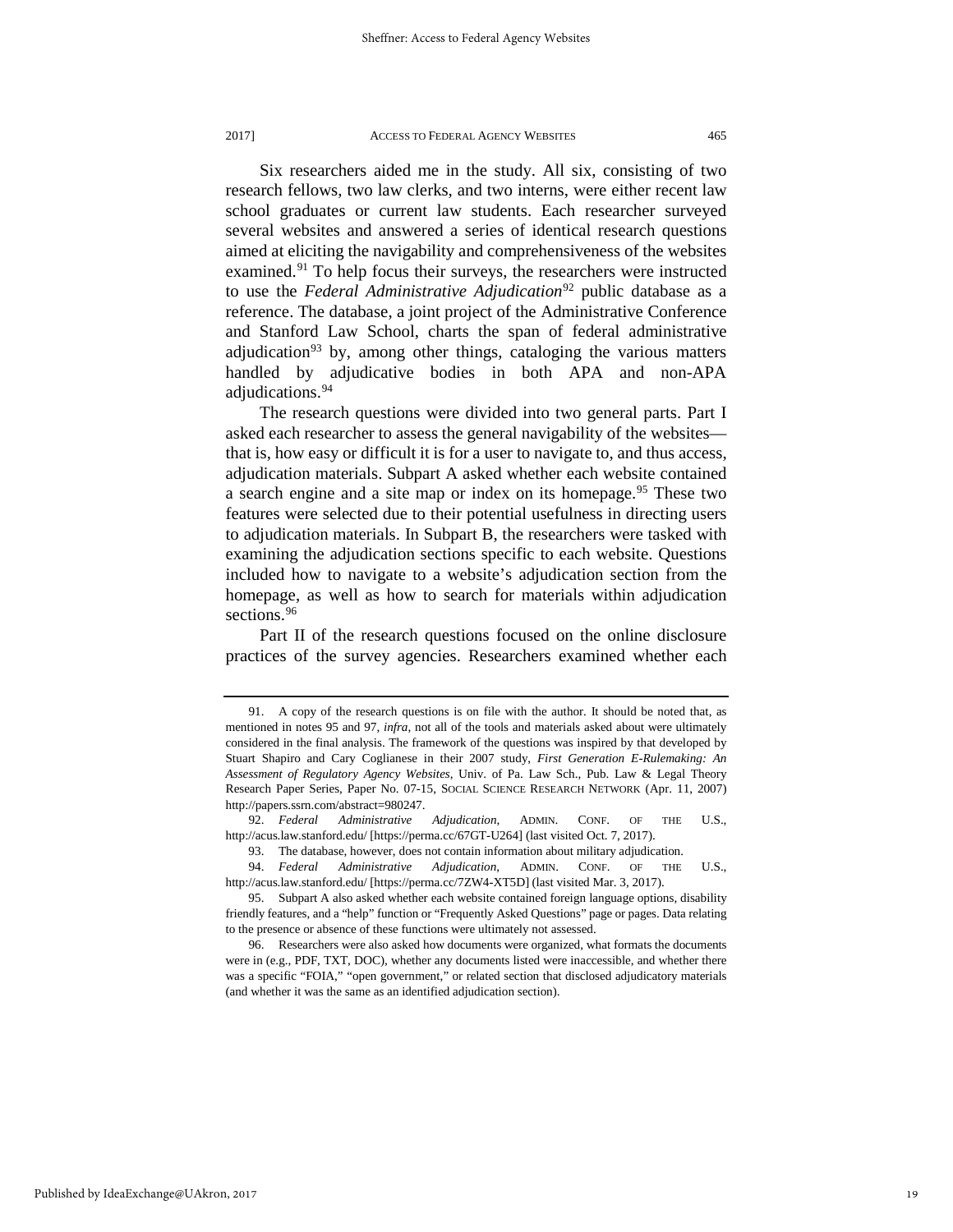website contained accessible links to orders and opinions and supporting adjudicatory materials and, if so, examples of the various types of such documents disclosed. $97$  For purposes of this study, an order or opinion is any decision that was reached by one or more federal officials presiding over an oral or written hearing.<sup>[98](#page-20-1)</sup> While this definition excludes documents embraced by the APA's more expansive definition of "order,"<sup>[99](#page-20-2)</sup> it includes not only FOIA's "precedential" decisions, but also non-precedential and procedural orders. Specifically, I sought to determine whether each agency included not only orders issued by its first line adjudicators (e.g., ALJs, AJs), but also the orders and opinions issued by agency appellate bodies (including the agency head or heads). From the answers to these questions, I sought to gauge the level of comprehensiveness of the agencies' online adjudication dockets.<sup>[100](#page-20-3)</sup>

After reviewing the individual surveys, I ultimately determined to chart whether each surveyed website contained any of the following six types of resources and records: (1) a search engine located on the homepage; (2) a site map or index accessible from the homepage; (3) an adjudication section or sections; (4) first line adjudicators' orders; (5) appellate orders and opinions; and (6) supporting adjudicatory materials. These terms are defined for purposes of this Article as follows:

<span id="page-20-0"></span><sup>97.</sup> Questions also directed researchers to identify the types of "other" materials (e.g., press releases, case summaries) and materials associated with appeals of agency action in federal court (including opinions) disseminated on each website. While useful, these types of materials were ultimately not assessed as part of the study.

<span id="page-20-1"></span><sup>98.</sup> *See FAQ*, *Federal Administrative Adjudication*, ADMIN. CONF. OF THE U.S., http://acus.law.stanford.edu/content/user-guide [https://perma.cc/7Q56-U7CF ] (last visited Nov. 21, 2016) The FAQ page defines "adjudication" for the purposes of the *Federal Administrative Adjudication* public database as "[1] a decision by one or more federal officials made through an administrative process [2] to resolve a claim or dispute arising out of a federal program [3] between a private party and the government or two or more private parties [4] based on a hearing—either oral or written—in which one or more parties have an opportunity to introduce evidence or make arguments." *Id.*

<span id="page-20-2"></span><sup>99.</sup> The APA defines an "order" as "the whole or a part of a final disposition . . . of an agency in a matter other than rule making but including licensing." 5 U.S.C. § 551(6) (2016). This definition includes everything from judicial-like orders and opinions issued in formal and semi-formal proceedings to agency advisory letters and policy manuals. *See* Steven P. Croley, *Theories of Regulation: Incorporating the Administrative Process*, 98 COLUM. L. REV. 1, 114-17 (1998) (discussing informal adjudicatory orders). Because the definition adopted for this study embraces only decisions issued in formal and semi-formal adjudications, documents such as SSA acquiescence rulings, CFPB warning letters, and PBGC opinion letters are not considered "orders" or "opinions" for the purposes of this study.

<span id="page-20-3"></span><sup>100.</sup> It is an inherent limitation of this study that there is no manageable way to determine the exact number of decisions and supporting materials issued by each agency and, therefore, to gauge with more accuracy their compliance with FOIA.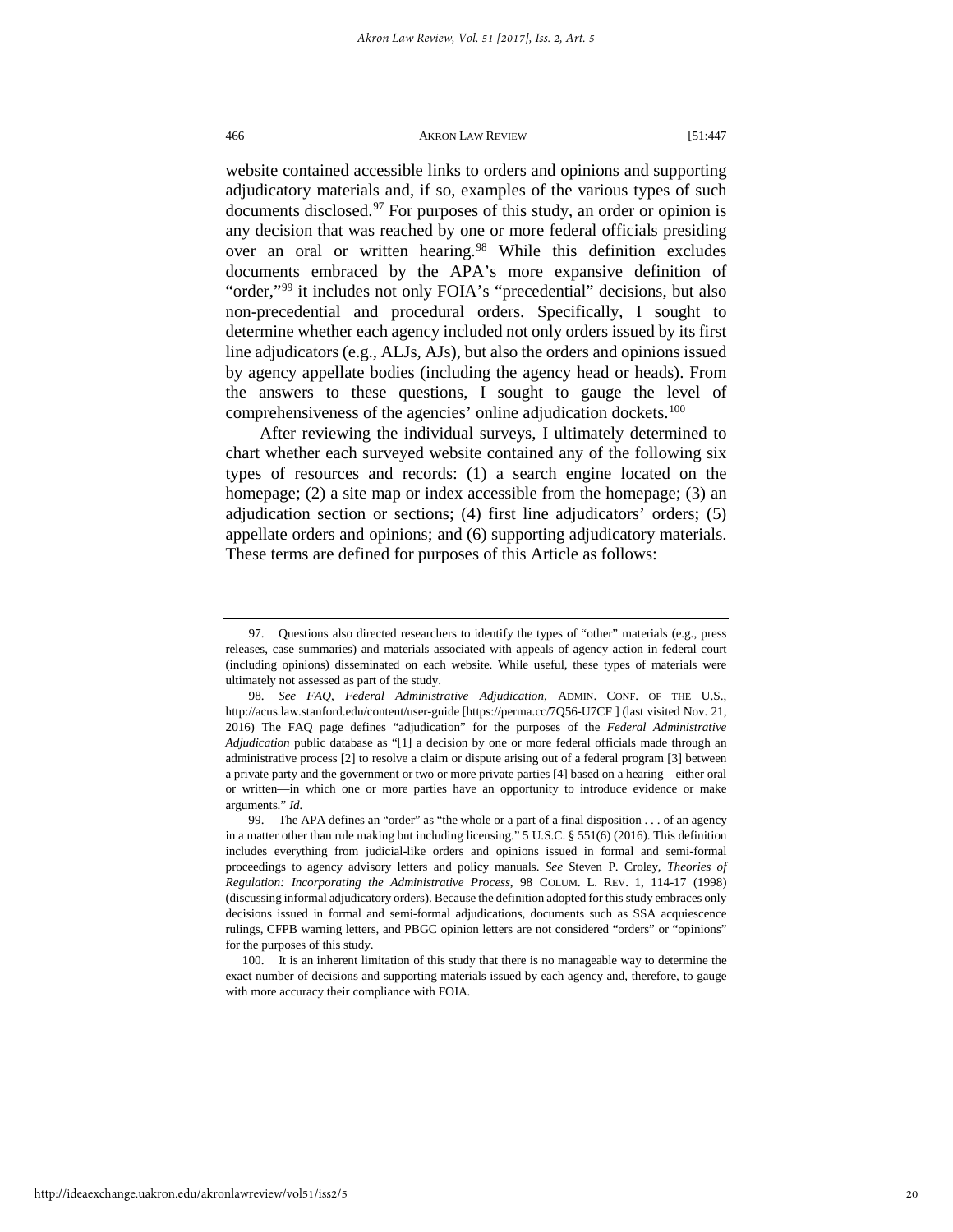- A "search engine," unless otherwise specified, is a search engine an agency maintains on its website's homepage that allows users to generate results from the entire website, not one that is specific to a particular section of the website.
- A "site map" is a detailed table of contents of a website, with each "chapter" or "subchapter" containing links to the respective sections of the website.
- An "index" offers links to sections of a website organized alphabetically or topically.
- An "adjudication section" (or "adjudicatory section") is the section of a website containing information relevant to an agency's adjudication functions.
- "First line adjudicators' orders" are orders issued by ALJs, AJs, or other hearing-level adjudication officers following an evidentiary hearing. Note that this definition does not apply to "front-line" decisions by agency staff that constitute an initial agency decision to, for example, impose a sanction or deny benefits where the adverse party is able to appeal that decision and participate in a subsequent evidentiary hearing. $101$
- "Appellate orders and opinions" are decisions issued by an appellate body within an agency, or the agency head or heads, on appeals from the determinations of first line adjudicators.[102](#page-21-1)
- Lastly, "supporting adjudication materials" (or "supporting adjudicatory materials") are any pleadings, briefs, motions, and other documents filed by the parties in a proceeding.

Table 1 displays the results of the survey. Whether a resource or type of record was identified as present on an agency's website is represented in Table 1 with either a Y (yes, it was so identified) or N (no, it was not

<sup>101.</sup> *See* ASIMOW, EVIDENTIARY HEARINGS, *supra* note 12, at 10.

<span id="page-21-1"></span><span id="page-21-0"></span><sup>102.</sup> Whether decisions were classified as first line orders or appellate orders or opinions for purposes of this Article was based on the classification of the adjudicatory hearing from which a decision was issued, as defined by the ACUS-Stanford database. *See Types of Hearings and Appeals*, *Federal Administrative Adjudication*, ADMIN. CONF. OF THE U.S., http://acus.law.stanford.edu/reports/types-of-

hearings?type\_1=hearing\_level\_procedures&&items\_per\_page=100&page=1

<sup>[</sup>https://perma.cc/7H4A-ND8F] (last visited Dec. 27, 2016). Therefore, for example, because CBCA proceedings are classified as "hearing level proceedings" by the database, decisions issued by CBCA are considered first line adjudicators' orders for the purposes of this article. *See GSAONPRC0002 – Hearing Level – Procedures, Federal Administrative Adjudication*, ADMIN. CONF. U.S., http://acus.law.stanford.edu/hearing-level/gsaonprc0002-hearing-level-procedures [https://perma.cc/VH5A-R2DB] (last visited Dec. 27, 2016).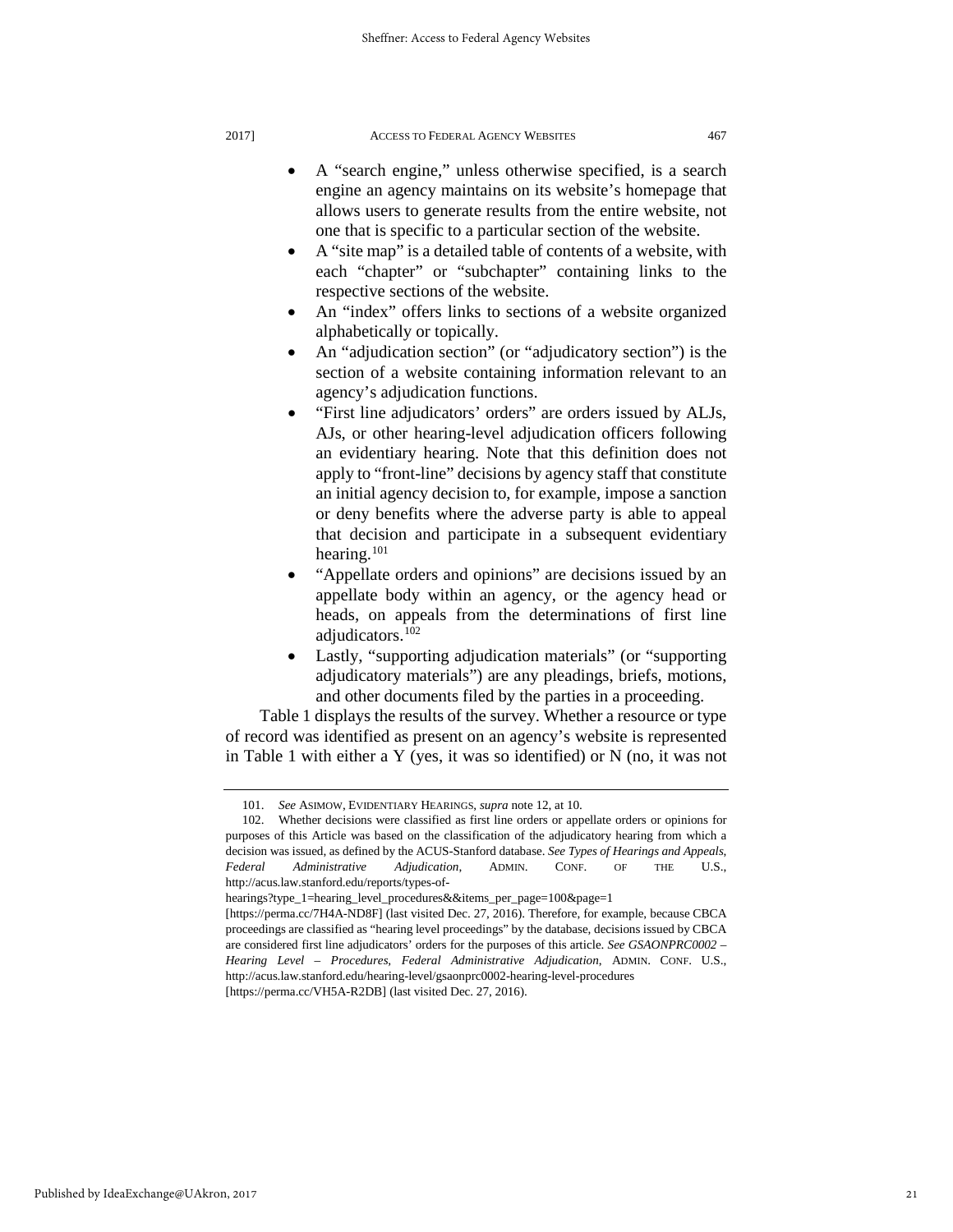so identified). An asterisk (\*) next to an agency's initials indicates that the agency is a component of a larger agency (e.g., BVA is a component of the Department of Veterans Affairs). An asterisk next to a Y in the "Search Engine" column indicates that, although there was a search engine located on a component agency's section of a website, the search engine was not specific to the component section but, rather, generated results from the entire website. Site maps and indexes were only indicated as present on a component agency's section of a website if the site map or index was particular to that section of the website and not, as was typical, to the larger website more generally.

## *Table 1. Resources and Adjudication Materials on Select Agency Websites*

| Agencies &<br>Addresses<br>Web | Engine<br>Search | Site Map or<br>Index | Adjudication<br>Section(s) | Adjudicators'<br>First Line<br><b>Orders</b> | Orders and<br>Appellate<br>Opinions | Adjudicatory<br>Supporting<br>Materials |
|--------------------------------|------------------|----------------------|----------------------------|----------------------------------------------|-------------------------------------|-----------------------------------------|
| BVA* www.bva.va.gov            | Y                | N                    | Y                          | Y                                            | N/A                                 | N                                       |
| CBCA* www.cbca.gsa.gov         | Y                | $\mathbf N$          | Y                          | Y                                            | N/A                                 | N                                       |
| CFPB www.consumerfinance.gov   | Y                | N                    | Y                          | Y                                            | Y                                   | Y                                       |
| CFTC www.cftc.gov              | Y                | Y                    | Y                          | Y                                            | Y                                   | N                                       |
| CPSC www.cpsc.gov              | Y                | Y                    | Y                          | Y                                            | Y                                   | Y                                       |
| CRB* www.loc.gov/crb           | Y                | N                    | Y                          | Y                                            | N/A                                 | Y                                       |
| DOL www.dol.gov                | Y                | Y                    | Y                          | Y                                            | Y                                   | Y                                       |
| EEOC www.eeoc.gov              | Y                | Y                    | Y                          | N                                            | Y                                   | $N^{103}$                               |
| EPA www.epa.gov                | Y                | Y                    | Y                          | Y                                            | Y                                   | Y                                       |
| FCC www.fcc.gov                | Y                | Y                    | Y                          | Y                                            | Y                                   | N                                       |
| FERC www.ferc.gov              | Y                | Y                    | Y                          | Y                                            | Y                                   | Y                                       |
| FMC www.fmc.gov                | Y                | Y                    | Y                          | Y                                            | Y                                   | Y                                       |

<span id="page-22-0"></span>103. There are some amicus briefs filed by EEOC in non-EEOC administrative proceedings accessible from the EEOC website *Commission Appellate and Amicus Briefs*, U.S. EQUAL EMP'T OPPORTUNITY COMM'N, https://www1.eeoc.gov/eeoc/litigation/briefs.cfm?redirected=1 [https://perma.cc/F2SM-RLBG] (last visited Dec. 29, 2016).

http://ideaexchange.uakron.edu/akronlawreview/vol51/iss2/5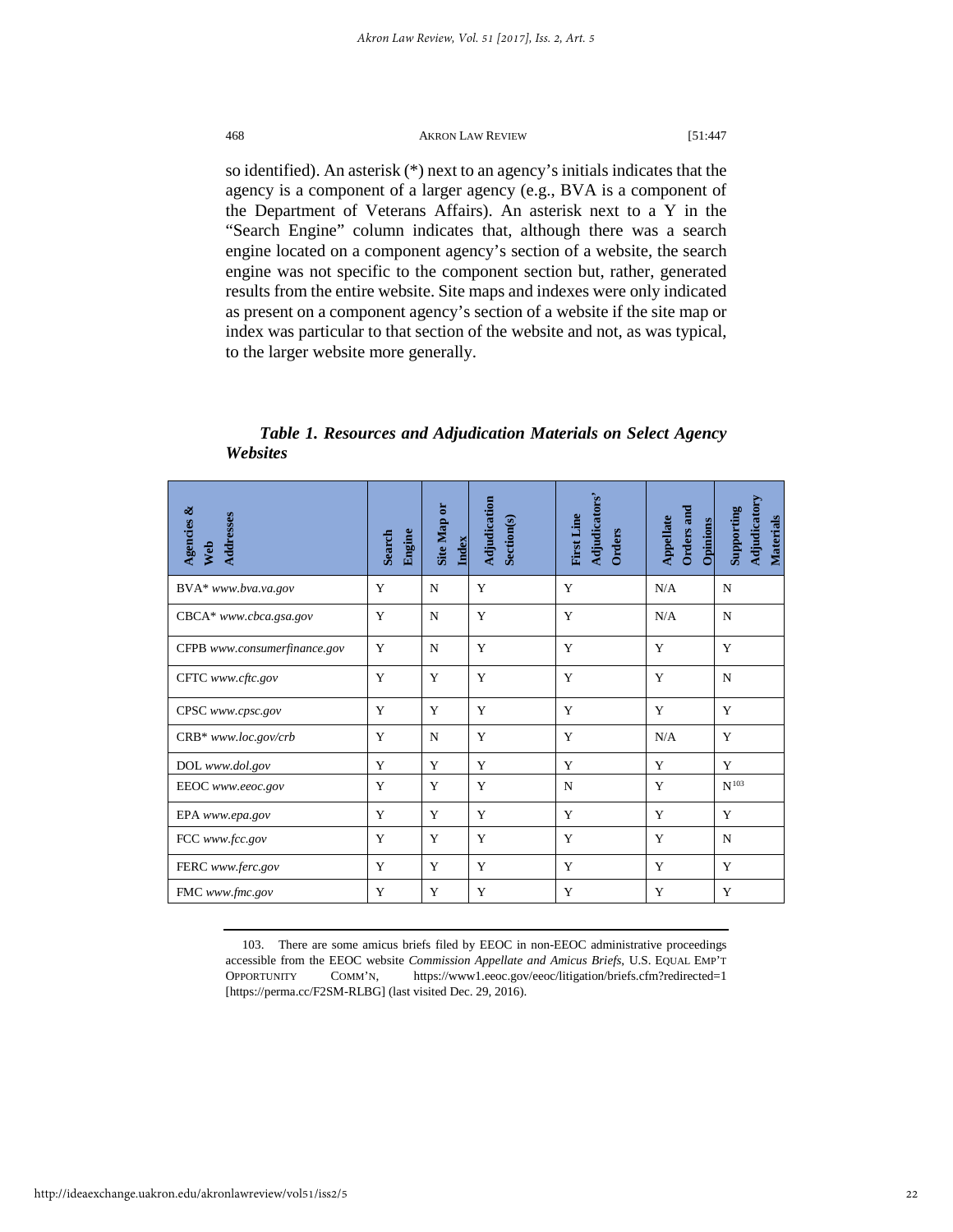| FMSHRC www.fmshrc.gov           | Y     | N | Y | Y | Y   | $N^{104}$ |
|---------------------------------|-------|---|---|---|-----|-----------|
| FTC www.ftc.gov                 | Y     | Y | Y | Y | Y   | Y         |
| HUD www.hud.gov                 | Y     | Y | Y | Y | N   | N         |
| NAD* www.nad.usda.gov           | Y     | Y | Y | Y | Y   | N         |
| NLRB www.nlrb.gov               | Y     | Y | Y | Y | Y   | Y         |
| OSHRC www.oshrc.gov             | Y     | N | Y | Y | Y   | Y         |
| OMHA*                           | $Y^*$ | N | Y | N | N/A | N         |
| www.hhs.gov/about/agencies/omha |       |   |   |   |     |           |
| PBGC www.pbgc.gov               | Y     | Y | Y | Y | N/A | N         |
| PRC www.prc.gov                 | Y     | Y | Y | Y | Y   | Y         |
| SEC www.sec.gov                 | Y     | Y | Y | Y | Y   | Y         |
| SSA www.ssa.gov                 | Y     | Y | Y | Y | Y   | N         |
| USPS www.usps.com               | Y     | Y | Y | Y | Y   | N         |

## IV. ANALYSIS

The table reveals a high degree of uniformity among the surveyed websites, particularly regarding the presence of navigation functions. The data demonstrates that all of the agencies surveyed maintained relatively "navigable" websites. All 24 contained a search engine on their homepage (or the component agency's subpage). Seventeen websites contained a site map and/or an index accessible from the homepage. In addition, all 24 websites maintained one or more adjudication sections. This breakdown is represented in Table 2.

*Table 2. Number of Agency Websites with a Search Engine on its Homepage, a Sitemap and/or an Index Accessible from its Homepage, and an Adjudication Section or Sections*

| <b>Search Engine</b> | <b>Sitemap or Index</b> | <b>Adjudication</b><br><b>Section(s)</b> |
|----------------------|-------------------------|------------------------------------------|
| 24/24                | 17/24                   | 24/24                                    |

<span id="page-23-0"></span><sup>104.</sup> FMSHRC's website does contain audio files of oral arguments. *Oral Arguments*, FED. MINE SAFETY &HEALTH REVIEW COMM'N, https://www.fmshrc.gov/meetings-arguments/arguments [https://perma.cc/GSU7-BJYT] (last visited Dec. 20, 2016). Oral argument recordings, however, do not constitute supporting adjudicatory materials as defined by this Article.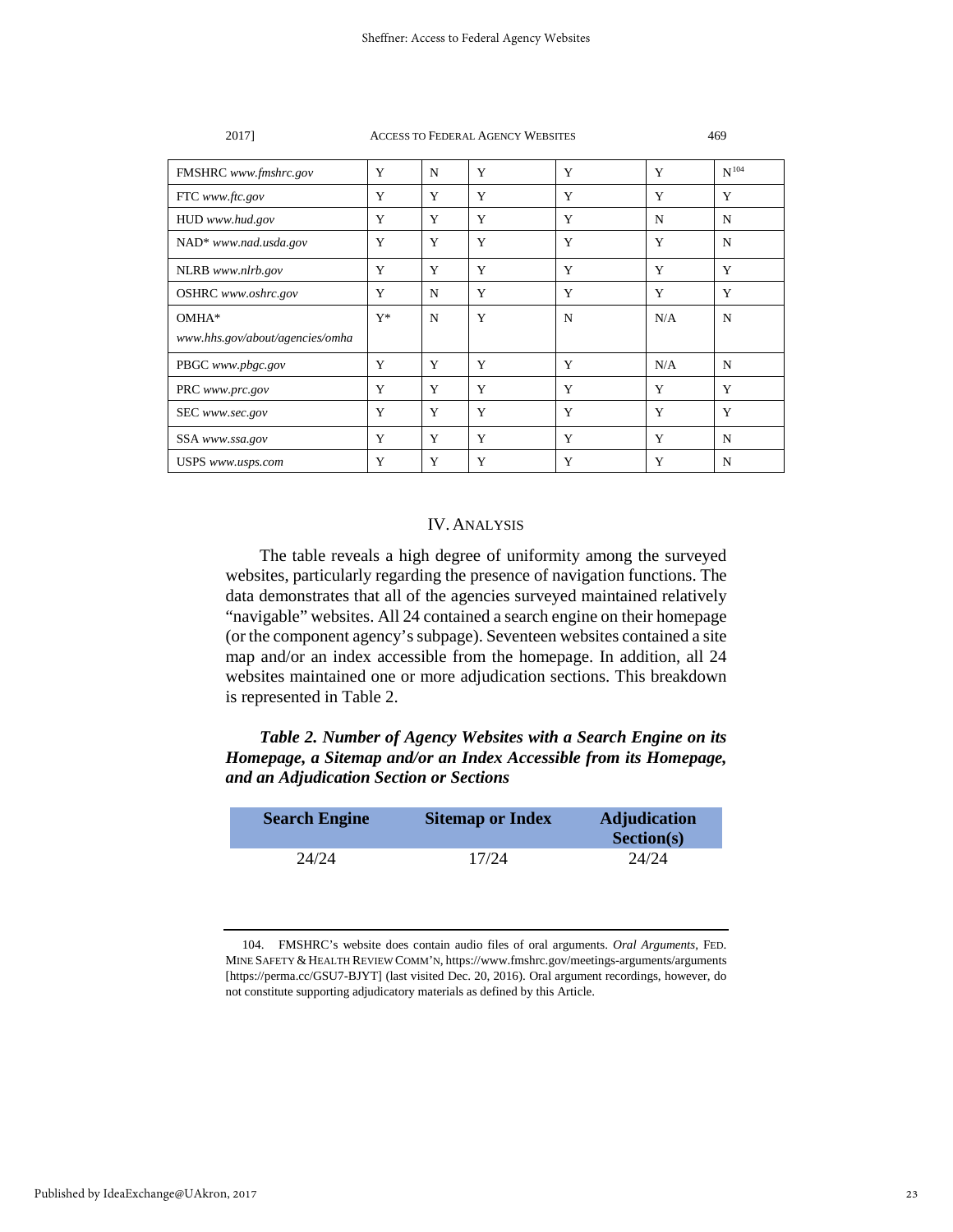Table 1 suggests a similar degree of uniformity regarding the dissemination of adjudicative decisions. Twenty-two of the 24 websites maintained copies of orders of the agencies' first line adjudicators. Eighteen of the 19 websites maintained by agencies with appellate systems disclosed appellate orders and opinions. Records were available in PDF, TXT, DOC, HTML, and other formats (but generally PDF). The research undergirding these findings suggests that agencies are generally in compliance with 5 U.S.C.  $\S$  552(a)(2)(A). Of course, as discussed above, because the "final opinions . . . [and] orders" of that provision have generally been interpreted to mean only decisions agencies deem binding or which they preserve for research and general reference, whether an agency is truly in compliance with FOIA is ultimately only known to the agency.[105](#page-24-0) With that said, the individual surveys revealed that most of the agencies that offered links to copies of decisions maintained extensive decisional libraries that at least appeared FOIA-compliant.

Half of the agencies (12/24) provided access to supporting adjudication materials on their websites. Whether an agency disclosed supporting adjudication materials was not dictated by such obvious factors as its size and, presumably therefore, the amount of resources available to it. Neither the largest nor the smallest agencies, in terms of number of personnel, whose websites were surveyed (SSA and FMSHRC, respectively) disclosed such materials. And while, for example, CFPB, EPA, FTC, NLRB, and SEC—all agencies employing 1,000 or more employees each—did post links to certain supporting adjudicatory materials on their websites, so too did CPSC (approximately 536 employees), FMC (approximately 122 employees), and OSHRC (approximately 52 employees).  $106$ 

<sup>105.</sup> *See supra* Part I.B.1.

<span id="page-24-1"></span><span id="page-24-0"></span><sup>106.</sup> For these figures, see *March 2016*, *Employment Cubes*, U.S. OFFICE OF PERS. MGMT., FEDSCOPE, https://www.fedscope.opm.gov/ibmcognos/cgi-bin/cognosisapi.dll [https://perma.cc/MU4W-HJZ2] (last visited Dec. 21, 2016).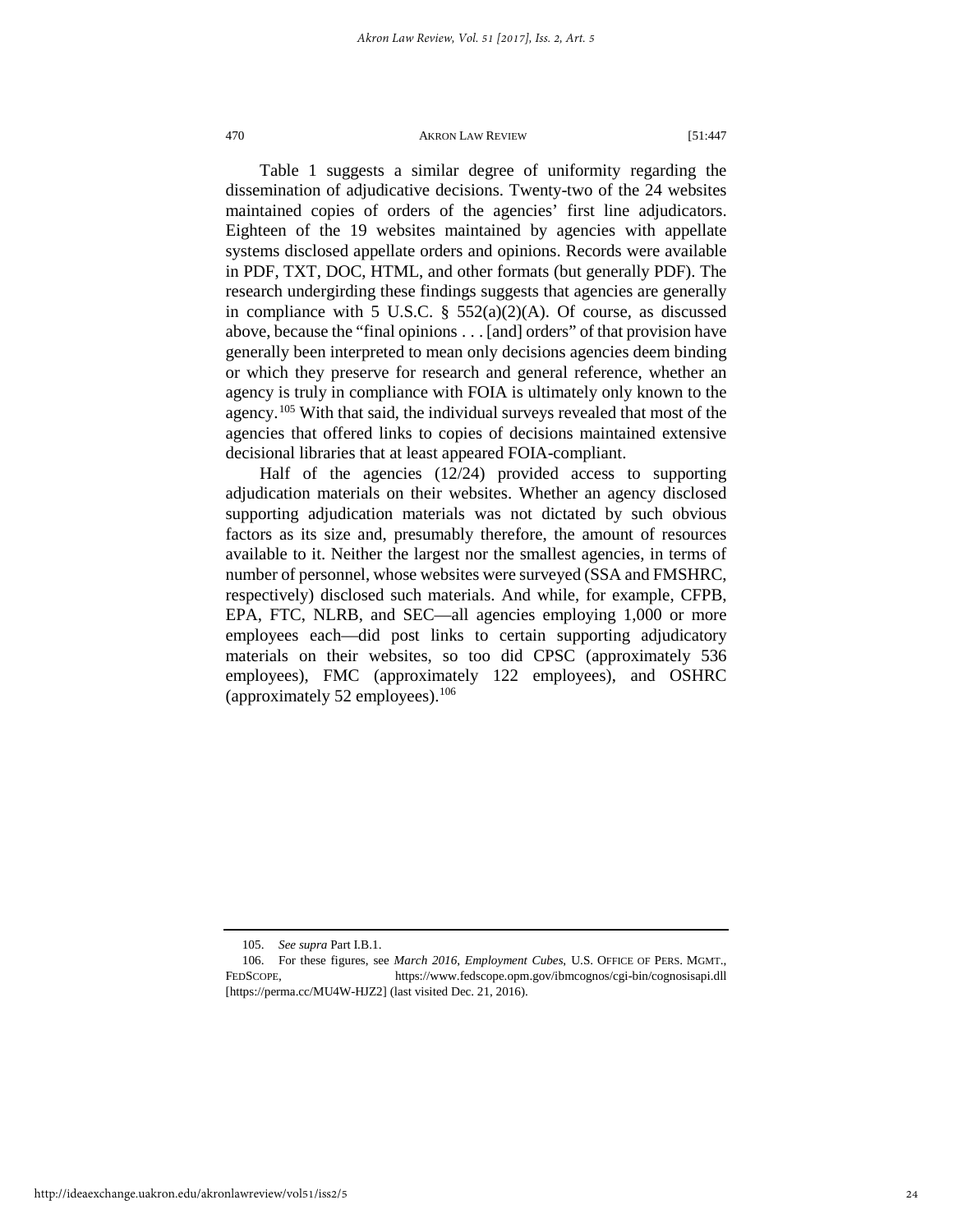*Table 3. Number of Agency Websites that Maintained Copies of First Line Adjudicators' Orders, Appellate Decisions, and Supporting Adjudication Materials*

| <b>First Line</b><br>Adjudicators'<br><b>Orders</b> | <b>Appellate Decisions</b> | <b>Supporting</b><br><b>Adjudication</b><br><b>Materials</b> |
|-----------------------------------------------------|----------------------------|--------------------------------------------------------------|
| 22/24                                               | 18/19                      | 12/24                                                        |

Table 1, however, only goes so far in shedding light on the disclosure practices of the surveyed agencies. A scan of the tablemay understandably lead a reader to believe that agency websites occupying rows filled with Ys or mostly Ys are the most robust of the surveyed websites. The table, however, is misleading in this regard. Table 1 only indicates whether a website disclosed at least one first line adjudicator's order, appellate order or opinion, and supporting adjudication record, respectively. Thus, for instance, while the table displays Ys in every row corresponding with OSHRC, save for whether the agency maintains a site map or index on its homepage, OSHRC's adjudication section was less comprehensive than that of, for example, EPA's and FTC's websites. This is because the only supporting adjudicatory materials disclosed on OSHRC's website were those associated with seven cases listed on the agency's "e-Reading Room" page.[107](#page-25-0) OSHRC's main adjudication section did not disclose supporting adjudication materials.<sup>108</sup>

The table, therefore, may overstate the comprehensiveness of some websites' adjudication sections. This also applies to the diversity of materials agencies disclosed. While an exhaustive examination of every type of order, opinion, and supporting adjudication record was beyond the scope of this study, it was impossible to ignore the fact that a Y in a column for Agency A did not necessarily mean the same thing as a Y in the same column for Agency B. For instance, Table 1 accurately indicates that FMC and PBGC both posted first line adjudicators' orders on their websites; however, whereas FMC posted seemingly all ALJ decisions,

<span id="page-25-0"></span><sup>107.</sup> *OSHRC e-Reading Room*, OCCUP. SAFETY & HEALTH REVIEW COMM'N, http://www.oshrc.gov/foia/foia\_reading\_room.html [https://perma.cc/3VWA-6XGK] (last updated Sept. 28, 2011).

<span id="page-25-1"></span><sup>108.</sup> *Decisions*, OCCUP. SAFETY & HEALTH REVIEW COMM'N, http://www.oshrc.gov/ decisions/index.html [https://perma.cc/R639-RTS6] (last visited Jan. 9, 2017).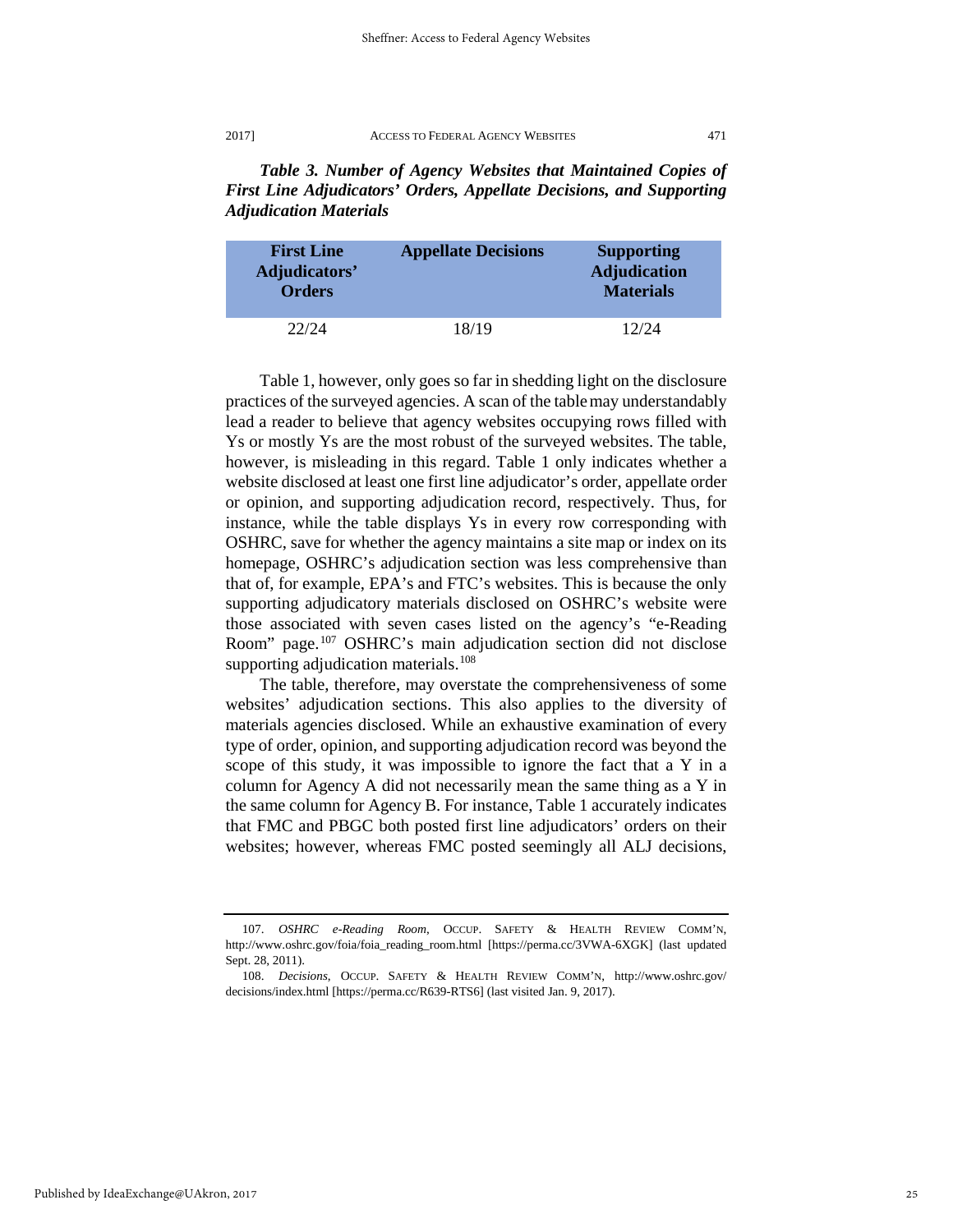PBGC's website only disclosed decisions of its Appeals Board considered "significant or relevant to a large number of participants."<sup>[109](#page-26-0)</sup>

This Part examines the survey's findings. Section A discusses the search engines and site maps and indexes located on agency websites' homepages, as well as the websites' adjudication sections. Section B discusses the general practices observed with respect to the online disclosure of adjudicatory decisions and supporting adjudicatory materials by the surveyed agencies.

## *A. Navigability*

## 1. Search Engine

While each website surveyed maintained a search engine on its homepage, not all search engines were equally effective in locating adjudicatory materials. As a general matter, entering common search terms into a website's search engine, such as "adjudication," "decision," "opinion," or "order" led to a page containing an overwhelmingly long laundry list of results. Results generally included adjudicatory materials (usually orders), but one had to use precise search terms, such as the title or docket number of a case, to locate a particular record or docket.

Most of the websites' search engines allowed users to filter results by date or category. Some filters bore no relevance to adjudicatory materials and were therefore not helpful in uncovering adjudication records. Others allowed users to narrow their searches to specific types of adjudicatory materials and therefore made the search results more manageable to sift through. NLRB's search engine, for example, enabled users to filter results initially by either "Case Documents" or "Cases."<sup>110</sup> Depending on the filter selected, one could further narrow one's search by document type (e.g., "Board Decisions," "Administrative Law Judges Decisions") or date.<sup>[111](#page-26-2)</sup> Some other websites contained equally effective filtering options. $^{112}$  $^{112}$  $^{112}$ 

<span id="page-26-3"></span><span id="page-26-2"></span><span id="page-26-1"></span>

<span id="page-26-0"></span><sup>109.</sup> *Appeals Board Decisions*, PENSION BENEFIT GUAR. FUND, http://www.pbgc.gov/prac/appeals-board/appeals-decisions.html [https://perma.cc/GC3E-PM9E] (last visited Jan. 6, 2017); *see* FED. MARITIME COMM'N, www.fmc.gov [https://perma.cc/V7SL-E84Y] (last visited Sept. 28, 2017).

<sup>110.</sup> *Search*, NAT'L LABOR RELATIONS BD., https://www.nlrb.gov/search/all/decision [https://perma.cc/3B3J-NKAL] (last visited Dec. 12, 2016).

<sup>111.</sup> *Id.* Users may filter by document type *and* date if searching under "All." *Id.* The descriptions of the websites discussed are consistent with their statuses as of January 2017.

<sup>112.</sup> *See, e.g.*, *Search Results*, Fed. Mine Safety & Health Review Comm'n, SEARCH.USA.GOV, https://search.usa.gov/search?query=decisions&submit.x=0&submit.y=0&submit=Send&affiliate=f mshrc [https://perma.cc/HA8B-AUY4] (last visited Dec. 12, 2016) (filters available include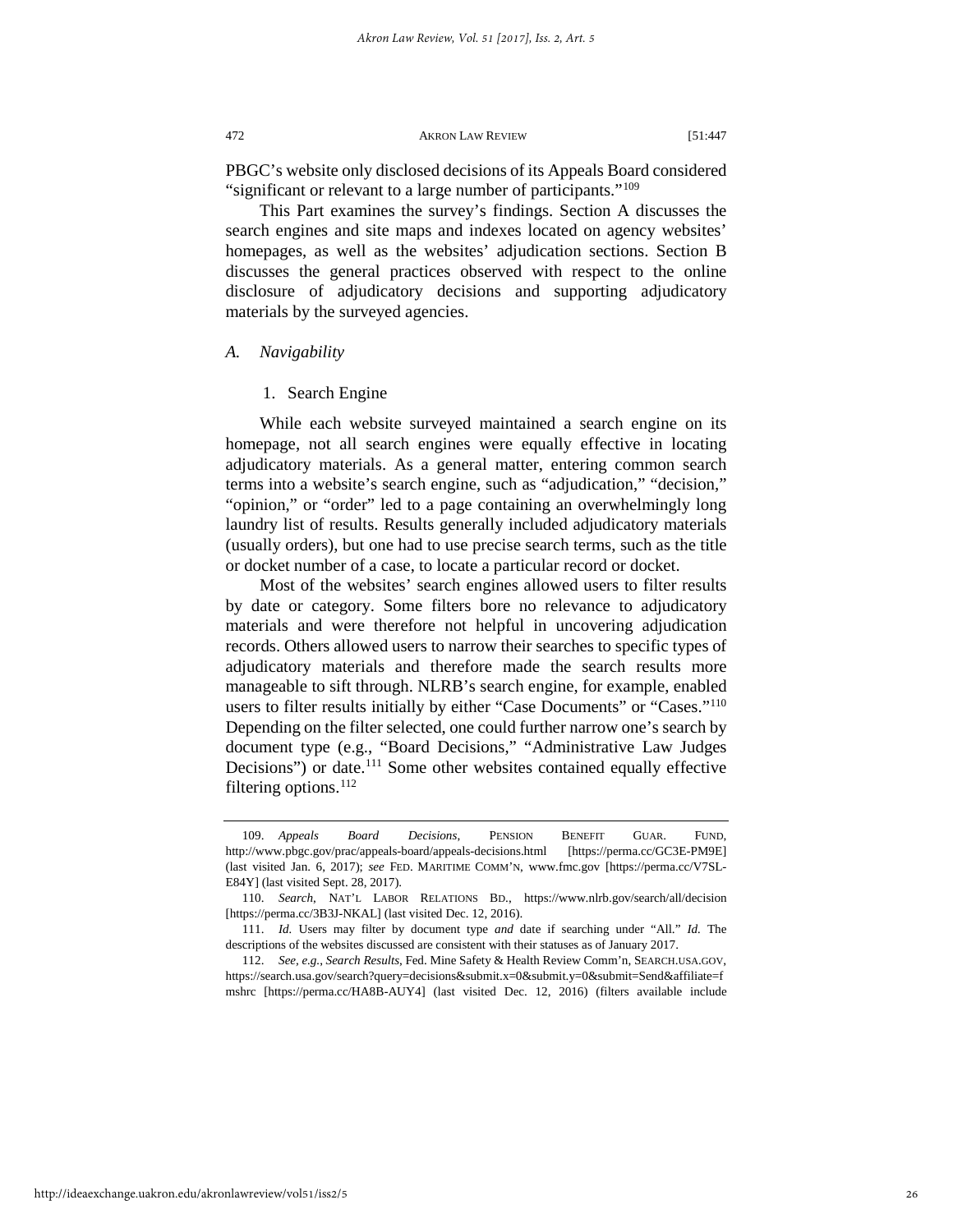Search engines are therefore useful for finding adjudicatory materials generally, as well as for locating specific materials, provided a user enters search terms particular to an identifiable record. If a website has an advanced search engine, the odds of finding a particular record or type of record are generally greater.

## 2. Site Map or Index

Seventeen out of 24 websites contained a site map or an index (or both) either locatable from the homepage or displayed at the bottom of the homepage (in the case of site maps only).<sup>[113](#page-27-0)</sup> Fourteen websites had a site map,  $114$  five had an index,  $115$  and two had both.  $116$  The site maps and indexes examined displayed links to the adjudication sections of agency websites in easily searchable and logically organized formats. Websites that contained at least one of these tools enhanced the ease of navigating to an agency's adjudication section or sections.

The utility of a site map or index, however, should not be overstated. Or, rather, it should be understood that the survey did not ultimately reveal that the absence of a site map or index on a website's homepage created a great obstacle to locating adjudication materials. The homepages of BVA, CBCA, CFPB, CRB, FMSHRC, and OSHRC's websites, for example, did

Published by IdeaExchange@UAkron, 2017

<span id="page-27-0"></span><sup>&</sup>quot;Commission Decisions" and "ALJ Decisions").

<sup>113.</sup> *See, e.g.,* FED. TRADE COMM'N, https://www.ftc.gov/ [https://perma.cc/D9NY-7Y2F] (last visited Dec. 17, 2016) (site map located at the bottom of the homepage).

<span id="page-27-1"></span><sup>114.</sup> CFTC, www.cftc.gov [https://perma.cc/WLG5-PU4Y] (last visited Dec. 15, 2016); CPSC, www.cpsc.gov [https://perma.cc/2WJA-FCPA] (last visited Jan. 3, 2017); EEOC, www.eeoc.gov [https://perma.cc/97WA-V4R7] (last visited Dec. 29, 2016); FCC, www.fcc.gov [https://perma.cc/S7MC-M7AU ] (last visited Nov. 7, 2017); FERC, www.ferc.gov [https://perma.cc/76C2-TPWR] (last visited Nov. 7, 2017); FMC, https://www.fmc.gov/ [https://perma.cc/9G7C-K2LV] (last visited Sept. 28, 2017); FTC, https://www.ftc.gov/ [https://perma.cc/DP63-ZW67] (last visited Dec. 17, 2016); HUD, www.hud.gov [https://perma.cc/2L8G-YSHQ] (lasted visited Dec. 15, 2016); NAD, www.nad.usda.gov [https://perma.cc/E2PZ-M9GH] (last visited Dec. 21, 2016); NLRB, www.nlrb.gov [https://perma.cc/4FMD-R8SE] (last visited Oct. 23, 2017); PBGC, www.pbgc.gov [https://perma.cc/P79H-GMES] (last visited Jan. 6, 2017); PRC, www.prc.gov [https://perma.cc/H9HN-H6GP] (last visited Dec. 17, 2016); SEC, www.sec.gov [https://perma.cc/W2YL-5NBC] (last visited Nov. 7, 2017); and SSA, www.ssa.gov [https://perma.cc/QLR7-XNWR] (last visited Sept. 27, 2017).

<span id="page-27-2"></span><sup>115.</sup> DOL, www.dol.gov [https://perma.cc/U4ZN-H4K5] (last visited Dec. 21, 2016); EPA, www.epa.gov [https://perma.cc/V7GN-XJ55] (last visited Sept. 28, 2017); USPS, www.usps.com [https://perma.cc/WVL7-RGGJ] (last visited Oct. 7, 2016); HUD, www.hud.gov [https://perma.cc/9XAN-CPUR] (last visited Dec. 15, 2016); and PBGC, www.pbgc.gov [https://perma.cc/E8D6-LEY3] (last visited Jan. 6, 2017).

<span id="page-27-3"></span><sup>116.</sup> HUD, www.hud.gov [https://perma.cc/W5T5-ZYT3] (last visited Dec. 15, 2016) and PBGC, www.pbgc.gov [https://perma.cc/YN5R-SGDD] (last visited Jan. 6, 2017).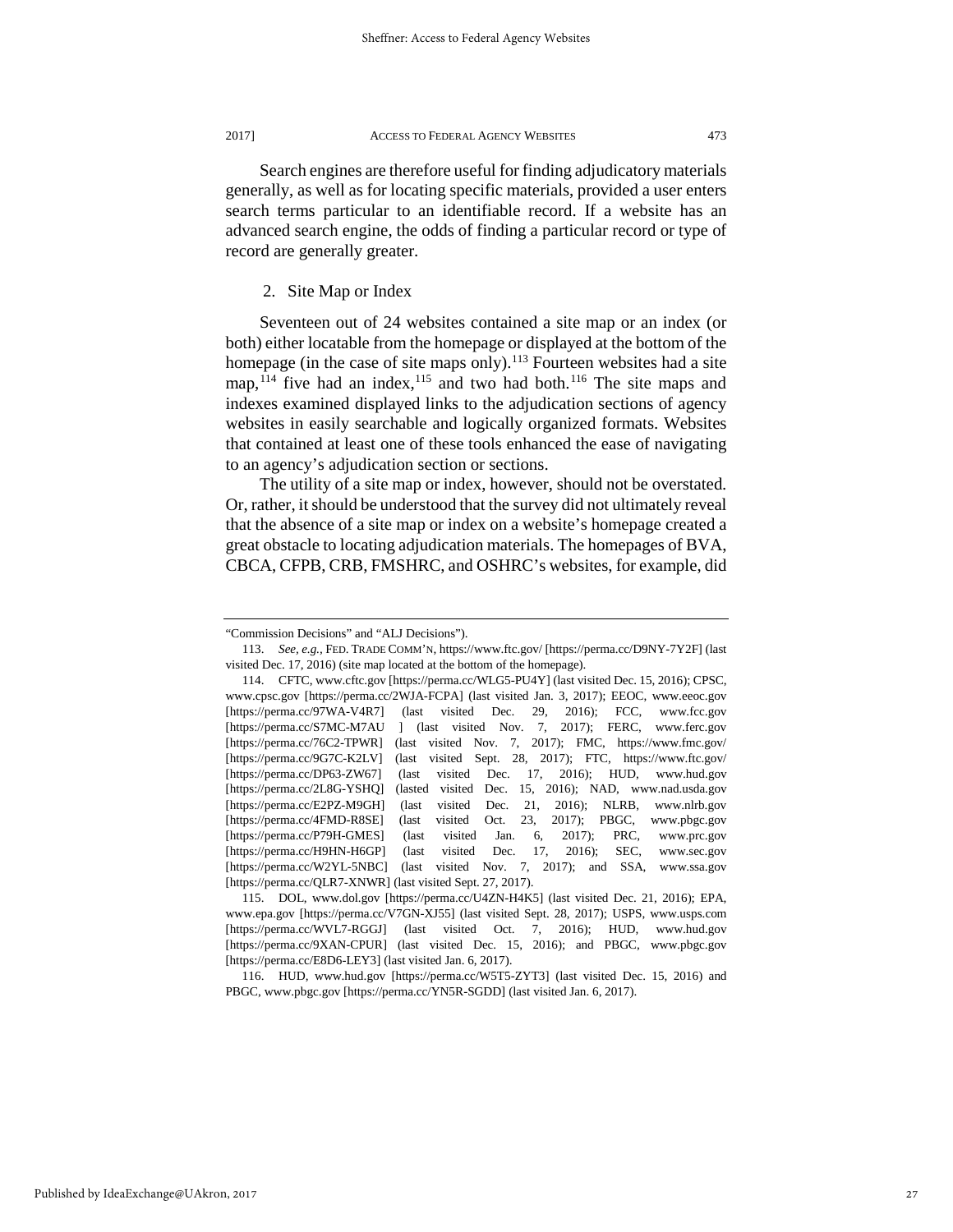not contain site maps or indexes.<sup>[117](#page-28-0)</sup> Those agencies' homepages, however, contained descriptively-titled links to adjudication sections, generally on the banner, that lessened the probability that a user's search for adjudicatory materials would be needlessly impeded.

## 3. Adjudication Sections

All of the websites (24/24) contained a section or sections dedicated to adjudication. Adjudication sections were generally easy to locate even without resort to a website's site map or index (assuming one or both were present on a website). Most sections were accessible by way of a link on a website's banner entitled "Enforcement," "Documents and Proceedings," "Decisions," or some similar appellation. Some were perhaps less intuitive from the standpoint of a non-lawyer or non-lawtrained individual. PBGC's adjudication section, for example, entitled "Laws & Regulations," was nested under a link on the website's banner called "Practitioners."[118](#page-28-1) Even less obvious from any perspective was USPS's adjudication section, which could only be accessed from a link on the footer of the homepage situated beneath the heading "On About.USPS.Com."[119](#page-28-2) The locations of those websites' adjudication sections may be appropriate, however, in light of their respective traffic levels and the most likely types of visitors to PBGC's "Law and Regulations" page and USPS's website in general.

The navigation tools offered by the websites' adjudication sections varied, but common themes were revealed during the survey. Many adjudication sections utilized search engines (separate from a website's main search engine) as primary or complementary tools for accessing adjudication records. The only way to locate decisions on BVA's

<span id="page-28-0"></span><sup>117.</sup> This is perhaps most understandable in regard to BVA, CBCA, and CRB, as those agencies are components of larger entities.

<span id="page-28-1"></span><sup>118.</sup> *Appeals Board Decisions,* PENSION BENEFIT GUAR. FUND, https://www.pbgc.gov/prac/appeals-board/appeals-decisions [https://perma.cc/VZ85-52MR] (last visited Oct. 7, 2016); *Practitioners*, PENSION BENEFIT GUAR. FUND, http://pbgc.gov/prac/ [https://perma.cc/C9XN-KHVU] (last visited Dec. 17, 2016). At the time the research was completed for this study, the relevant sections were entitled, as noted, "Laws & Regulations" and "Practitioners." Since the completion of this study, the website has changed the adjudication section entitled "Laws & Regulations" to "Appeals Board." Likewise, the page entitled "Practitioners" has since been changed to "Employers & Practitioners." *See* PENSION BENEFIT GUAR. FUND, https://www.pbgc.gov/ [https://perma.cc/PNE2-9RRW] (last visited Jan. 6, 2017).

<span id="page-28-2"></span><sup>119.</sup> U.S. POSTAL SERV., https://www.usps.com/ [https://perma.cc/H6Y7-TFV6] (last visited Oct. 7, 2016); U.S. POSTAL SERV., *About*, U.S. POSTAL SERV., http://about.usps.com/ [https://perma.cc/5JKS-TXPF] (last visited Dec. 2016) (adjudication section was accessed from a link on the footer of the homepage). The USPS site was the only "dotcom" (as opposed to "dotgov") website surveyed.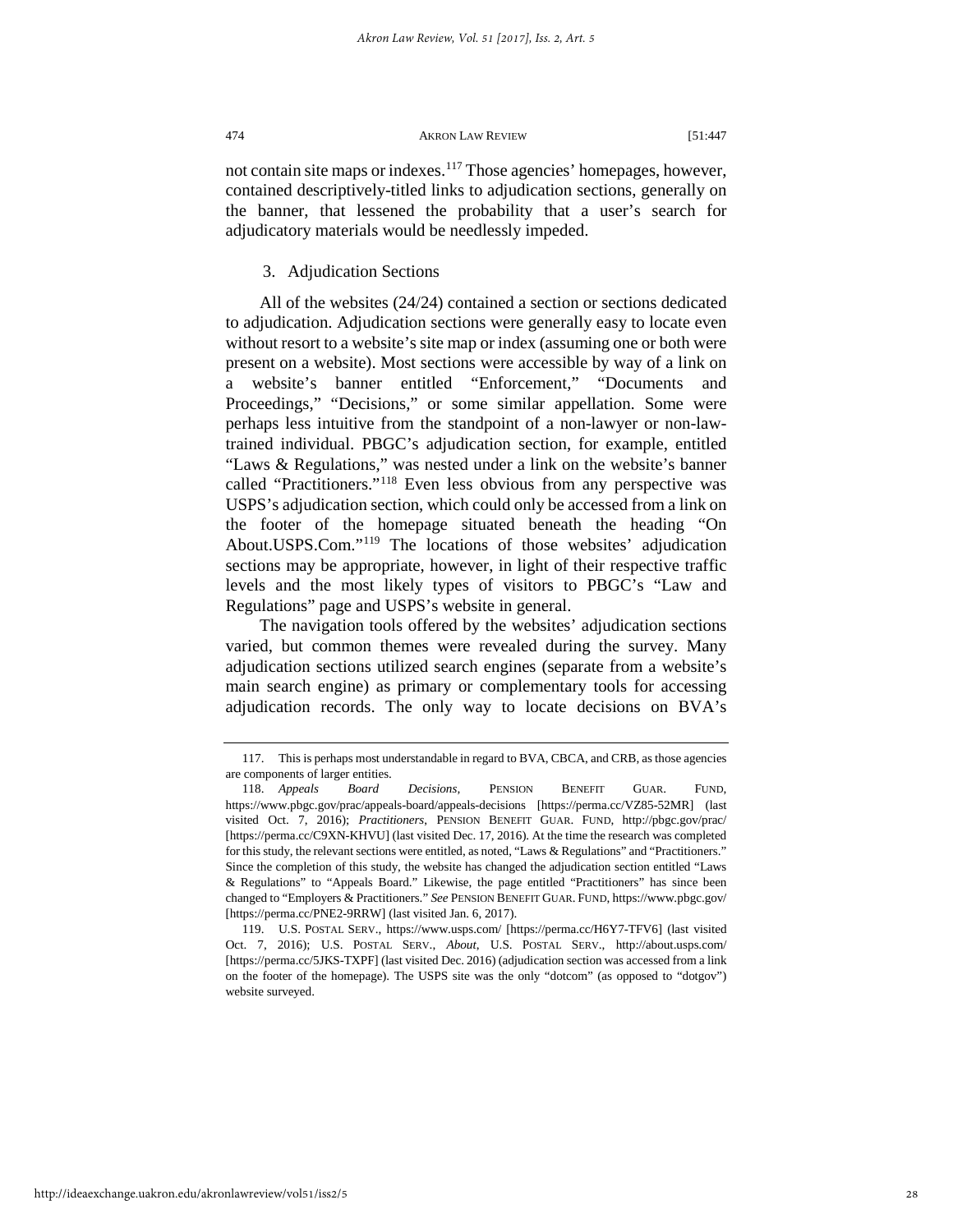adjudication section, for example, was through a multi-field search engine that allowed users to search for specific words or phrases.[120](#page-29-0) BVA, however, was unusual in this regard. Many sites employed a search engine, oftentimes with options for filtering results by, for instance, date or topic, in conjunction with a list of records arranged by date, docket number, name, or some other category.<sup>[121](#page-29-1)</sup> Still others simply listed records by date or category of proceeding without an accompanying search engine. $122$ 

Some adjudication sections grouped records by docket. For instance, clicking on the name of a case listed on CFPB's "Enforcement Actions" page led the user to a page containing adjudicatory materials filed in that particular case, as well as helpful identifying information, such as the status (e.g., inactive or resolved) and category (i.e., administrative filing or federal district court case) of the proceeding.[123](#page-29-3) This type of organizational structure is useful when navigating an adjudication section of a website maintained by an agency with a large adjudicatory footprint, such as NLRB. Hovering over the "Cases and Decisions" banner link on that agency's website displayed an array of available options for viewing or filing records, including links to Board and ALJ decisions that, by clicking on a hyperlinked case number, enabled one to view most, if not all, of the records filed and issued in that particular case.<sup>[124](#page-29-4)</sup>

<span id="page-29-0"></span><sup>120.</sup> *The Board of Veterans' Appeals Decision Search Results*, U.S. DEP'T VETERANS AFFAIRS, http://www.index.va.gov/search/va/bva.jsp [https://perma.cc/729V-RFVL] (last updated Apr. 27, 2016) (directing user to a multi-field search).

<span id="page-29-1"></span><sup>121.</sup> *See Enforcement Actions*, CONSUMER FIN. PROT. BUREAU, http://www.consumerfinance.gov/policy-compliance/enforcement/actions/ [https://perma.cc/PKH8- 2TMS] (last visited Dec. 15, 2016); *Cases and Proceedings*, FED. TRADE COMM'N, https://www.ftc.gov/enforcement/cases-proceedings [https://perma.cc/WC87-CL8J] (last visited Dec. 15, 2016); *Active Cases*, POSTAL REGULATORY COMM'N, http://www.prc.gov/dockets/active [https://perma.cc/N4EX-HKWM] (last visited Dec. 17, 2016).

<span id="page-29-2"></span><sup>122.</sup> *See Dispositions*, U.S. COMMODITY FUTURES TRADING COMM'N, http://www.cftc.gov/LawRegulation/Dispositions/index.htm [https://perma.cc/TV93-S3E6] (last visited Dec. 15, 2016); *Administrative Sanction Decisions*, U.S. DEP'T HOUS. & URBAN DEV., https://portal.hud.gov/hudportal/HUD?src=/program\_offices/hearings\_appeals/bca/decisions/das/bc asanct [https://perma.cc/WJ7T-89GH] (last visited Dec. 15, 2016); *Decisions*, OCCUP. SAFETY & HEALTH REVIEW COMM'N, http://oshrc.gov/decisions/index.html [https://perma.cc/C5BE-RGB7] (last visited Jan. 7, 2017).

<span id="page-29-3"></span><sup>123.</sup> *See, e.g.*, *American Advisors Group*, *Enforcement Actions*, *Enforcement*, CONSUMER FIN. PROT. BUREAU, http://www.consumerfinance.gov/policy-compliance/enforcement/actions/ american-advisors-group/ [https://perma.cc/8AF5-5BNQ] (last visited Dec. 15, 2016).

<span id="page-29-4"></span><sup>124.</sup> *See, e.g.*, NAT'L LABOR RELATIONS BD., https://www.nlrb.gov (last visited Oct. 23, 2017); *Equinox Holdings, Inc.*, *Case Search*, *Cases & Decisions*, NAT'L LABOR RELATIONS BD., https://www.nlrb.gov/case/20-CA-167342 [https://perma.cc/Q27R-XQHC] (last visited Dec. 17, 2016). It also contains a list of participants and summary of the allegation. *See id.*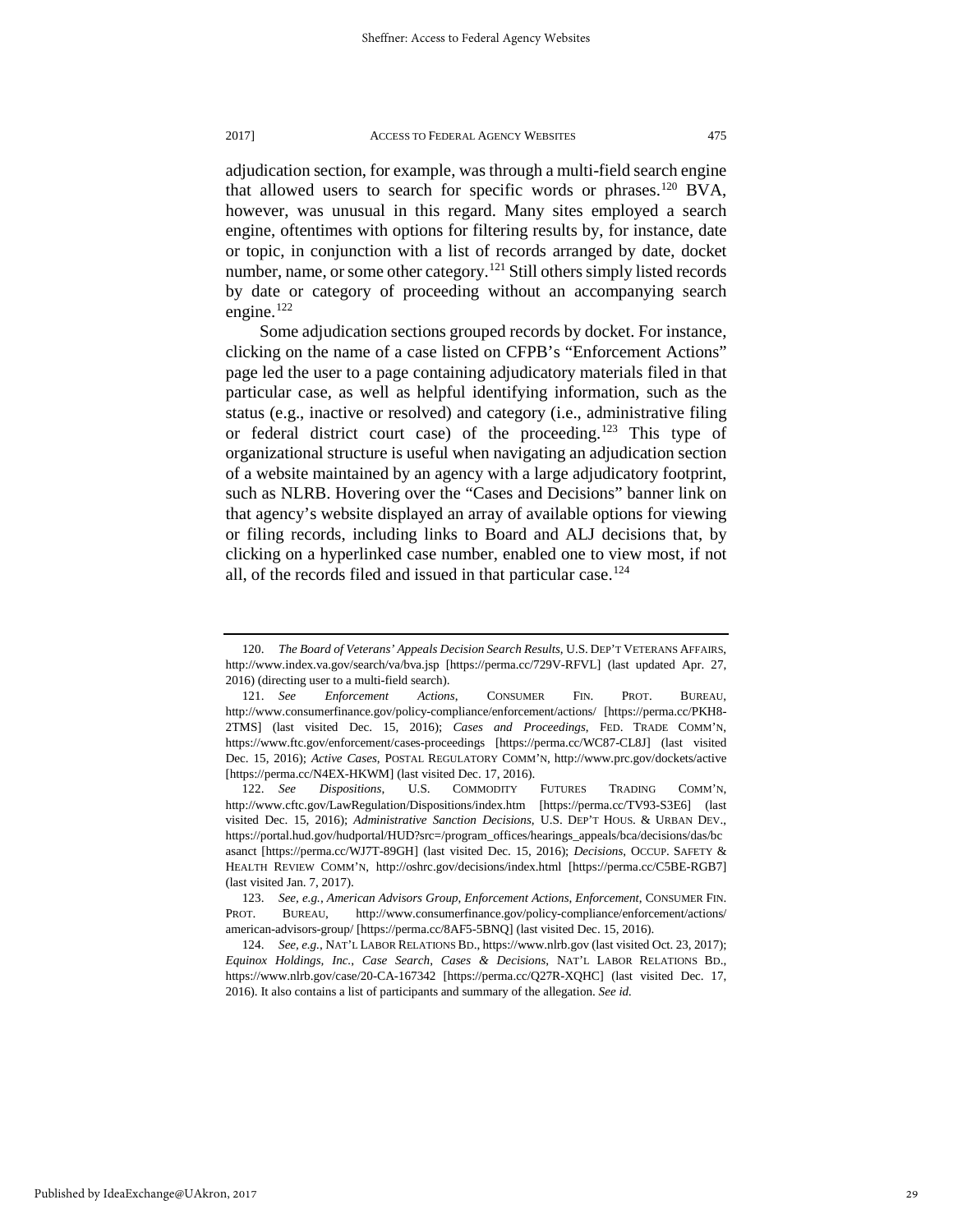\*\*\*

The websites surveyed were, therefore, generally highly navigable, with all or most maintaining a search engine and a sitemap and/or index on their homepage. In addition, all of the websites maintained one or more adjudication sections, all of which offered a variety of organizational and navigational features.

## *B. Disclosure Practices*

## 1. General Disclosure Practices

Agency disclosure practices vary, and the unique organizational features of each website and adjudication section render it difficult to break down agencies' practices into manageable categories. That said, certain practices observed during the survey stood out.

Some websites disclosed all three types of adjudication materials (first line adjudicators' orders, appellate decisions, and supporting adjudicatory materials), grouping the materials together within individual docket pages. EPA and FMC's websites are good examples of a large and medium-sized or small agency (based on number of agency personnel), respectively, that fell within this group.<sup>[125](#page-30-0)</sup> Individual decisions issued by EPA's ALJs and Environmental Appeals Board (EAB) were available from the agency's "Enforcement" page.<sup>[126](#page-30-1)</sup> A wide and diverse array of ALJ and appellate orders and decisions were available among the decisional listings, including various ALJ and EAB procedural orders (e.g., scheduling orders, orders on motions to extend filing deadlines, or hearing dates), ALJ initial decisions, and EAB final orders.<sup>[127](#page-30-2)</sup> Decisions were in PDF format.<sup>[128](#page-30-3)</sup>

<span id="page-30-0"></span><sup>125.</sup> U.S. ENVTL. PROT. AGENCY, https://www.epa.gov/ [https://perma.cc/UX6U-WDY3] (last visited Sept. 28, 2017); FED. MARITIME COMM'N, https://www.fmc.gov/ [https://perma.cc/672F-H3SA] (last visited Sept. 28, 2017).

<span id="page-30-1"></span><sup>126.</sup> *Enforcement, Cases and Settlements*, U.S. ENVTL. PROT. AGENCY, https://www.epa.gov/enforcement/cases-and-settlements [https://perma.cc/6X9C-RRE8] (last visited Dec. 19, 2016).

<sup>127.</sup> *See id.* 

<span id="page-30-3"></span><span id="page-30-2"></span><sup>128.</sup> *See generally Enforcement, Cases and Settlements, Filings, Procedures, Orders and Decisions of EPA's Administrative Law Judges*, U.S. ENVTL. PROT. AGENCY, https://www.epa.gov/alj [https://perma.cc/TMJ2-Q7SB] (last visited Oct. 7, 2017); *Enforcement, Cases and Settlements, About the Environmental Appeals Board (EAB)*, U.S. ENVTL. PROT. AGENCY, https://www.epa.gov/aboutepa/about-environmental-appeals-board-eab [https://perma.cc/SM3E-E6MH] (last visited Oct. 7, 2017).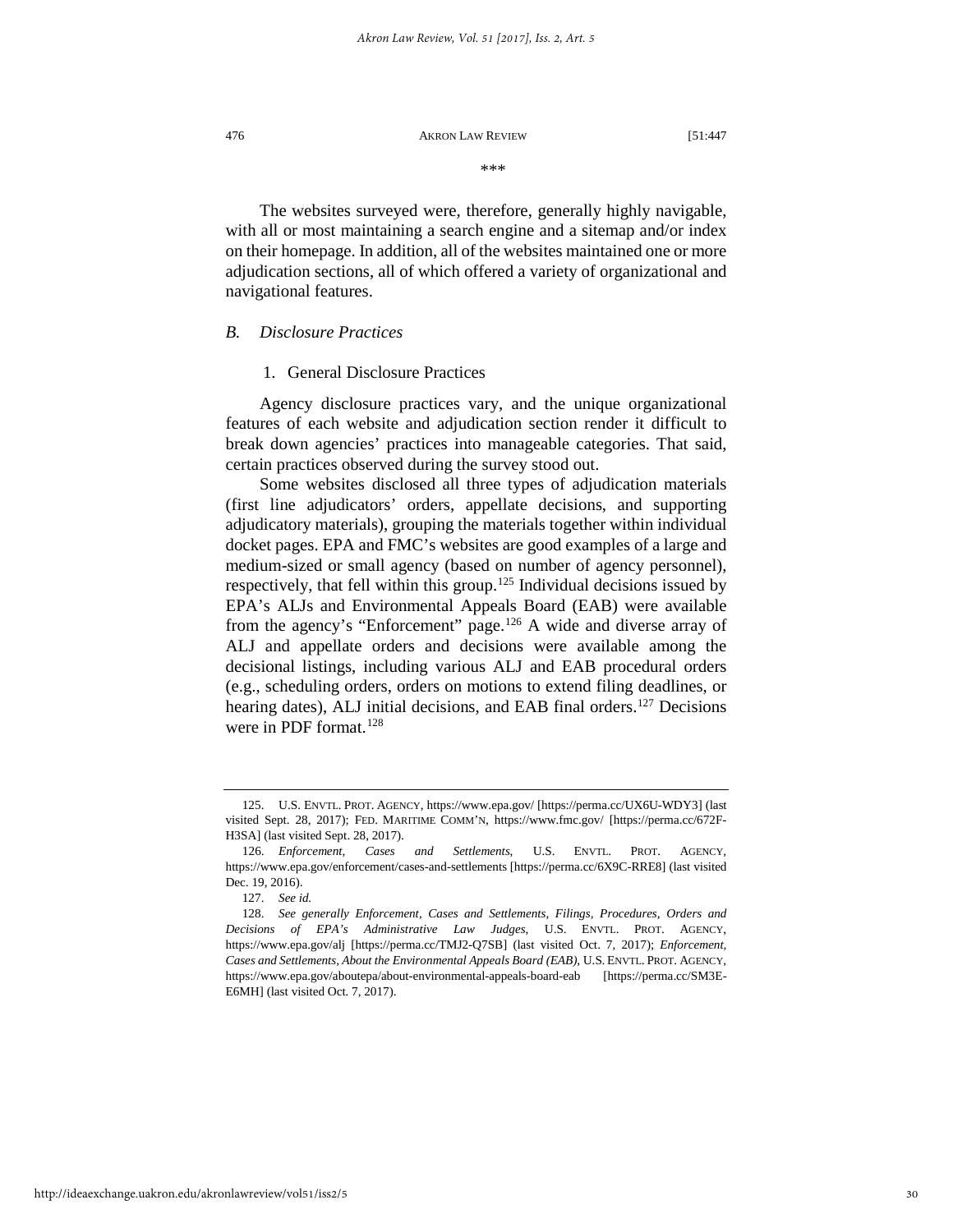Two subpages accessible from the "Enforcement" page—the "Administrative Law Judges' E-Docket Database" and the EAB page— enabled users to search adjudicatory materials by docket.<sup>[129](#page-31-0)</sup> Dockets (active and closed) were arranged in reverse chronological order by date of filing.[130](#page-31-1) The ALJ database allowed filtering by EPA region, year, and statute.<sup>[131](#page-31-2)</sup> Selecting the hyperlinked-name of a proceeding in either page directed the user to a screen containing an "Index of Filings."[132](#page-31-3) Each index contained a list of orders and adjudicatory materials filed in a case, all accessible via hyperlink. For example, the index of filings for a 2015 case entitled *In re Nova Mud, Inc.* contained PDF copies of eight records: the complaint, faxed answer, original answer and copy, letter forwarding the case to the ALJ, letter of invitation to participate in alternative dispute resolution, order of designation, initial prehearing order, and consent agreement and final order.<sup>133</sup>

While significantly smaller than EPA, FMC maintained an equally comprehensive adjudicatory section on its website.[134](#page-31-5) Like EPA's, FMC's website contained a wide array of orders and opinions, including initial and procedural orders and Commission final decisions.[135](#page-31-6) Also like

<span id="page-31-0"></span><sup>129.</sup> *Administrative Law Judges' E-Docket Database*, U.S. ENVTL. PROT. AGENCY, https://yosemite.epa.gov/oarm/alj/alj\_web\_docket.nsf [https://perma.cc/6AKR-XKG8] (last updated Dec. 19, 2016); *EAB Dockets*, U.S. ENVTL. PROT. AGENCY, https://yosemite.epa.gov/oa/EAB\_Web\_Docket.nsf/EAB+Dockets?OpenPage [https://perma.cc/T3KV-4KA5] (last updated Dec. 19, 2016).

<span id="page-31-1"></span><sup>130.</sup> *Administrative Law Judges' E-Docket Database*, U.S. ENVTL. PROT. AGENCY, https://yosemite.epa.gov/oarm/alj/alj\_web\_docket.nsf [https://perma.cc/WH9W-X8NY] (last updated Dec. 19, 2016); *EAB Dockets*, U.S. ENVTL. PROT. AGENCY, https://yosemite.epa.gov/oa/EAB\_Web\_Docket.nsf/EAB+Dockets?OpenPage [https://perma.cc/P82M-7JUF] (last updated Dec. 19, 2016).

<span id="page-31-2"></span><sup>131.</sup> *Administrative Law Judges' E-Docket Database*, U.S. ENVTL. PROT. AGENCY, https://yosemite.epa.gov/oarm/alj/alj\_web\_docket.nsf [https://perma.cc/3ETT-5LCN] (last updated Dec. 19, 2016).

<sup>132.</sup> *Id.* 

<span id="page-31-4"></span><span id="page-31-3"></span><sup>133.</sup> *Nova Mud, Inc.*, *Administrative Law Judges' E-Docket Database*, U.S. ENVTL. PROT. AGENCY,

https://yosemite.epa.gov/oarm/alj/alj\_web\_docket.nsf/9886a221ad53f23b85257bd30051dc69/901f4 a21d72d858c85257df8006e75cf!OpenDocument&Highlight=2,Nova,Mud [https://perma.cc/TCR2- Y8Z2] (last visited Jan. 6, 2017).

<span id="page-31-5"></span><sup>134.</sup> *Employment Cubes*, *March 2016*, *EP-Environmental Protection Agency*, U.S. OFFICE OF PERS. MGMT., FEDSCOPE, https://www.fedscope.opm.gov/ibmcognos/cgi-bin/cognosisapi.dll [https://perma.cc/39X2-KWVA] (last visited Dec. 30, 2016) (indicating that, as of March 2016, EPA employed 15,500 employees); *Employment Cubes*, *March 2016*, *MC-Federal Maritime Commission*, U.S. OFFICE OF PERS. MGMT., FEDSCOPE, https://www.fedscope.opm.gov/ibmcognos/cgibin/cognosisapi.dll [https://perma.cc/D39H-84CP] (last visited Dec. 30, 2016) (indicating that, as of March 2016, FMC employed 122 employees).

<span id="page-31-6"></span><sup>135.</sup> FED. MARITIME COMM'N, https://www.fmc.gov/ [https://perma.cc/CT9J-WLU9] (last visited Oct. 7, 2017).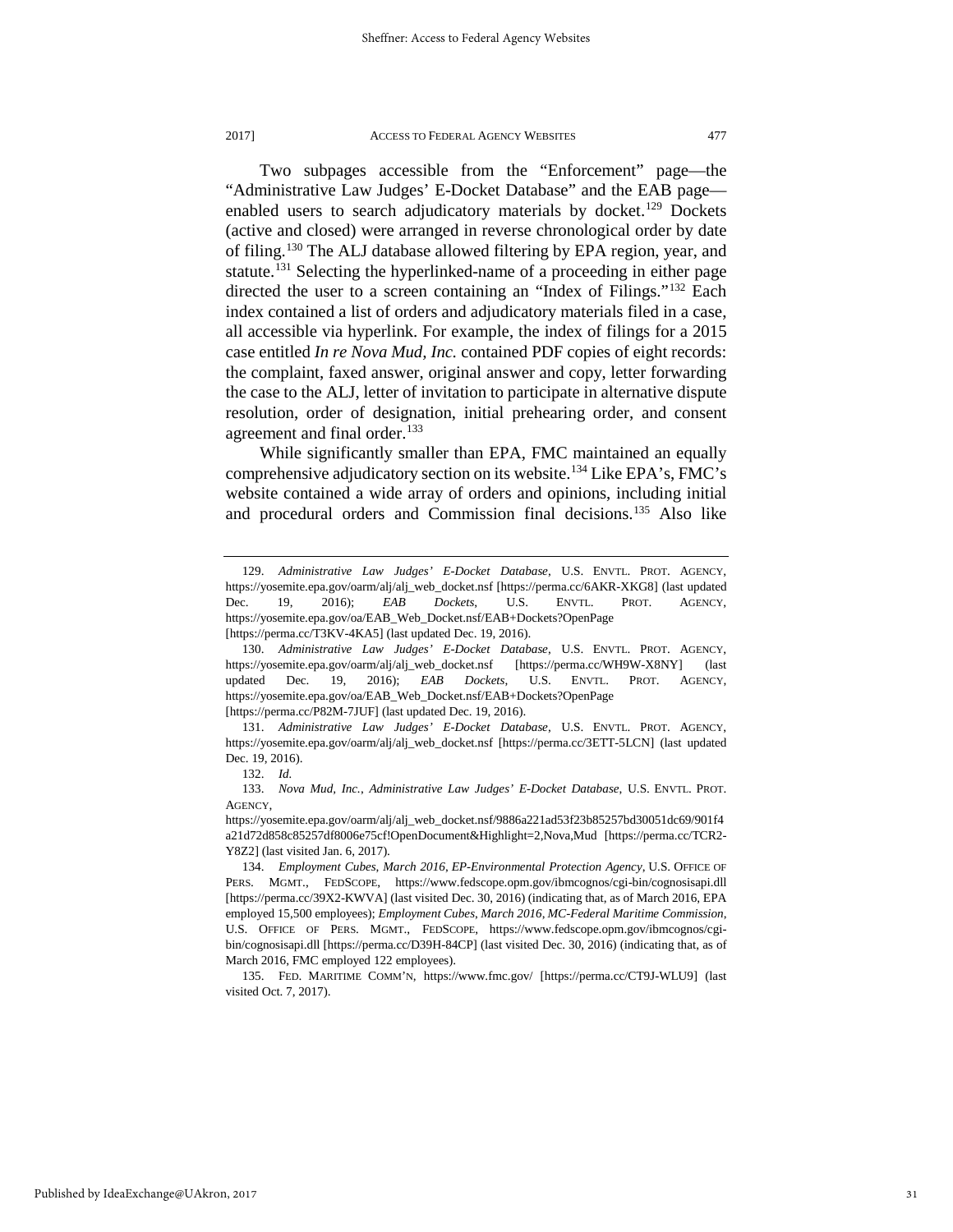EPA's, FMC's website posted a large number of supporting materials, including various types of pleadings and motions.[136](#page-32-0) Clicking on the "Documents & Proceedings" link on the homepage's banner<sup>[137](#page-32-1)</sup> led to a page containing links to several adjudicatory sections, including a section entitled "Activity Logs."<sup>[138](#page-32-2)</sup> That section maintained a listing of all documents issued or filed in proceedings before the Commission (dating as far back as the 1980s in a few instances).[139](#page-32-3) By navigating to the "Docket Logs" page and clicking on a case name, a user could view the decisions and supporting adjudicatory materials issued or filed in that case.[140](#page-32-4) For example, clicking on the case *Global Link Logistics Inc. v. Hapag-Lloyd AG* delivered the user to a page containing a docket list akin, in substance, to the federal court docket sheets available on PACER.<sup>141</sup> Several records, including the complaint, a motion to dismiss and response thereto, the initial decision, a motion to enlarge the time for filing exceptions to the initial decision, and the order approving the settlement agreement and dismissing the proceeding, were all available in PDF format.[142](#page-32-6) Additionally, docket notations indicating, for instance, that the initial order had been served on the parties or that the agency had received the parties' filings were also listed.<sup>[143](#page-32-7)</sup>

Other agencies' adjudication sections did not group decisions and supporting adjudication materials together, even if they did maintain all three types of adjudicatory materials. The section of DOL's website dedicated to the department's Administrative Review Board, for example, contained a host of decisions dating back to 1996 (the year of EFOIA's

<sup>136.</sup> *Id.*

<sup>137.</sup> *Id.* 

<span id="page-32-2"></span><span id="page-32-1"></span><span id="page-32-0"></span><sup>138.</sup> *Documents & Proceedings*, FED. MARITIME COMM'N, http://www.fmc.gov/electronic\_reading\_room/proceeding\_or\_inquiry\_log\_search.aspx [https://perma.cc/Q3CG-GTKX] (last visited Oct. 7, 2016).

<span id="page-32-3"></span><sup>139.</sup> *See Proceeding or Inquiry Log Search*, FED. MARITIME COMM'N, http://www.fmc.gov/electronic\_reading\_room/proceeding\_or\_inquiry\_log\_search.aspx [https://perma.cc/X3WA-E9A7] (last visited Dec. 19, 2016).

<span id="page-32-4"></span><sup>140.</sup> *See, e.g.*, *16-17 – Connie Lane Christy and Christy Collection International Inc.* ex rel. *The Annie Grace Foundation for the Children of Bali Indonesia v. Air 7 Seas Transport Logistics Inc.*, FED. MARITIME COMM'N, http://www.fmc.gov/16-17/ (last visited Dec. 19, 2016).

<span id="page-32-5"></span><sup>141.</sup> *Id.*; *see generally* ADMIN. OFFICE OF THE U.S. COURTS, PUBL. ACCESS TO COURT ELEC. RECORDS (2013), https://www.pacer.gov/documents/epa\_feesched.pdf [https://perma.cc/2ECQ-RFZB].

<span id="page-32-6"></span><sup>142.</sup> *See, e.g.*, *16-17 – Connie Lane Christy and Christy Collection International Inc.* ex rel. *The Annie Grace Foundation for the Children of Bali Indonesia v. Air 7 Seas Transport Logistics Inc.*, FED. MARITIME COMM'N, http://www.fmc.gov/16-17/ [https://perma.cc/EQ9V-JSP4] (last visited Dec. 19, 2016).

<span id="page-32-7"></span><sup>143.</sup> *13-07 – Global Link Logistics Inc. v. Hapag-Lloyd AG*, FED. MARITIME COMM'N, http://www.fmc.gov/13-07/ [https://perma.cc/UW24-U98U] (last updated Apr. 14, 2015).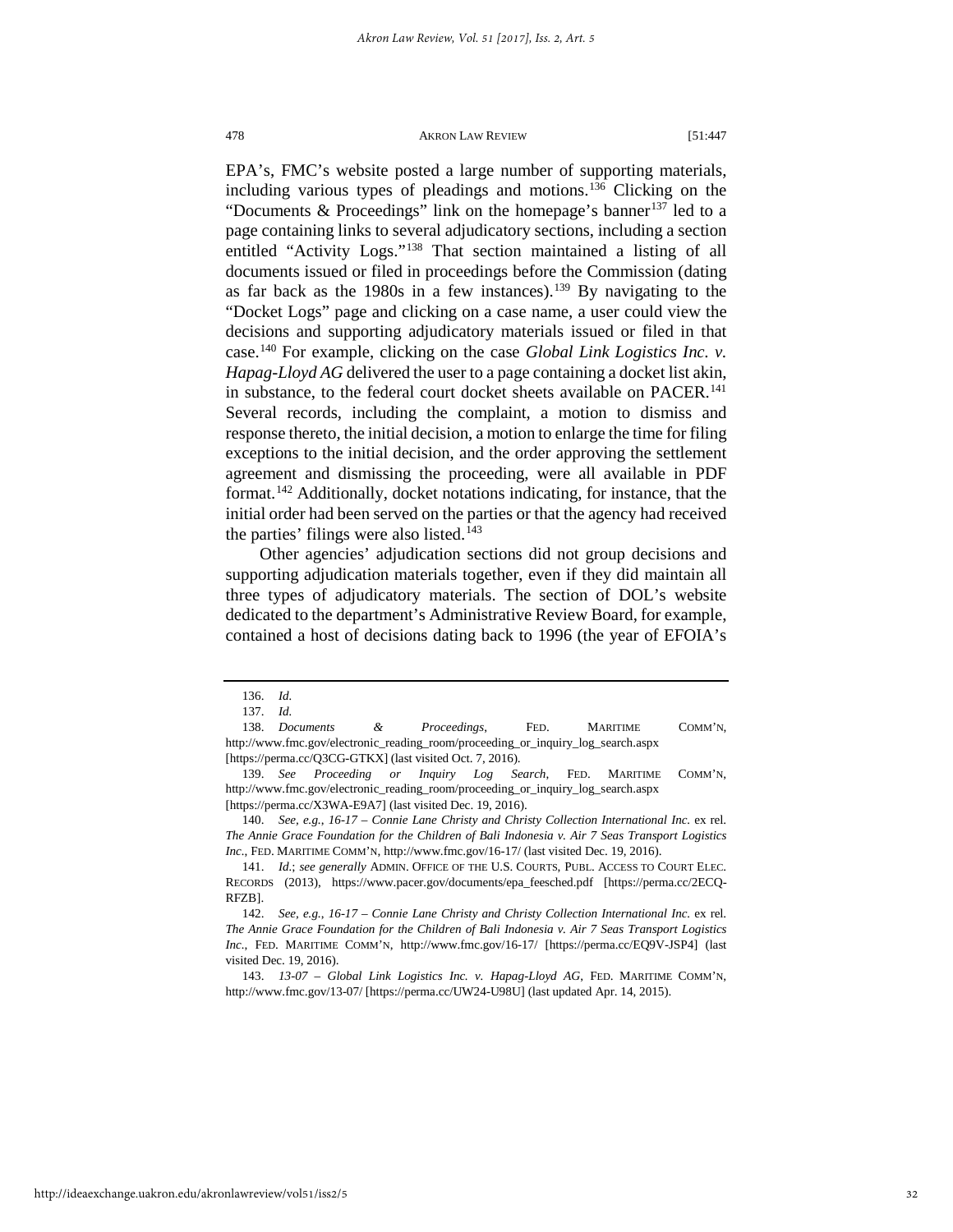enactment),<sup>[144](#page-33-0)</sup> all available in PDF or HTML format.<sup>[145](#page-33-1)</sup> Although no supporting materials accompanied the decisions, a select number of briefs were accessible from two separate sections on the page.<sup>[146](#page-33-2)</sup>

While many websites disclosed all or seemingly all adjudicatory decisions, others, such as  $SSA's<sup>147</sup>$  $SSA's<sup>147</sup>$  $SSA's<sup>147</sup>$  and, as mentioned above, PBGC's websites, only disclosed "significant" or "precedential" decisions.<sup>148</sup> Agencies that follow this practice presumably take their cue from the prevailing interpretation of §  $552(a)(2)(A)$ , and indeed the reason behind such a policy is likely similar to the reason the Attorney General originally interpreted that provision as only applying to precedential decisions: the impracticability of maintaining copies of every decision issued by an agency in agency reading rooms.<sup>[149](#page-33-5)</sup> Of course, the Attorney General issued this interpretation in the days before electronic reading rooms. Disclosing non-precedential along with precedential decisions today would surely be less impracticable than it was in 1966.

Half of the websites surveyed did not post supporting adjudication documents on their websites. The value of an agency's adjudication section, from the standpoint of transparency, is greatly increased by the inclusion of supporting adjudication materials. That said, while this Article recommends that agencies disclose such records on their websites, it is certainly not intended to imply that websites that do not do so necessarily maintain poor adjudication sections. FMSHRC's website, for

<span id="page-33-2"></span>146. *Board Briefs, Administrative Review Board*, U.S. DEP'T LABOR, https://www.dol.gov/arb/briefs.htm [https://perma.cc/3RGJ-7GDD] (last visited Dec. 21, 2016); *Recent Postings, Administrative Review Board*, U.S. DEP'T LABOR, https://www.dol.gov/arb/welcome.html [https://perma.cc/K78F-F377] (last visited Dec. 21, 2016). 147. SSA's unique disclosure practice is discussed in Part IV.C, *infra*.

<sup>144.</sup> Pub. L. No. 104-231, 110 Stat. 3048 (codified at 5 U.S.C. § 552(a)).

<span id="page-33-1"></span><span id="page-33-0"></span><sup>145.</sup> *USDOL/OALJ Reporter: Decisions of the Administrative Review Board by Date – May 1996 to Present*, *Administrative Review Board*, U.S. DEP'T LABOR, http://www.oalj.dol.gov/PUBLIC/ARB/REFERENCES/CASELISTS/ARBINDEX.HTM [https://perma.cc/3FU5-6T7S] (last visited Dec. 21, 2016); *USDOL/OALJ Reporter: Decisions of the Administrative Review Board by Name of First Non-DOL Party*, *Administrative Review Board*, U.S. DEP'T LABOR, http://www.oalj.dol.gov/PUBLIC/ARB/REFERENCES/ CASELISTS/ARBLIST\_ALPHA3.HTM [https://perma.cc/6FS8-XPW7] (last visited Dec. 21, 2016).

<span id="page-33-4"></span><span id="page-33-3"></span><sup>148.</sup> *Appeals Board Decisions*, PENSION BENEFIT GUAR. FUND, http://www.pbgc.gov/prac/appeals-board/appeals-decisions.html [https://perma.cc/73V6-FF3A] (last visited Jan. 6, 2017) (claiming that the website only discloses decisions of its Appeals Board that the agency considers "significant or relevant to a large number of participants"); *Preface*, *Rulings*, SOC. SEC. ADMIN., https://www.ssa.gov/OP\_Home/rulings/rulings-pref.html [https://perma.cc/W9RR-QKJV] (last visited Jan. 11, 2017) ("[Social Security] Rulings are published and . . . ma[de] available to the public a series of precedential decisions relating to Federal old-age, survivors, disability, supplemental security income, and black lung benefits programs.").

<span id="page-33-5"></span><sup>149.</sup> *See* MEMORANDUM ON THE PUBLIC INFORMATION SECTION OF THE APA, *supra* note 46, at 15.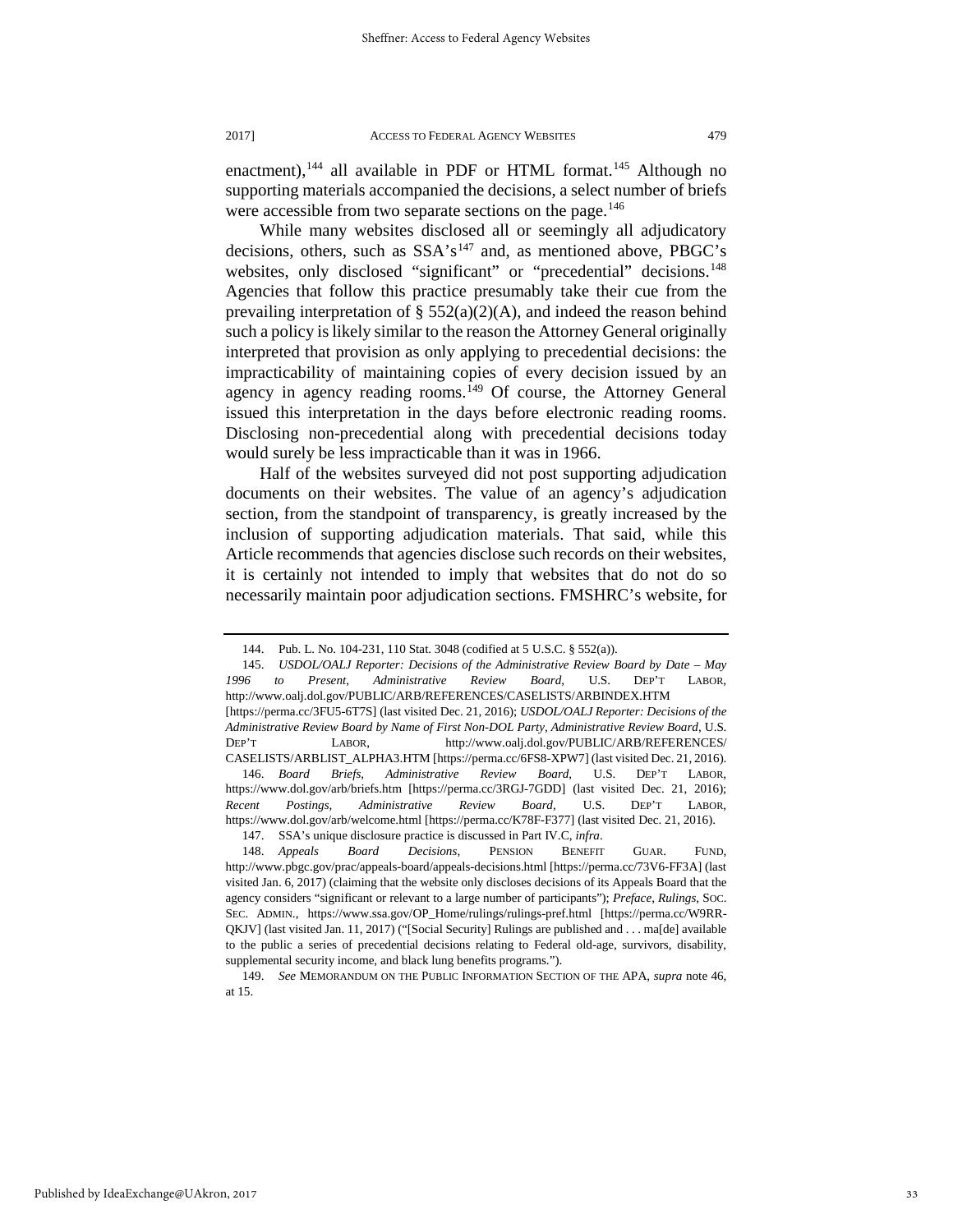example, did not contain supporting adjudicatory materials.<sup>[150](#page-34-0)</sup> Even so, the website's library of Commission and ALJ decisions<sup>[151](#page-34-1)</sup> was one of the most extensive and orderly decisional libraries surveyed.

Lastly, one agency, OMHA, did not disclose any decisions or supporting adjudication materials on its website (or, rather, on its section of the larger Department of Health & Human Services website).<sup>152</sup> OMHA's decision to not post adjudicatory materials online is likely supported by law and understandable policy concerns. For example, FOIA Exemption 6 exempts medical and personnel files from mandatory disclosure if disclosing such materials "would constitute a clearly unwarranted invasion of personal privacy."[153](#page-34-3) Under this exemption, courts have upheld the nondisclosure of information about patients' medical conditions and Medicare records.[154](#page-34-4) OMHA is therefore likely not in violation of FOIA. Nevertheless, given that OMHA is second only to SSA in the number of hearings conducted by ALJs, it is at least notable that it does not post decisions or supporting adjudication materials on its website. $155$ 

Other agencies harbor concerns about disclosing sensitive information, but these concerns do not prevent them from posting adjudication materials on their websites. Many agencies redact personal identifiers or sensitive information from decisions.<sup>[156](#page-34-6)</sup> For example,

<span id="page-34-3"></span><span id="page-34-2"></span>152. *Office of Medicare Hearings and Appeals (OMHA)*, DEP'T OF HEALTH & HUMAN SERVS., https://www.hhs.gov/about/agencies/omha [https://perma.cc/9D88-4CHF] (last visited Oct. 7, 2017). 153. 5 U.S.C. § 552(b)(6) (2016).

<span id="page-34-4"></span>154. *See* OFFICE OF INFORMATION POLICY, U.S. DEP'T OF JUSTICE, GUIDE TO THE FREEDOM OF INFORMATION ACT, EXEMPTION 6, at 420, 480 (2009 ed.) (discussing and citing relevant cases).

<span id="page-34-5"></span>155. In the interest of avoiding painting an inaccurate picture of the Department of Health & Human Services' disclosure practices relative to Medicare decisions, it should be noted that the Medicare Appeals Council (a component of the Departmental Appeals Board and the last level of administrative proceedings for Medicare proceedings) *does* post certain significant decisions online. *See Medicare Appeals Council (Council) Decisions*, *Decisions*, *DAB*, MEDICARE APPEALS COUNCIL, DEP'T OF HEALTH & HUMAN SERVS., https://www.hhs.gov/about/agencies/dab/decisions/councildecisions/index.html [https://perma.cc/4JSM-5T7X] (last visited Jan. 11, 2017).

<span id="page-34-6"></span>156. PBGC, for example, deletes personal identifiers from the decisions of its Appeals Board. *Appeals Board Decisions*, PENSION BENEFIT GUAR. CORP., http://www.pbgc.gov/prac/appealsboard/appeals-decisions.html [https://perma.cc/L62B-74UT] (last visited Dec. 29, 2016). While NLRB maintains a large collection of motions, briefs, and other supporting materials, many

<span id="page-34-0"></span><sup>150.</sup> As referenced in note 104, *supra*, the FMSHRC website does provide audio files of oral arguments. *See Oral Arguments*, FED. MINE SAFETY & HEALTH REVIEW COMM'N, https://www.fmshrc.gov/meetings-arguments/arguments [https://perma.cc/5YHG-9X3M] (last visited Dec. 20, 2016). However, such audio files do not fall within the Article's definition of supporting adjudicatory materials.

<span id="page-34-1"></span><sup>151.</sup> *Decisions*, FED. MINE SAFETY & HEALTH REVIEW COMM'N, https://www.fmshrc.gov/decisions [https://perma.cc/JZH8-U22N] (last visited Dec. 29, 2016); *Cases on Review*, FED. MINE SAFETY & HEALTH REVIEW COMM'N, https://www.fmshrc.gov/content/casesreview [https://perma.cc/SX8W-YZM3] (last visited Dec. 29, 2016).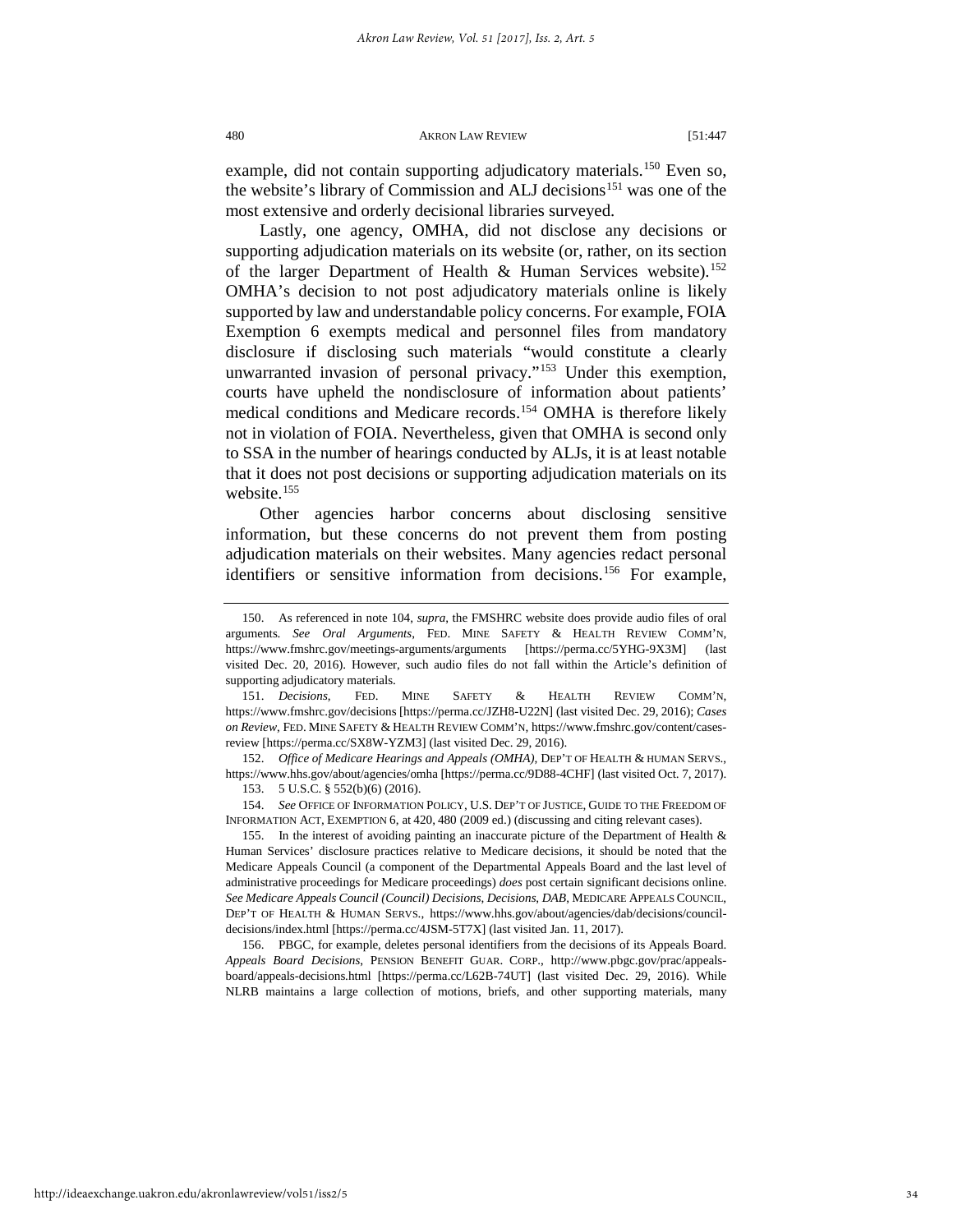decisions of DOL's Employees' Compensation Appeals Board issued after August 1, 2006 do not display the full names of claimants.<sup>157</sup> References are limited to claimants' first and last initials.<sup>[158](#page-35-1)</sup> Agencies that maintain reservations about posting decisions containing sensitive information may well consider adopting policies similar to those of DOL or other agencies. Doing so would allow them to strike the right balance between safeguarding the privacy interests of individuals and entities that are party to their proceedings on the one hand, while shining light on the agency's practices and governing laws and procedures on the other.<sup>[159](#page-35-2)</sup>

2. Interviews

Agency disclosure practices vary. This variation may be due to any number of reasons. Resource constraints, stakeholder views, staffing levels, and other factors unique to each agency surely play a role. This study, however, revealed that a handful of agencies do disclose all or at least all significant decisions and adjudicatory materials on their websites. In order to understand the costs and benefits to agencies in maintaining comprehensive or near-comprehensive online adjudication sections, and to discover if other agencies could achieve similar results, I reached out to personnel from a handful of those agencies in a series of e-mail and telephone conversations. The conversations indicated that, although maintaining extensive online libraries of adjudicatory decisions and supporting materials may impose upfront costs, agencies may reap dividends, financial or otherwise, in the long term from doing so.

The employees I spoke with represented FMC, CPSC, and NLRB, three agencies that disclose all or nearly all adjudication materials on their websites. I asked each employee two general questions. First, I inquired as to the costs incurred by his or her agency in maintaining its website's adjudication section, in a hard dollar figure or in terms of manpower. Second, I asked each employee to articulate the perceived benefits to his or her agency and agency stakeholders in maintaining a comprehensive or

documents, including many complaints and responsive pleadings that contain information required to be redacted, are only available to the public pursuant to FOIA records requests. Email from Elizabeth Kilpatrick, Asst. Gen. Counsel, Div. of Ops.-Mgmt., Nat'l Labor Relations Bd., to Daniel Sheffner, Att'y Advisor, Admin. Conf. of the U.S. (Dec. 28, 2016, 2:52 p.m. EST) (on file with author).

<span id="page-35-0"></span><sup>157.</sup> *Board Orders and Decisions*, *Employees' Compensation Appeals Board*, U.S. DEP'T LABOR, https://www.dol.gov/ecab/decisions.htm [https://perma.cc/T6BQ-879S] (last visited Dec. 29, 2016).

<sup>158.</sup> *Id.*

<span id="page-35-2"></span><span id="page-35-1"></span><sup>159.</sup> *See, e.g.*, 20 C.F.R. § 402.100(b) (2017) ("In deciding whether to release records [pursuant to FOIA] . . . that contain personal or private information about someone else, [SSA] weigh[s] the foreseeable harm of invading a person's privacy against the public interest in disclosure.").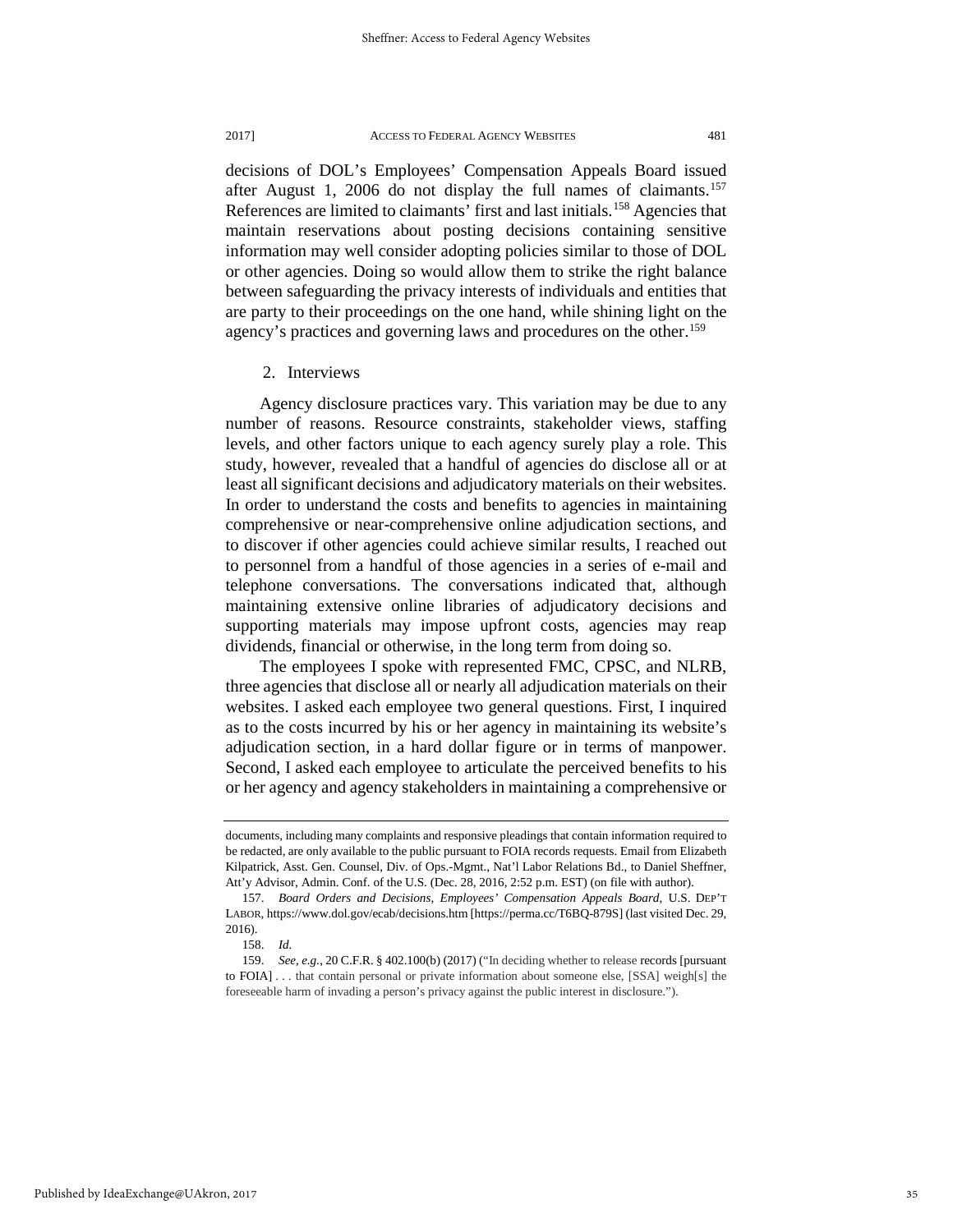nearly comprehensive library of adjudicatory decisions and supporting materials on its website.<sup>[160](#page-36-0)</sup>

At the time of our exchanges, the interviewees were unable to place a specific dollar figure on the costs of maintaining their agencies' online adjudication sections. The NLRB employee I e-mailed indicated that about three to five employees are engaged in the overall maintenance and operation of the various systems involved in running NLRB's website.<sup>[161](#page-36-1)</sup> She estimated that the aggregate staffing expense in maintaining the adjudication component is equal to approximately two to three "full-time equivalents" per year.[162](#page-36-2) The CPSC official I spoke with reported that much of the cost of maintaining CPSC's adjudication section is embedded in the agency's external contract for web services, and that only one or two staff attorneys are charged with coordinating with the communications office to post new filings on CPSC's website.[163](#page-36-3) For her part, the FMC official I spoke with estimated that her agency's adjudication section costs only about \$1,000 annually to maintain.<sup>164</sup> One employee at the FMC (a grade 8 on the General Schedule payment scale) spends about one-third of each day uploading and posting documents to the agency's website.<sup>[165](#page-36-5)</sup>

The interviewees were certain that maintaining comprehensive or near-comprehensive adjudication sections was beneficial to their agencies and stakeholders. The CPSC and FMC officials both acknowledged that attorneys practicing before their respective agencies closely follow developments in adjudicative proceedings in which they are not involved.[166](#page-36-6) The latter commented that if her agency did not disclose all

<span id="page-36-0"></span><sup>160.</sup> The second question (as it was e-mailed) also included a reference to "other" documents disseminated on agency websites. This category, however, was not ultimately included in the final analysis of the surveys' findings, nor did the recipients specifically speak to any "other" materials in their responses.

<span id="page-36-1"></span><sup>161.</sup> Email from Elizabeth Kilpatrick, Asst. Gen. Counsel, Div. of Ops.-Mgmt., Nat'l Labor Relations Bd., to Daniel Sheffner, Att'y Advisor, Admin. Conf. of the U.S. (Dec. 2, 2016, 9:36 a.m. EST) (on file with author).

<span id="page-36-2"></span><sup>162.</sup> *Id.* A full-time equivalent, or FTE, is calculated as the total hours worked in a job divided by the number of hours in a full-time schedule. PETER R. ORSZAG, DIR., OFFICE OF MGMT.&BUDGET, EXEC. OFFICE OF THE PRESIDENT, MEMORANDUM FOR THE HEADS OF DEPARTMENTS AND AGENCIES, IMPLEMENTING GUIDANCE FOR THE REPORTS ON USE OF FUNDS PURSUANT TO THE AMERICAN RECOVERY AND REINVESTMENT ACT OF 2009, 34 (2009).

<span id="page-36-3"></span><sup>163.</sup> Telephone Interview with Scott Wolfson, Commc'ns Dir. & Senior Advisor to the Chairman, Consumer Prod. Safety Comm'n (Dec. 21, 2016).

<span id="page-36-4"></span><sup>164.</sup> Telephone Interview with Official at Fed. Maritime Comm'n (Jan. 3, 2017). FMC's webmaster functions are handled internally, with the help of the hosting site. *Id.*

<sup>165.</sup> *Id.*

<span id="page-36-6"></span><span id="page-36-5"></span><sup>166.</sup> Telephone Interview with Scott Wolfson, Commc'ns Dir. & Senior Advisor to the Chairman, Consumer Prod. Safety Comm'n (Dec. 21, 2016); Telephone Interview with Rachel E.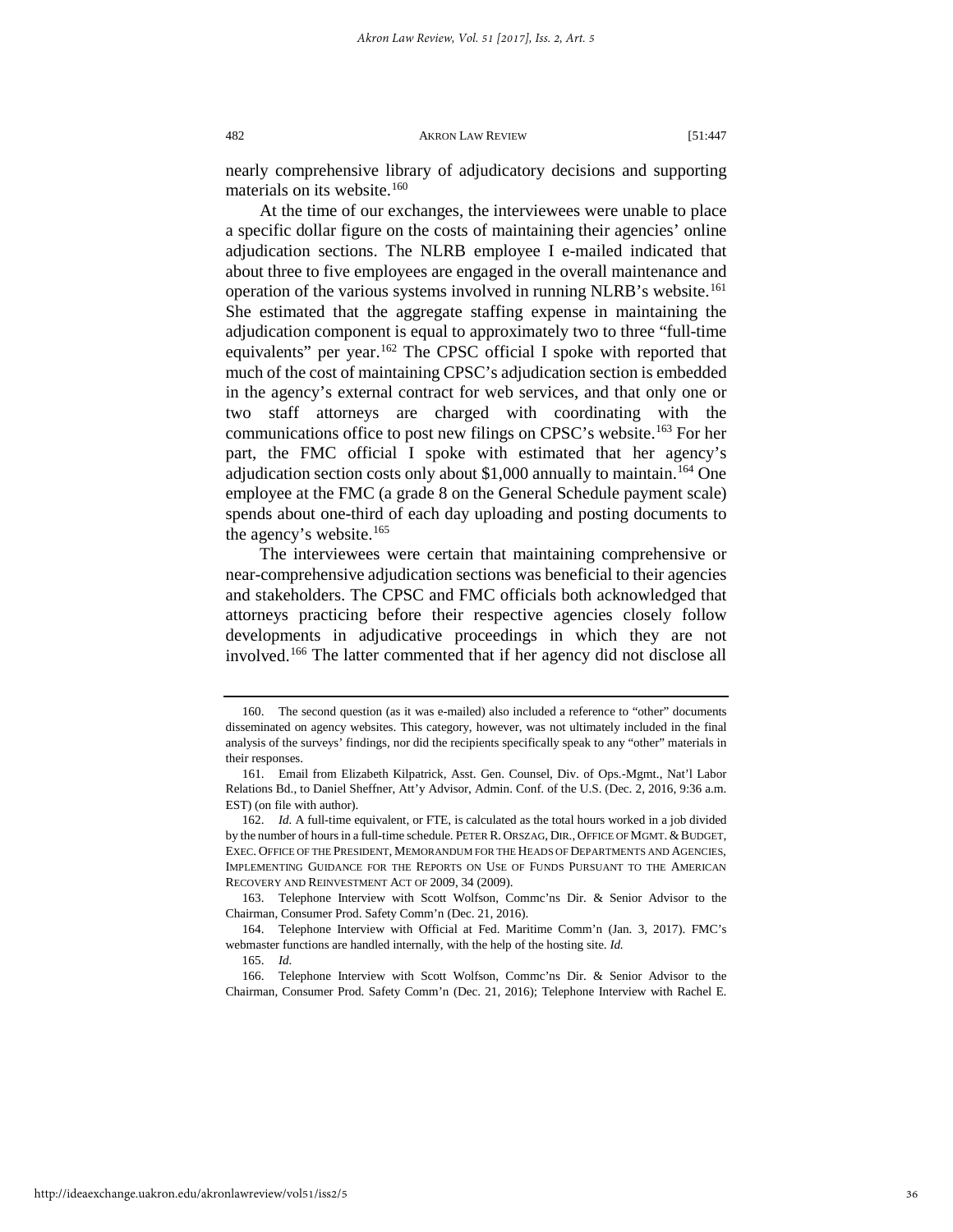adjudication materials on its website, it would invariably receive disclosure requests from members of the FMC bar.<sup>[167](#page-37-0)</sup> A second CPSC employee reported that posting adjudication materials on the agency's website was the most efficient way of complying with the agency's regulations governing public inspection of its adjudication dockets.<sup>168</sup> Lastly, the NLRB employee I e-mailed informed me that dissemination of the various orders, opinions, and supporting materials on NLRB's website provides parties and non-parties alike with greater access and insight into the agency's processes, which, hopefully, inspires public trust.<sup>[169](#page-37-2)</sup> She also noted that posting materials online translates to lower printing costs and fewer FOIA requests.<sup>170</sup>

The agency employees' responses reveal that agencies that do not already do so may be able to build and maintain comprehensive or nearcomprehensive adjudicatory sections at minimal cost. Of course, all agencies are diverse and subject to unique constraints, so this conclusion is surely subject to qualification. That said, FMC, CPSC, and NLRB differ in many important respects, most notably in terms of size, focus, and caseload; $171$  yet, none of the interviewees indicated that maintaining comprehensive or near-comprehensive adjudication sections was costprohibitive. In fact, they all articulated several benefits to their agencies, which appear to outweigh any costs (monetary or otherwise), whether they be in the form of time or money saved through the avoidance of excessive FOIA requests or printing costs, efficient compliance with

<span id="page-37-0"></span>Dickon, Asst. Sec'y, Fed. Maritime Comm'n (Jan. 3, 2017).

<sup>167.</sup> Telephone Interview with Official at Fed. Maritime Comm'n (Jan. 3, 2017).

<span id="page-37-1"></span><sup>168.</sup> Email from Official at Consumer Prod. Safety Comm'n, to Daniel Sheffner, Att'y Advisor, Admin. Conf. of the U.S. (Dec. 20, 2016, 1:01 p.m. EST) (on file with author). She also acknowledged that it allowed for immediate public access to the agency's adjudicatory information. *Id.*

<span id="page-37-2"></span><sup>169.</sup> Email from Elizabeth Kilpatrick, Asst. Gen. Counsel, Div. of Ops.-Mgmt., Nat'l Labor Rels. Bd., to Daniel Sheffner, Att'y Advisor, Admin. Conf. of the U.S. (Dec. 2, 2016, 9:36 a.m. EST) (on file with author).

<sup>170.</sup> *Id.*

<span id="page-37-4"></span><span id="page-37-3"></span><sup>171.</sup> FMC, at around 122 employees, is much smaller than CPSC (approximately 536 employees) and NLRB (approximately 1,573 employees). *See Employment Cubes*, *March 2016*, U.S. OFFICE OF PERS. MGMT., FEDSCOPE, https://www.fedscope.opm.gov/ibmcognos/cgibin/cognosisapi.dll [https://perma.cc/AA7A-EGYE] (last visited Jan. 3, 2017). Additionally, NLRB and FMC have higher adjudication caseloads than CPSC. CPSC's adjudication section contains five cases (albeit with upwards of 500 adjudication materials), all of which began in 2012. *Recall Lawsuits: Adjudicative Proceedings*, U.S. CONSUMER PROD. SAFETY COMM'N, https://www.cpsc.gov/Recalls/Recall-Lawsuits/Adjudicative-Proceedings [https://perma.cc/7BL7- 9Z3D] (last visited Jan. 3, 2017). Compare that to the zero cases it was engaged in between 2001 and 2012. Telephone Interview with Scott Wolfson, Commc'ns Dir. & Senior Advisor to the Chairman, Consumer Prod. Safety Comm'n (Dec. 21, 2016).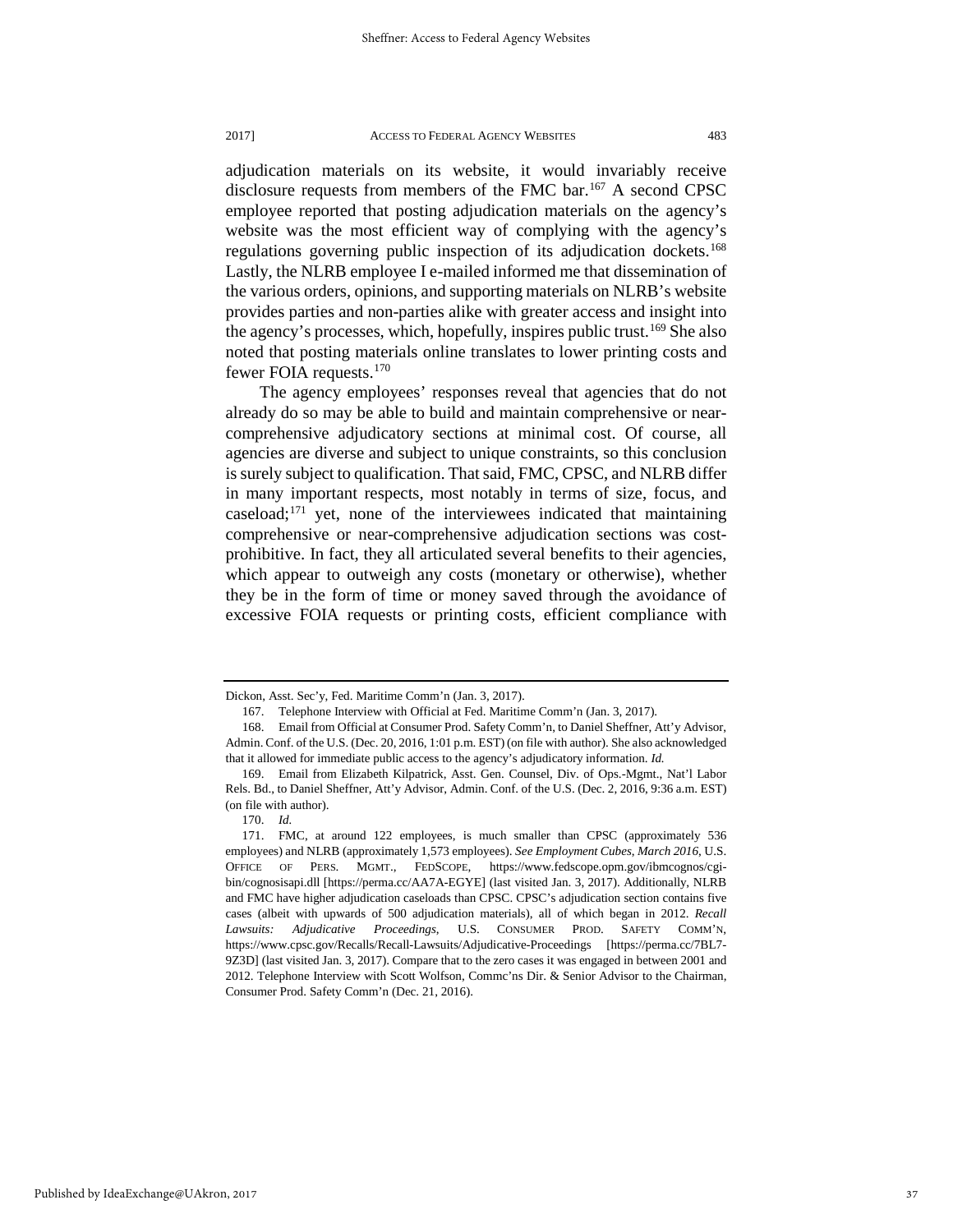internal transparency requirements, or the countless benefits engendered by increased public trust and stakeholder satisfaction.

## V. CASE STUDIES

This Part presents a more detailed analysis of agency disclosure practices and navigation tools by examining the websites of three agencies—FTC, FMSHRC, and SSA.[172](#page-38-0) Each website sits at a different point on the continuum of comprehensiveness and navigability revealed during this study. These case studies help inform the recommendations offered in this Article and, thus, hopefully ensure that they are acceptable to all agencies, tailored as they must be to the unique situations and constraints of each. All three of the websites discussed below possess virtues separate and apart from their disclosure practices. Nothing in this or any other part of the Article, therefore, should be taken as an assessment of the websites' overall qualities. That said, some websites are more comprehensive and navigable than others, and FTC, FMSHRC, and SSA's websites provide demonstrable examples of this reality.

## *A. Federal Trade Commission*

## 1. Adjudication Overview

FTC's adjudication proceedings largely consist of enforcement actions authorized by the Federal Trade Commission Act (FTCA).<sup>[173](#page-38-1)</sup> The procedural formality and complexity of the agency's proceedings, conducted under the APA's formal hearing provisions, resemble litigation in federal court.<sup>[174](#page-38-2)</sup> Parties are generally represented by counsel.<sup>[175](#page-38-3)</sup> ALJs hold prehearing conferences, resolve discovery disputes, oversee motion practice, and preside over full evidentiary hearings.[176](#page-38-4) Following a hearing, the ALJ issues an initial decision.<sup>[177](#page-38-5)</sup> Parties may appeal an ALJ's

<span id="page-38-0"></span><sup>172.</sup> FED. TRADE COMM'N, https://www.ftc.gov/ [https://perma.cc/9RDC-FU6X] (last visited Sept. 27, 2017); FED. MINE SAFETY AND HEALTH REVIEW COMM'N, https://www.fmshrc.gov/ [https://perma.cc/VR69-N8PG] (last visited Sept. 27, 2017); SOC. SEC. ADMIN., https://www.ssa.gov/ [https://perma.cc/R5AG-N6B8] (last visited Sept. 27, 2017).

<sup>173. 15</sup> U.S.C. §§ 41–58 (2016).

<span id="page-38-2"></span><span id="page-38-1"></span><sup>174.</sup> *FTCAADJU0001*, *Federal Administrative Adjudication*, ADMIN. CONF. OF THE U.S., http://acus.law.stanford.edu/scheme/ftcaadju0001 [https://perma.cc/3PKR-Q8TT] (last visited Dec. 4, 2016).

<sup>175.</sup> *See id.*

<span id="page-38-4"></span><span id="page-38-3"></span><sup>176.</sup> *See Office of Administrative Law Judges*, FED. TRADE COMM'N, https://www.ftc.gov/about-ftc/bureaus-offices/office-administrative-law-judges

<span id="page-38-5"></span><sup>[</sup>https://perma.cc/ASQ4-XUF5] (last visited Oct. 7, 2017).

<sup>177.</sup> *See id.*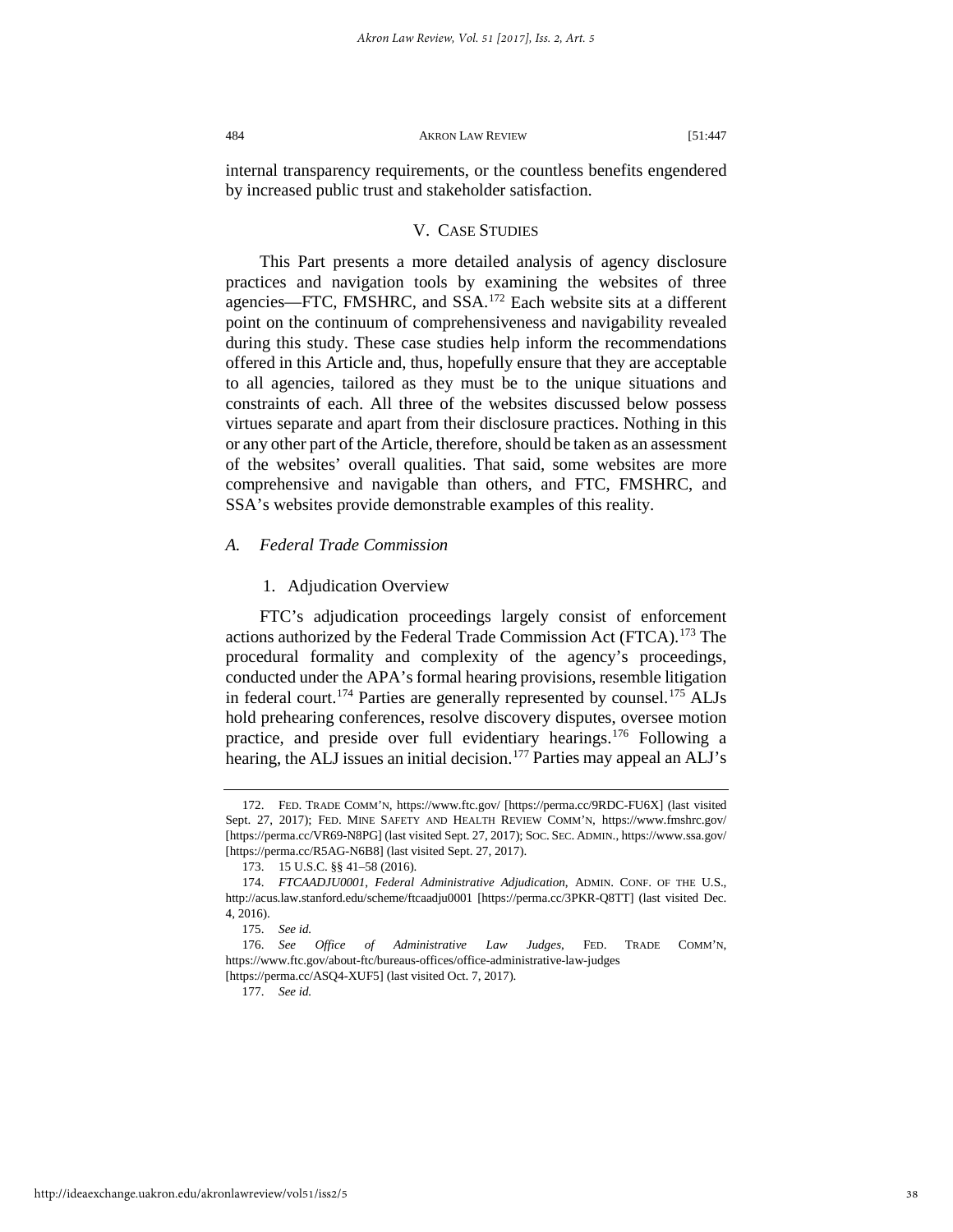decision to the Commission, which then issues a final decision.<sup>178</sup> Appeals may also be initiated on the Commission's own motion.<sup>[179](#page-39-1)</sup>

FTC proceedings are often factually complex and may implicate a wide variety of industry practices. Cases include actions to enforce the FTCA's prohibition of unfair or deceptive acts or practices, as well as of unfair methods of competition; the Clayton Antitrust Act's<sup>[180](#page-39-2)</sup> proscription against unlawful corporate mergers, interlocking directorates, and certain discriminatory pricing and product promotion practices; and the disclosure requirements of the Textile Fiber Products Identification Act.<sup>[181](#page-39-3)</sup> Remedies available in actions brought by the agency include cease and desist orders; findings of violation or non-compliance; divestiture; and enjoinment from importing wool, fur, or textile fiber goods.<sup>[182](#page-39-4)</sup>

2. Online Dissemination of Adjudication Materials

a. Navigability

The main search engine on FTC's website, located on the top righthand corner of the homepage, allows users to focus their searches specifically on adjudicatory materials.<sup>[183](#page-39-5)</sup> Users are able to sort results by relevancy or title and to filter by "Content Type," "Date," and "Site."<sup>184</sup> The "Content Type" scroll box offers several different "types" or categories with which users can focus their searches. Conducting a search while filtering by the "Cases," "Commission Decision Volume," or "Petition to Quash" content types will generate a list of adjudication materials that can be found in correspondingly named pages of the

<sup>178. 16</sup> C.F.R. § 3.52(b) (2017).

<span id="page-39-1"></span><span id="page-39-0"></span><sup>179.</sup> *Id.* § 3.53. Additionally, FTC regulations provide for automatic review by the Commission of an ALJ decision in proceedings in which the Commission sought preliminary relief in a parallel federal court proceeding, even if no notice of appeal has been filed. *Id.* § 3.52(a).

<sup>180. 15</sup> U.S.C. §§ 12–27 (2016).

<sup>181.</sup> *Id.* §§ 70–70k.

<span id="page-39-4"></span><span id="page-39-3"></span><span id="page-39-2"></span><sup>182.</sup> A full list of FTC's case types can be found on the *Federal Administrative Adjudication* database. *See FTCAADJU001-Case Type 1*, *FTCAADJU001-Case Type 2*, *FTCAADJU001-Case Type 3*, *FTCAADJU001-Case Type 4*, *FTCAADJU001-Case Type 5*, *FTCAADJU001-Case Type 6*, *FTCAADJU001-Case Type 7*, *FTCAADJU001-Case Type 8, Federal Administrative Adjudication*, ADMIN. CONF. OF THE U.S., http://acus.law.stanford.edu/scheme/ftcaadju0001 [https://perma.cc/PLK4-2JMA] (last visited Dec. 4, 2016).

<span id="page-39-5"></span><sup>183.</sup> FED. TRADE COMM'N, https://www.ftc.gov/ [https://perma.cc/QX2P-MMEA] (last visited Oct. 7, 2017).

<span id="page-39-6"></span><sup>184.</sup> *See Search Results*, *Search FTC*, FED. TRADE COMM'N, https://www.ftc.gov/search/site/adjudication [https://perma.cc/QM7A-2364] (last visited Dec. 30, 2016).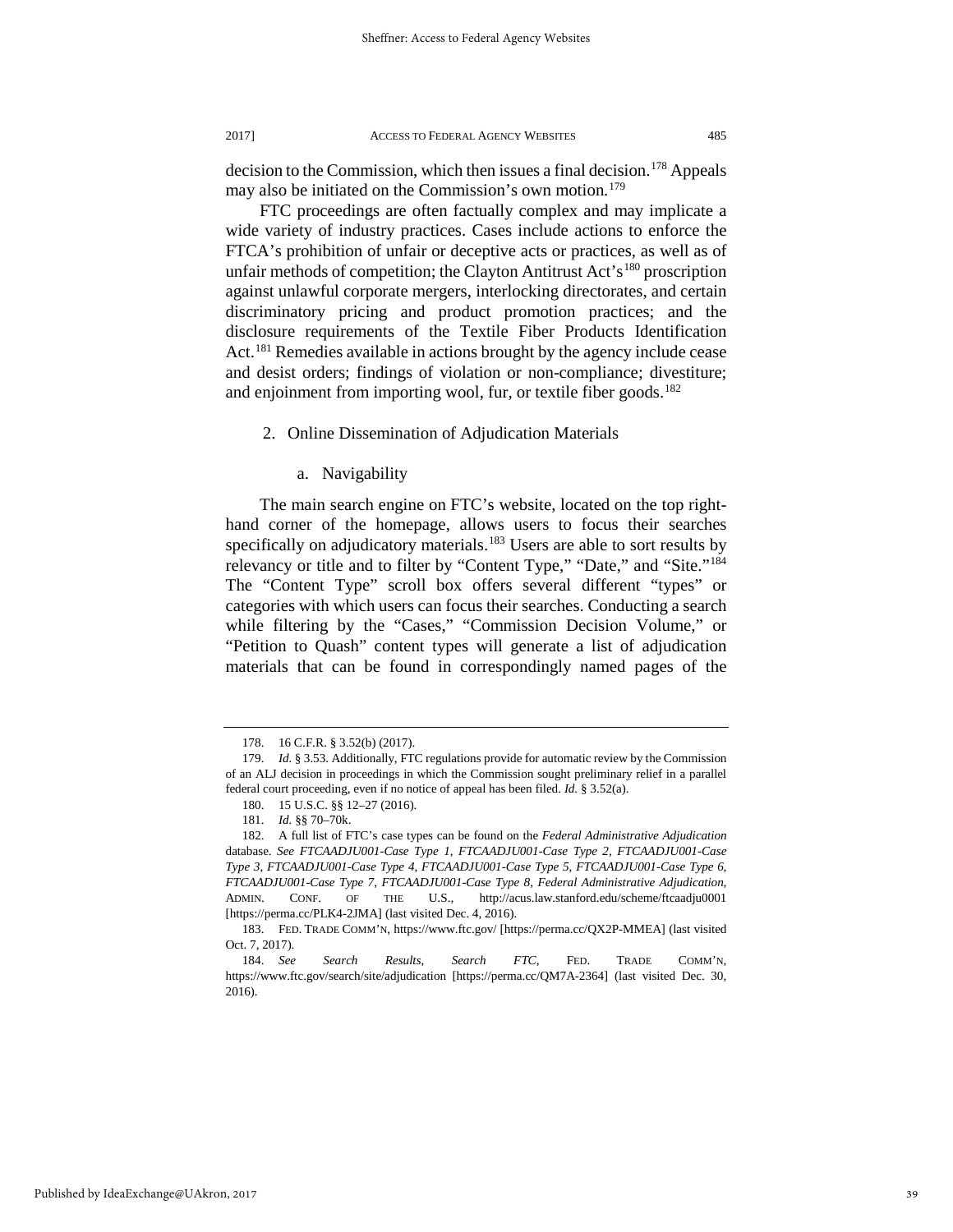website's adjudication section.<sup>[185](#page-40-0)</sup> Filtering by "Cases" will produce links to administrative and federal court dockets that house decisions and relevant supporting adjudication materials.<sup>[186](#page-40-1)</sup> Filtering by "Commission" Decision Volume" produces links to scanned volumes of the *Federal Trade Commission Decisions* reporter series.<sup>[187](#page-40-2)</sup> The compilation, first published in 1920, contains Commission decisions dating from 1915 to the present-day.[188](#page-40-3) Filtering by "Petitions to Quash" limits searches to petitions to limit or quash subpoenas and civil investigative demands, and related documents.[189](#page-40-4)

The website also maintains a helpful site map on its homepage.<sup>[190](#page-40-5)</sup> The site map rests at the bottom of the homepage (and indeed of every page on the website). It consists of links to the different sections of the FTC website that correspond with the links located on the horizontal bar at the top of the homepage.<sup>191</sup> Underneath each of these main links are additional links that, if selected, direct users to the subpages of the main sections of the website. For example, to access adjudication materials, a user may click the "Enforcement" link on the site map, which will then transport the user to the main page of the "Enforcement" section.<sup>[192](#page-40-7)</sup> From there, the user can navigate to adjudication materials by clicking on the "Cases and Proceedings" link on the left-hand side of the page.<sup>[193](#page-40-8)</sup> Alternatively, instead of selecting "Enforcement" on the site map, the user

<sup>185.</sup> *Id.*

<span id="page-40-1"></span><span id="page-40-0"></span><sup>186.</sup> *Search by Cases*, FED. TRADE COMM'N, https://www.ftc.gov/search/site/adjudication?f%5B0%5D=bundle\_name%3ACase [https://perma.cc/8BV9-4XUA] (last visited Sept. 27, 2017).

<span id="page-40-2"></span><sup>187.</sup> *Search by Commission Decision Volume*, FED. TRADE COMM'N, https://www.ftc.gov/search/site/commission [https://perma.cc/C7Z5-ZMRB] (last visited Oct. 7, 2017).

<span id="page-40-3"></span><sup>188.</sup> For the most recent version available as of the date of this Article, see *Federal Trade Commission Decisions: Finding, Opinions, and Orders Vol. 159 (Jan.–June 2015),* FED. TRADE COMM'N, https://www.ftc.gov/system/files/documents/commission\_decision\_volumes/volume-159/vol159.pdf [https://perma.cc/CY8N-6VQY]. (last visited Oct. 7, 2017).

<span id="page-40-4"></span><sup>189.</sup> *Search by Petitions to Quash*, FED. TRADE COMM'N, https://www.ftc.gov/search/site/commission?f%5B0%5D=bundle\_name%3APetition%20to%20Qua sh [https://perma.cc/5HY4-23UP] (last visited Oct. 7, 2017).

<span id="page-40-5"></span><sup>190.</sup> FED. TRADE COMM'N, https://www.ftc.gov/ [https://perma.cc/Y22P-N3VD] (last visited Sept. 27, 2017).

<span id="page-40-6"></span><sup>191.</sup> The only exception is the "Site Information" link on the site map. There is no such link on the horizontal bar. FED. TRADE COMM'N, https://www.ftc.gov/ [https://perma.cc/VQ58-3DZX] (last visited Sept. 27, 2017).

<span id="page-40-7"></span><sup>192.</sup> *Enforcement,* FED. TRADE COMM'N, https://www.ftc.gov/enforcement [https://perma.cc/K8F4-BFUH] (last visited Sept. 27, 2017).

<span id="page-40-8"></span><sup>193.</sup> *Cases and Proceedings,* FED. TRADE COMM'N, https://www.ftc.gov/enforcement/casesproceedings [https://perma.cc/RJP6-UMKA] (last visited Sept. 27, 2017).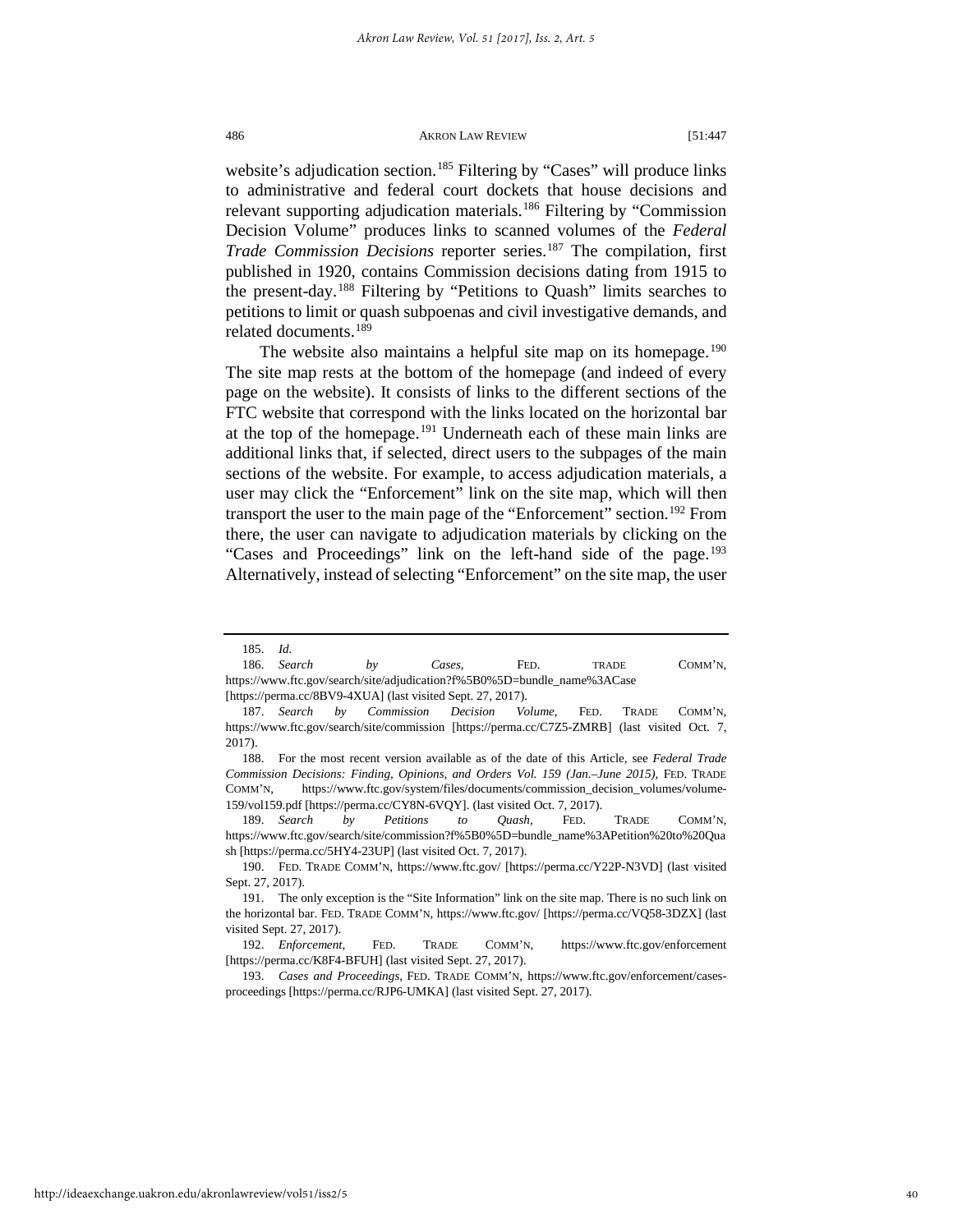could go directly to the "Cases and Proceedings" page by clicking on the identically named link located directly beneath the "Enforcement" link.<sup>194</sup>

All adjudication materials are located on the "Cases and Proceedings" page.<sup>[195](#page-41-1)</sup> The page can be accessed through resort to the "Enforcement" link on the horizontal banner at the top of the homepage or, as just discussed, the site map.[196](#page-41-2) The "Cases and Proceedings" page offers a list of approximately 2,700 cases organized by the date the cases were last updated.<sup>[197](#page-41-3)</sup> Cases may also be organized alphabetically by name.[198](#page-41-4) Both administrative and federal court proceedings are listed, with each case identified as either "Administrative" or "Federal."<sup>199</sup> Clicking on a case will take the user to a docket page that contains a case summary, the date the case page was last updated, the "FTC Matter/File Number," and the case's docket number. Underneath the "Case Timeline" heading, users will find links to orders, opinions, and supporting adjudication materials issued and filed in that case, all in PDF format.<sup>200</sup> The records are listed by date of issuance or filing in reverse chronological order[.201](#page-41-7)

A special search function on the left-hand side of the page allows users to search within the "Cases and Proceedings" page.<sup>[202](#page-41-8)</sup> Users may filter searches by "Mission" ("Competition" or "Consumer Protection"), "Type of Action" (federal or administrative), and "Enforcement Type" (e.g., administrative complaints or civil penalties).<sup>[203](#page-41-9)</sup> Users may further choose to arrange cases by "released date" or "updated date."<sup>[204](#page-41-10)</sup> An

<sup>194.</sup> *Id.* Users may access this from any page of the FTC's website.

<sup>195.</sup> *Id.* 

<span id="page-41-2"></span><span id="page-41-1"></span><span id="page-41-0"></span><sup>196.</sup> Users may also make their way to the "Cases and Proceedings" page via the website's "FOIA Reading Rooms" subsection. Accessible through the "FOIA" link on the "About the FTC" page, users must then click on the "FTC Opinions and Orders" and then "Commission Actions" links. *FOIA Reading Rooms*, FED. TRADE COMM'N, https://www.ftc.gov/about-ftc/foia/foia-reading-rooms [https://perma.cc/TKS3-YBSD] (last visited Dec. 31, 2016). All executive agency websites contain pages dedicated to FOIA. Some of the websites included in this study contained FOIA pages that linked to § 552(a)(2)(A) adjudicatory decisions. In most cases, if a FOIA section provided access to decisions at all, it did so through a link to the website's separate adjudication section(s).

<span id="page-41-4"></span><span id="page-41-3"></span><sup>197.</sup> *See Cases and Proceedings*, FED. TRADE COMM'N, https://www.ftc.gov/ enforcement/cases-proceedings [https://perma.cc/9RAR-97FK] (last visited Oct. 7, 2016).

<sup>198.</sup> *Id.*

<sup>199.</sup> *Id.*

<span id="page-41-6"></span><span id="page-41-5"></span><sup>200.</sup> *See, e.g.*, *1-800 Contacts, Inc, In the Matter of*, *Cases and Proceedings*, FED. TRADE COMM'N, https://www.ftc.gov/enforcement/cases-proceedings/141-0200/1-800-contacts-inc-matter [https://perma.cc/4HJ4-G6NZ] (last updated Dec. 30, 2016).

<sup>201.</sup> *See id.*

<span id="page-41-10"></span><span id="page-41-9"></span><span id="page-41-8"></span><span id="page-41-7"></span><sup>202.</sup> *Cases and Proceedings*, FED. TRADE COMM'N, https://www.ftc.gov/enforcement/casesproceedings [https://perma.cc/F8KL-FZAD] (last visited Jan. 22, 2017).

<sup>203.</sup> *See id.*

<sup>204.</sup> *See id.*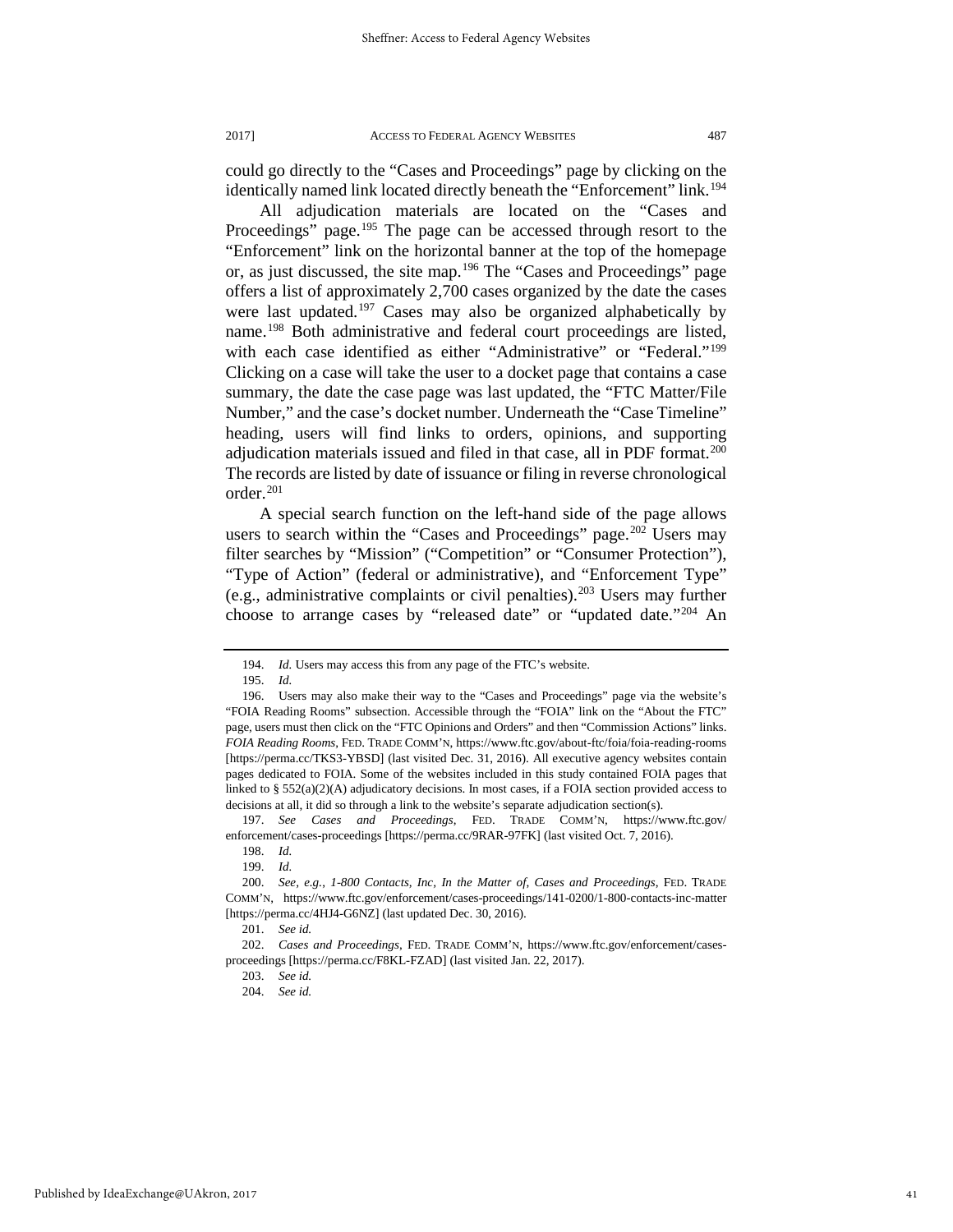"Advanced Search" option allows for more sophisticated filtering, such as by topic, matter number, or industry.<sup>[205](#page-42-0)</sup>

Users are not limited in their search for adjudication materials to the main "Cases and Proceedings" page. Several links on the left-hand side of the page enable users to further filter or organize their searches. The "Petitions to Quash" and "Commission Decision Volumes," which are optional filters on the main search engine, are available to those users who wish to narrow their searches to either documents relevant to actions to quash or limit subpoenas or civil investigative demands, or to decisions of the Commission, respectively.[206](#page-42-1) The "Adjudicative Proceedings" link contains a list of cases organized in exactly the same fashion as the main "Cases and Proceedings" page, but without federal court cases.<sup>207</sup> Additionally, the "Case Document Search" subpage, also located on the left-hand side of the "Cases and Proceedings" page, arranges decisions and supporting adjudicatory materials by the records themselves, instead of grouped together by case.<sup>[208](#page-42-3)</sup>

b. Adjudication Materials

A scan of the documents posted in any given case page reveals the formal and procedurally complex structure of FTC adjudication proceedings. Decisions disposing of procedural and substantive motions line the virtual shelves of the FTC website. PDF copies of hearing level scheduling orders, orders disposing of a variety of motions (including those related to discovery), and initial decisions can be found with relative ease, whether one is using the main search engine or is searching within

<span id="page-42-0"></span><sup>205.</sup> *Cases and Proceedings: Advanced Search*, *Cases and Proceedings*, FED. TRADE COMM'N, https://www.ftc.gov/enforcement/cases-proceedings/advanced-search [https://perma.cc/BXM5- 34MT] (last visited Dec. 31, 2016).

<span id="page-42-1"></span><sup>206.</sup> *Petitions to Quash*, *Cases and Proceedings*, FED. TRADE COMM'N, https://www.ftc.gov/enforcement/cases-proceedings/petitions-quash [https://perma.cc/BNQ4- X8VK] (last visited Dec. 31, 2016); *Commission Decision Volumes*, *Cases and Proceedings*, FED. TRADE COMM'N, https://www.ftc.gov/enforcement/cases-proceedings/commission-decisionvolumes [https://perma.cc/KLJ6-JLUQ] (last visited Dec. 31, 2016).

<span id="page-42-2"></span><sup>207.</sup> *Adjudicative Proceedings*, *Cases and Proceedings*, FED. TRADE COMM'N, https://www.ftc.gov/enforcement/cases-proceedings/adjudicative-

proceedings?combine=&field\_mission\_tid=All&field\_enforcement\_type\_tid=All&date\_filter[min] =&date\_filter[max]= [https://perma.cc/7E7J-DUCT] (last visited Dec. 31, 2016).

<span id="page-42-3"></span><sup>208.</sup> *Case Document Search*, *Cases and Proceedings*, FED. TRADE COMM'N, https://www.ftc.gov/enforcement/cases-proceedings/case-document-search [https://perma.cc/VST9- DNR5] (last visited Jan. 2, 2017). The "Petitions to Quash," "Adjudicative Proceedings," and "Case Document Search" subpages allow users to filter results in similar fashions as allowed by the main "Cases and Proceedings" page, thus ensuring that more sophisticated users can further focus their searches with more specificity. They do not, however, offer similar advanced searching options.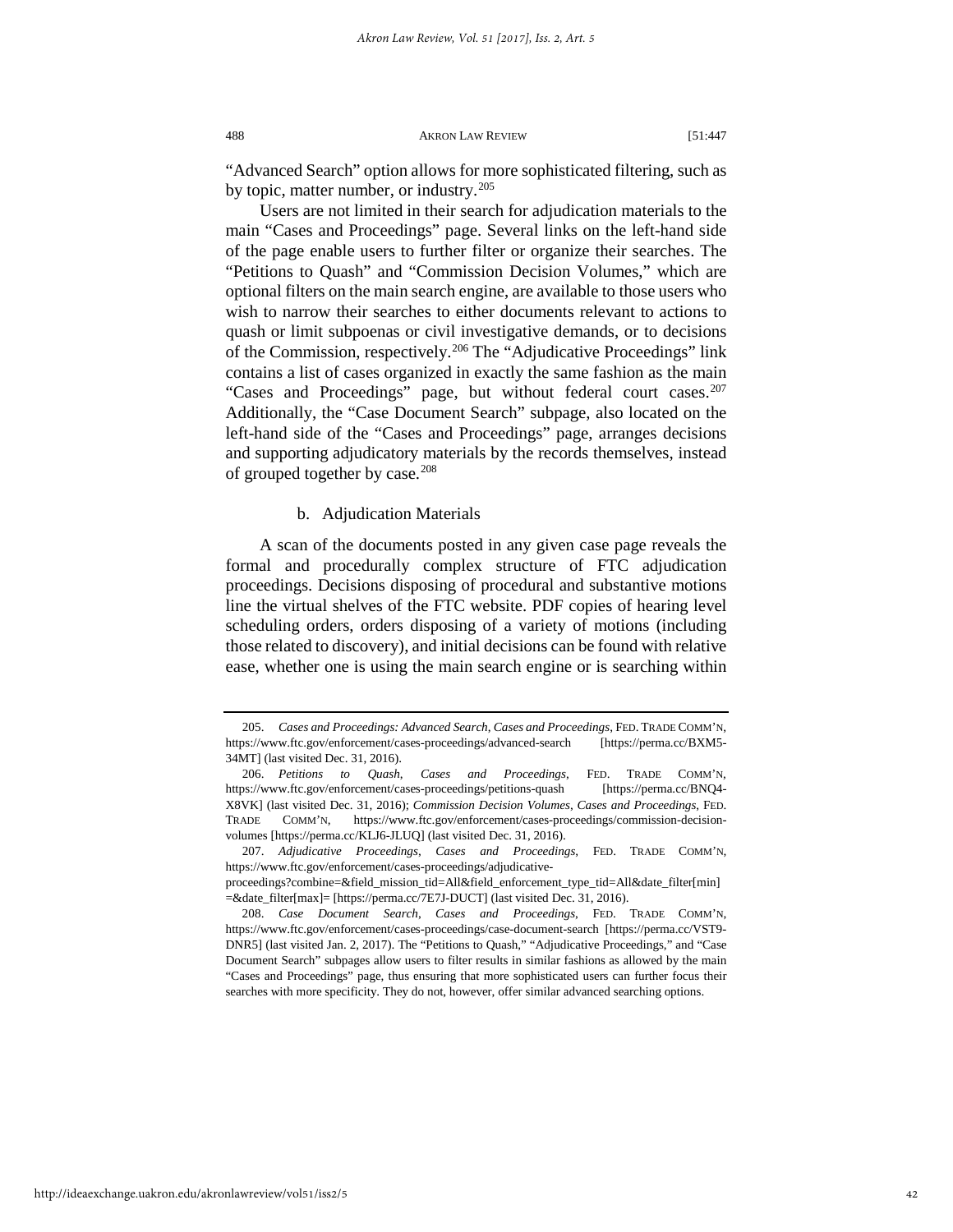the "Cases and Proceedings" page. Commission-level appellate decisions, both procedural orders and final dispositions, are also available. For example, the docket page for *In re Penn State Hershey Medical Center* paints a picture of the diversity of decisions one can find on the website; there are no fewer than 17 decisions listed in the docket page, from the order designating the ALJ to the Commission's dismissal of the complaint.[209](#page-43-0) The earliest available decisions are mostly from the early to mid-1990s, although much earlier decisions can be found,  $2^{10}$  most notably from the "Commission Decision Volume" page.

FTC's website would be impressive even if the types of materials accessible from its adjudication section were limited to its diverse collection of first line and appellate decisions. But the "Cases and Proceedings" page goes a step further by posting a seemingly comprehensive collection of supporting adjudication materials as well.<sup>211</sup> On each case page, as well as on the "Case Document Search" page, users may access PDF copies of a variety of pleadings, motions, notices, witness lists, exhibits, and other materials. The docket page for *In re McWane, Inc. and Star Pipe Products, Ltd.*, for instance, contains well over 100 supporting administrative materials, ranging from the administrative complaint and responsive pleadings, to various substantive and procedural motions, supporting briefs, and other types of records.<sup>[212](#page-43-3)</sup>

<span id="page-43-0"></span><sup>209.</sup> *The Penn State Hershey Medical Center/PinnacleHealth System*, *Cases and Proceedings*, FED. TRADE COMM'N, https://www.ftc.gov/enforcement/cases-proceedings/141-0191/penn-statehershey-medical-centerpinnaclehealth-system [https://perma.cc/C2E3-RF7U] (last updated Oct. 23, 2016).

<span id="page-43-1"></span><sup>210.</sup> *See Adjudicative Proceedings*, *Cases and Proceedings*, FED. TRADE COMM'N, https://www.ftc.gov/enforcement/cases-proceedings/adjudicative-proceedings [https://perma.cc/V85U-H2GC] (last visited Jan. 1, 2017). One can find decisions issued as early as

the 1960s among the cases listed on the main "Cases and Proceedings" page. *See, e.g.*, *Transair, Inc. et al.*, *Cases and Proceedings*, FED. TRADE COMM'N, https://www.ftc.gov/enforcement/casesproceedings/transair-inc-et-al [https://perma.cc/YEZ9-QJUN]. (last visited Jan. 1, 2017) (providing a link to a PDF copy of the Commission's decision in *In re Transair, Inc., et al.*, 60 F.T.C. 694 (April 5, 1962)). Cases prior to the 1990s do not appear to have more than the final decision posted.

<span id="page-43-2"></span><sup>211.</sup> *See Cases and Proceedings*, FED. TRADE COMM'N, https://www.ftc.gov/ enforcement/cases-proceedings [https://perma.cc/2HM8-S5MY] (last visited Oct. 7, 2017).

<span id="page-43-3"></span><sup>212.</sup> *McWane, Inc., and Star Pipe Products, Ltd., In the Matter of*, *Cases and Proceedings*, FED. TRADE COMM'N, https://www.ftc.gov/enforcement/cases-proceedings/101-0080b/mcwane-inc-starpipe-products-ltd-matter [https://perma.cc/CFS8-8Y22] (last updated April 17, 2015).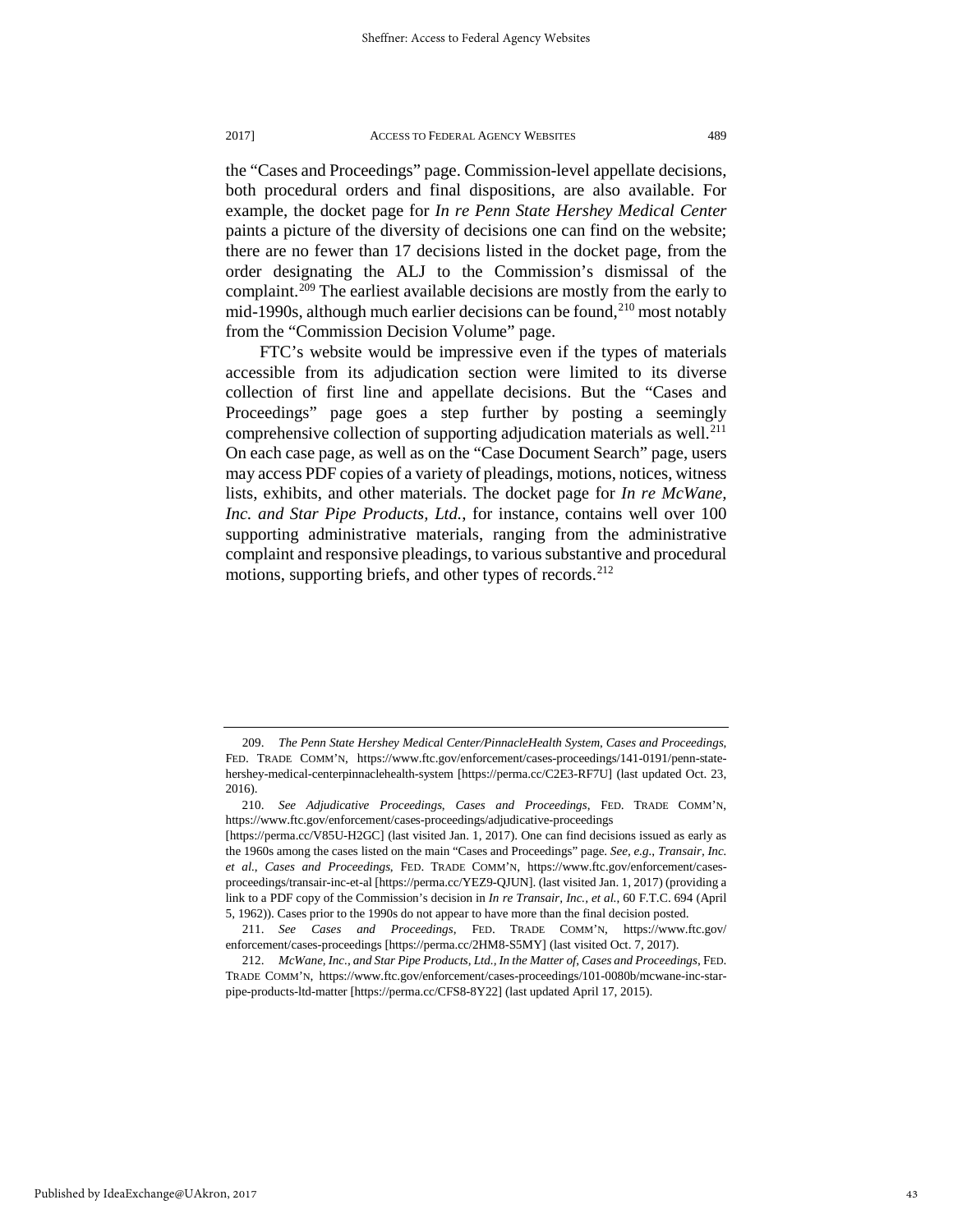## *B. Federal Mine Safety & Health Review Commission*

## 1. Adjudication Overview

FMSHRC's adjudication proceedings largely consist of formal APA hearings arising under the Federal Mine Safety and Health Act of 1977 (Mine Act).<sup>[213](#page-44-0)</sup> ALJs oversee discovery disputes, motion practice, and full evidentiary hearings.<sup>[214](#page-44-1)</sup> Parties may appeal ALJ decisions to the Commission for appellate review, or the Commission may review a case on its own motion.[215](#page-44-2) ALJs may oversee "simplified proceedings" in certain civil penalty contests.<sup>[216](#page-44-3)</sup> Parties to simplified proceedings are not required to file answers, are largely barred from filing motions, and may not engage in discovery other than as ordered by the ALJ.<sup>[217](#page-44-4)</sup>

Cases adjudicated before FMSHRC include mine operators' appeals of citations, orders, and proposed penalties issued by DOL's Mine Safety and Health Administration (MSHA), as well as complaints by miners of unlawful discharge, discrimination, and interference.<sup>[218](#page-44-5)</sup> Private prevailing parties may recover attorneys' fees and costs, monetary awards, relief from findings of violation, and other remedies.<sup>[219](#page-44-6)</sup> MSHA and the Secretary of DOL may recover civil penalties, injunctive relief, and other relief in actions they initiate. $220$ 

## 2. Online Dissemination of Adjudication Materials

#### a. Navigability

The main search engine on FMSHRC's website is located on the top right-hand corner of the homepage.[221](#page-44-8) As with FTC, the search engine on FMSHRC's website allows users to focus their results on adjudicatory materials. On the left-hand side of the search results page are four categories of filters: "Everything" (the default filter), "Images,"

<span id="page-44-0"></span><sup>213.</sup> Pub. L. No. 95-164, 91 Stat. 1290 (1978).

<sup>214.</sup> *See* 29 C.F.R. pt. 2700 (2017).

<sup>215.</sup> *Id.* §§ 2700.70-2700.71.

<sup>216.</sup> *Id.* § 2700.100(a).

<sup>217.</sup> *Id.* § 2700.100(b).

<sup>218. 29</sup> C.F.R. pt. 2700, subpts. B, C, D, E (2017).

<span id="page-44-6"></span><span id="page-44-5"></span><span id="page-44-4"></span><span id="page-44-3"></span><span id="page-44-2"></span><span id="page-44-1"></span><sup>219.</sup> *See FMSHFADJ0001*, *Federal Administrative Adjudication*, ADMIN. CONF. OF THE U.S., http://acus.law.stanford.edu/scheme/fmshfadj0001 [https://perma.cc/6268-23PW] (last visited Oct. 7, 2017).

<sup>220.</sup> *Id.*

<span id="page-44-8"></span><span id="page-44-7"></span><sup>221.</sup> FED. MINE SAFETY & HEALTH REVIEW COMM'N, https://www.fmshrc.gov/ [https://perma.cc/UTC5-6AYU] (last visited Jan. 4, 2017). It is powered by the Bing search engine. *See* BING, http://www.bing.com/ [https://perma.cc/BPV4-RCXM] (last visited Jan. 4, 2017).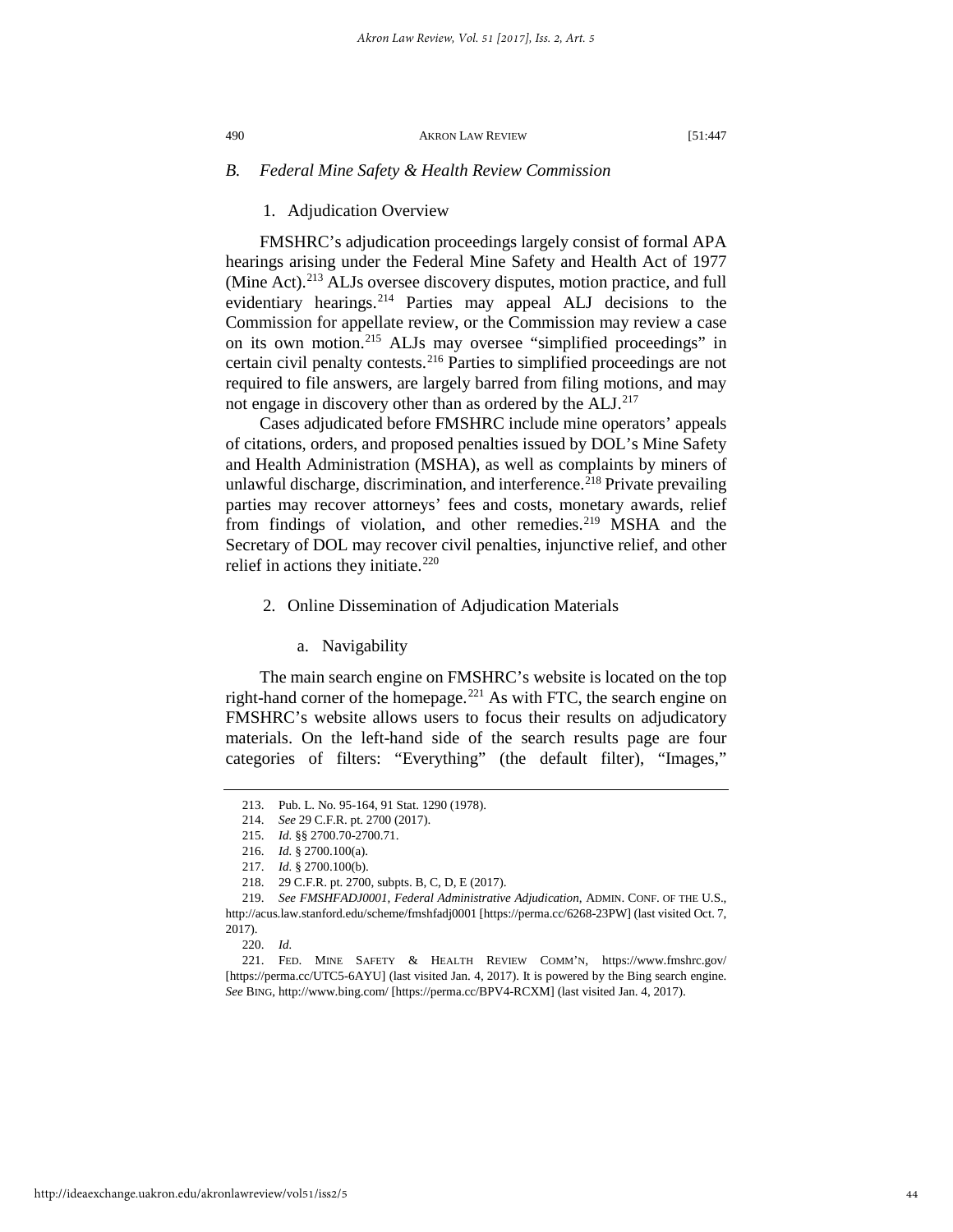"Commission Decisions," and "ALJ Decisions."[222](#page-45-0) The latter two filters limit results generated by the search engine to decisions issued by the Commission and FMSHRC ALJs, respectively.<sup>[223](#page-45-1)</sup> The search results page also offers an "Advanced Search" option that allows for further filtering. On the advanced search page, users may narrow their searches by words and phrases, as well as by file type (e.g., PDF). $^{224}$  $^{224}$  $^{224}$ 

The website's search engine is in some ways easier and more helpful to users who are searching for adjudication materials than FTC's main search engine. Users must sift through several categories of filters to locate the "Cases," "Commission Decision Volume," and "Petition to Quash" filters on FTC's search results page.<sup>[225](#page-45-3)</sup> By contrast, the "Commission Decisions" and "ALJ Decisions" filters, two of only four possible options, are clearly visible on the FMSHRC website's search results page.[226](#page-45-4) Of course, FMSHRC's jurisdiction is much more limited than FTC's, focused as it is on the adjudication of disputes arising under the Mine Act. FTC, on the other hand, promulgates regulations with industry-wide impact<sup>[227](#page-45-5)</sup> and engages in a number of investigative and policymaking activities in addition to adjudicating enforcement proceedings. FTC's website, therefore, caters to a more diverse group of users than FMSHRC's, and so must by necessity offer more search options.[228](#page-45-6) Even so, FMSHRC's website provides a good example of a simple yet effective search engine.

<span id="page-45-4"></span>226. *Search Results*, FED. MINE SAFETY & HEALTH REVIEW COMM'N, https://search.usa.gov/search?query=adjudication&submit.x=0&submit.y=0&submit=Send&affiliat e=fmshrc [https://perma.cc/SW2W-SPQY] (last visited Oct. 7, 2017).

<span id="page-45-0"></span><sup>222.</sup> *Search Results*, FED. MINE SAFETY & HEALTH REVIEW COMM'N, https://search.usa.gov/search?query=ALJ&submit.x=0&submit.y=0&submit=Send&affiliate=fmshr c [https://perma.cc/3NNH-ZRWE] (last visited Jan. 4, 2017).

<sup>223.</sup> *Id.* 

<span id="page-45-2"></span><span id="page-45-1"></span><sup>224.</sup> *Advanced Search*, FED. MINE SAFETY & HEALTH REVIEW COMM'N, https://search.usa.gov/search/advanced?affiliate=fmshrc&enable\_highlighting=true&per\_page=20& query=ALJ [https://perma.cc/H62C-WFZJ] (last visited Jan. 4, 2017).

<span id="page-45-3"></span><sup>225.</sup> *Petitions to Quash*, *Cases and Proceedings*, FED. TRADE COMM'N, https://www.ftc.gov/enforcement/cases-proceedings/petitions-quash [https://perma.cc/U95M-TCS4] (last visited Dec. 31, 2016); *Commission Decision Volumes*, *Cases and Proceedings*, FED. TRADE COMM'N, https://www.ftc.gov/enforcement/cases-proceedings/commission-decision-volumes [https://perma.cc/29HM-N35Y] (last visited Dec. 31, 2016).

<span id="page-45-5"></span><sup>227.</sup> FTC, however, is far more inclined to engage in adjudication than substantive rulemaking to achieve policy ends. *See* Daniel A. Crane, *Debunking Humphrey's Executor*, 83 GEO. WASH. L. REV. 1835, 1859–63 (2015).

<span id="page-45-6"></span><sup>228.</sup> FMSHRC is also much smaller than FTC, employing fewer than 100 employees. *RS-Federal Mine Safety and Health Review Commission*, *Employment Cubes*, *March 2016*, U.S. OFFICE OF PERS. MGMT., FEDSCOPE, https://www.fedscope.opm.gov/ibmcognos/cgi-bin/cognosisapi.dll [https://perma.cc/WN8A-F23H] (last visited June 4, 2017).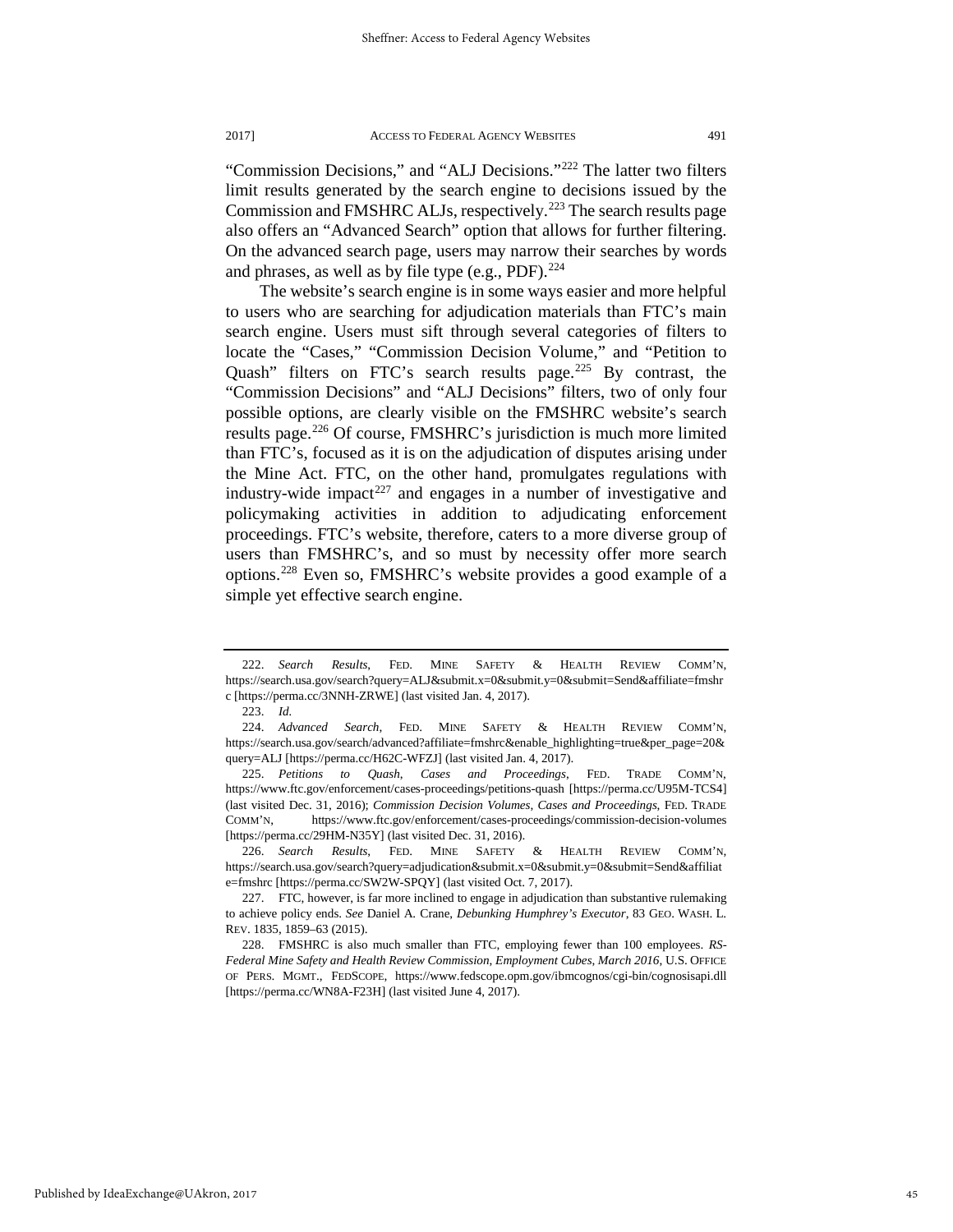The FMSHRC website does not maintain either a site map or an index. Site maps and indexes were of course revealed by the surveys to be useful in locating the adjudication sections of agency websites. The lack of such tools on the website does not, however, render a user's navigation to the agency's adjudication sections difficult. Links to Commission and ALJ decisions are accessible from the "Decisions" page of the website, which itself is accessible from a link on the banner of the homepage.<sup>[229](#page-46-0)</sup> FMSHRC's website maintains two other adjudication sections that are accessible from the banner—the "Review Commission Arguments & Meetings"<sup>[230](#page-46-1)</sup> and "Cases on Review" pages<sup>[231](#page-46-2)</sup>—neither of which post adjudication materials. While a user may feel inclined to venture to one or both of these pages in search of adjudication materials, a quick scan of either will reveal the futility of such a search. In any event, the descriptively titled "Decisions" link on the banner of the homepage is very identifiable and easy to find.

The "Decisions" page is divided into three subpages. The first subpage, "Review Commission Decisions," contains copies of orders and decisions issued by the agency's Commission from 1978 to the present.<sup>232</sup> Records, available in PDF format (and HTML as well for recent decisions), are listed in reverse-chronological order.<sup>[233](#page-46-4)</sup> A search engine is available for searching within the subpage. More sophisticated users can utilize the optional filters underneath the search engine to filter their

233. *See id.*

<span id="page-46-0"></span><sup>229.</sup> *Decisions*, FED. MINE SAFETY & HEALTH REVIEW COMM'N, https://www.fmshrc.gov/decisions [https://perma.cc/YAW3-QUG3] (last visited Jan. 5, 2017). As with the FTC's "Cases and Proceedings" page, one may also venture to the "Decisions" page through the website's FOIA page, accessible through the "FOIA" link on the banner of the homepage. *Freedom of Information Act (FOIA)*, FED. MINE SAFETY & HEALTH REVIEW COMM'N, https://www.fmshrc.gov/foia [https://perma.cc/45A3-GXX5] (last visited Jan. 5, 2017). From that page, the "E-Reading Room" link at the bottom will take one to a page that contains a whole host of links to sections of the website that contain links to materials required to be disclosed by 5 U.S.C. § 552(a)(1) and (2). *E-Reading Room*, *Freedom of Information Act (FOIA)*, FED. MINE SAFETY & HEALTH REVIEW COMM'N, https://www.fmshrc.gov/foia/e-reading-room [https://perma.cc/KA5W-PCG6] (last visited Jan. 5, 2017). The first set of links directs users to the subsections of the "Decisions" page.

<span id="page-46-1"></span><sup>230.</sup> *See Review Commission Arguments & Meetings*, FED. MINE SAFETY & HEALTH REVIEW COMM'N, https://www.fmshrc.gov/meetings-arguments [https://perma.cc/GVP6-3UL4] (last visited Jan. 4, 2017). The page offers links to oral argument recordings and Commission meeting notices and recordings.

<span id="page-46-2"></span><sup>231.</sup> *Cases on Review*, FED. MINE SAFETY & HEALTH REVIEW COMM'N, https://www.fmshrc.gov/content/cases-review [https://perma.cc/2L95-NM9Q] (last visited Jan. 4, 2017).

<span id="page-46-4"></span><span id="page-46-3"></span><sup>232.</sup> *Review Commission Decisions*, *Decisions*, FED. MINE SAFETY & HEALTH REVIEW COMM'N, https://www.fmshrc.gov/decisions/commission [https://perma.cc/F8RB-ERHP] (last visited Jan. 5, 2017).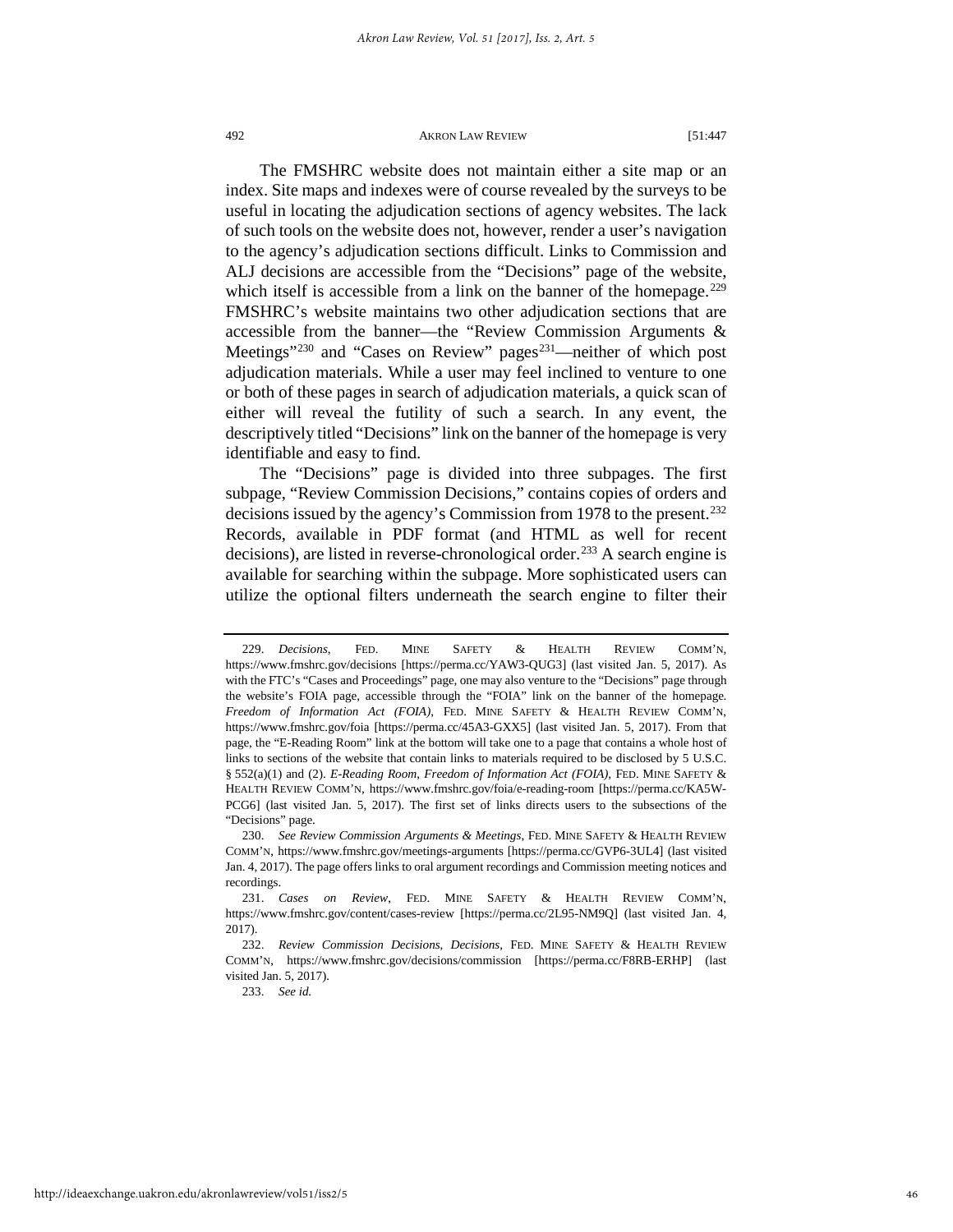searches by type of record (order or decision), the parties, docket number, and start and end dates.<sup>[234](#page-47-0)</sup> The second subpage, the "ALJ Decisions" page, is identical to the "Review Commission Decisions" page, save that it contains copies of ALJ orders.<sup>[235](#page-47-1)</sup>

The last subpage on the "Decisions" section, entitled "Blue Books," contains links to installments of the agency's *Blue Books* publications[.236](#page-47-2) These publications, issued in monthly installments since March 1979, contain all Commission decisions and all or most ALJ decisions.[237](#page-47-3) Links to each monthly publication are grouped together by year. Users can locate the volumes in which a specific decision is published by entering the case's citation in a specialized search engine at the top of the page.

b. Adjudication Materials

The materials available within the three aforementioned subpages consist of all or nearly all Commission and ALJ decisions. A search will therefore turn up a variety of decisions, including ALJ orders granting or denying motions for summary decision, dismissal, or petitions for civil penalties, as well as Commission opinions on review of such decisions. FMSHRC's website is therefore an invaluable repository of adjudicatory decisions.

FMSHRC, just like half of the agencies surveyed, did not post copies of supporting adjudication materials on its website. The agency does, as briefly discussed above, hold simplified proceedings for certain noncomplex civil penalty contests.<sup>[238](#page-47-4)</sup> These proceedings require considerably fewer filings by the parties than do standard proceedings. Depending on the prevalence of simplified proceedings, the number of supporting adjudication materials filed in FMSHRC proceedings may be small. There is no data, however, to confirm whether this assumption is correct.

238. *See* 29 C.F.R. § 2700.101 (2017).

<sup>234.</sup> *Id.*

<span id="page-47-1"></span><span id="page-47-0"></span><sup>235.</sup> *ALJ Decisions*, *Decisions*, FED. MINE SAFETY & HEALTH REVIEW COMM'N, https://www.fmshrc.gov/decisions/alj [https://perma.cc/DBS3-QPTG] (last visited Jan. 5, 2017).

<span id="page-47-2"></span><sup>236.</sup> *Blue Books*, *Decisions*, FED. MINE SAFETY & HEALTH REVIEW COMM'N, http://www.fmshrc.gov/decisions/bluebook [https://perma.cc/D2XC-86Q3] (last visited Jan. 5, 2017).

<span id="page-47-4"></span><span id="page-47-3"></span><sup>237.</sup> *Id.* The other two sections ("Review Commission Decisions" and "ALJ Decisions") consist of the Commission and ALJ decisions issued in the *Blue Books*.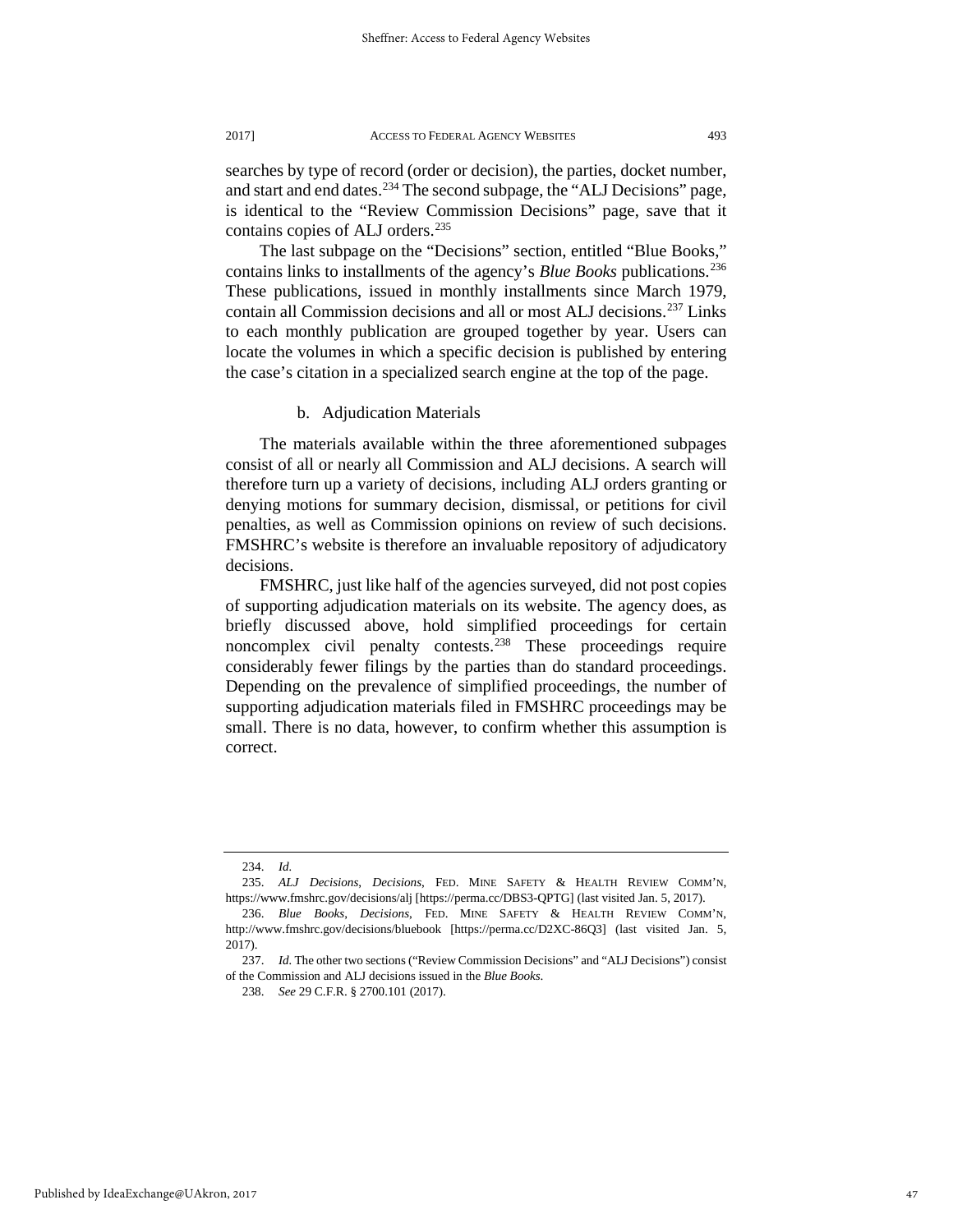## *C. Social Security Administration*

1. Adjudication Overview

SSA oversees an enormous adjudication system. Roughly 1,300 ALJs (over 80% of the total ALJ workforce) conduct hundreds of hearings in more than 160 hearing offices throughout the country.<sup>[239](#page-48-0)</sup> The vast majority of cases involve claims for disability benefits under the agency's Social Security Disability Insurance and Supplemental Security Income programs.<sup>[240](#page-48-1)</sup> Benefits hearings are informal and nonadversarial.<sup>[241](#page-48-2)</sup> About 78% of claimants are represented.<sup>242</sup> At the conclusion of a hearing, the ALJ issues a written decision granting or denying benefits, which may be appealed to SSA's Appeals Council for remand or final decision.<sup>[243](#page-48-4)</sup> If the Appeals Council does not grant review, the hearing decision constitutes the agency's final decision. $244$ 

- 2. Online Dissemination of Adjudication Materials
	- a. Navigability

SSA is the administrator of the country's largest social insurance program.[245](#page-48-6) Reflecting this fact, its website is designed mainly for the benefit of potential and current social security beneficiaries, not individuals searching for adjudication decisions. Links to benefit applications, cost-of-living adjustment information, and other programrelated information are prominently displayed on the website's

<span id="page-48-0"></span><sup>239.</sup> *See* SOC. SEC. ADMIN., PUB. NO. 13-11700, ANNUAL STATISTICAL SUPPLEMENT TO THE SOCIAL SECURITY BULLETIN 2.80 (Table 2.F8) (2015), https://www.ssa.gov/ policy/docs/statcomps/supplement/2015/supplement15.pdf [https://perma.cc/V2HN-W83W] [hereinafter 2015 STATISTICAL SUPPLEMENT] (revealing that between 2012 and 2014 there were over 800,000 hearing level receipts annually); Kent Barnett, *Against Administrative Judges*, 49 U.C. DAVIS L. REV. 1643, 1654 (2016).

<sup>240</sup>*. See* 2015 STATISTICAL SUPPLEMENT, *supra* note 239, at 2.81 (Table 2.F9).

<span id="page-48-2"></span><span id="page-48-1"></span><sup>241. 20</sup> C.F.R. § 404.900(b) (2017); *see* Frank S. Bloch, et al., *Developing a Full and Fair Evidentiary Record in a Nonadversary Setting: Two Proposals for Improving Social Security Disability Adjudications*, 25 CARDOZO L. REV. 1, 3 (2003).

<span id="page-48-3"></span><sup>242.</sup> *SSAOBENE0001–Hearing Level–Procedures*, *Federal Administrative Adjudication*, ADMIN. CONF. OF THE U.S., http://acus.law.stanford.edu/hearing-level/ssaobene0001-hearing-levelprocedures [https://perma.cc/5GEL-U8PK] (last visited Jan. 12, 2017).

<span id="page-48-4"></span><sup>243.</sup> *See* 20 C.F.R. §§ 404.967, 405.370, 405.401 (2017). The Appeals Council may also review a decision on its own motion. *Id.* § 405.401(a).

<sup>244.</sup> *Id.* § 404.981.

<span id="page-48-6"></span><span id="page-48-5"></span><sup>245.</sup> *See* Barnhart v. Thomas, 540 U.S. 20, 28-29 (2003) ("The Social Security hearing system is probably the largest adjudicative agency in the western world.") (internal citations omitted).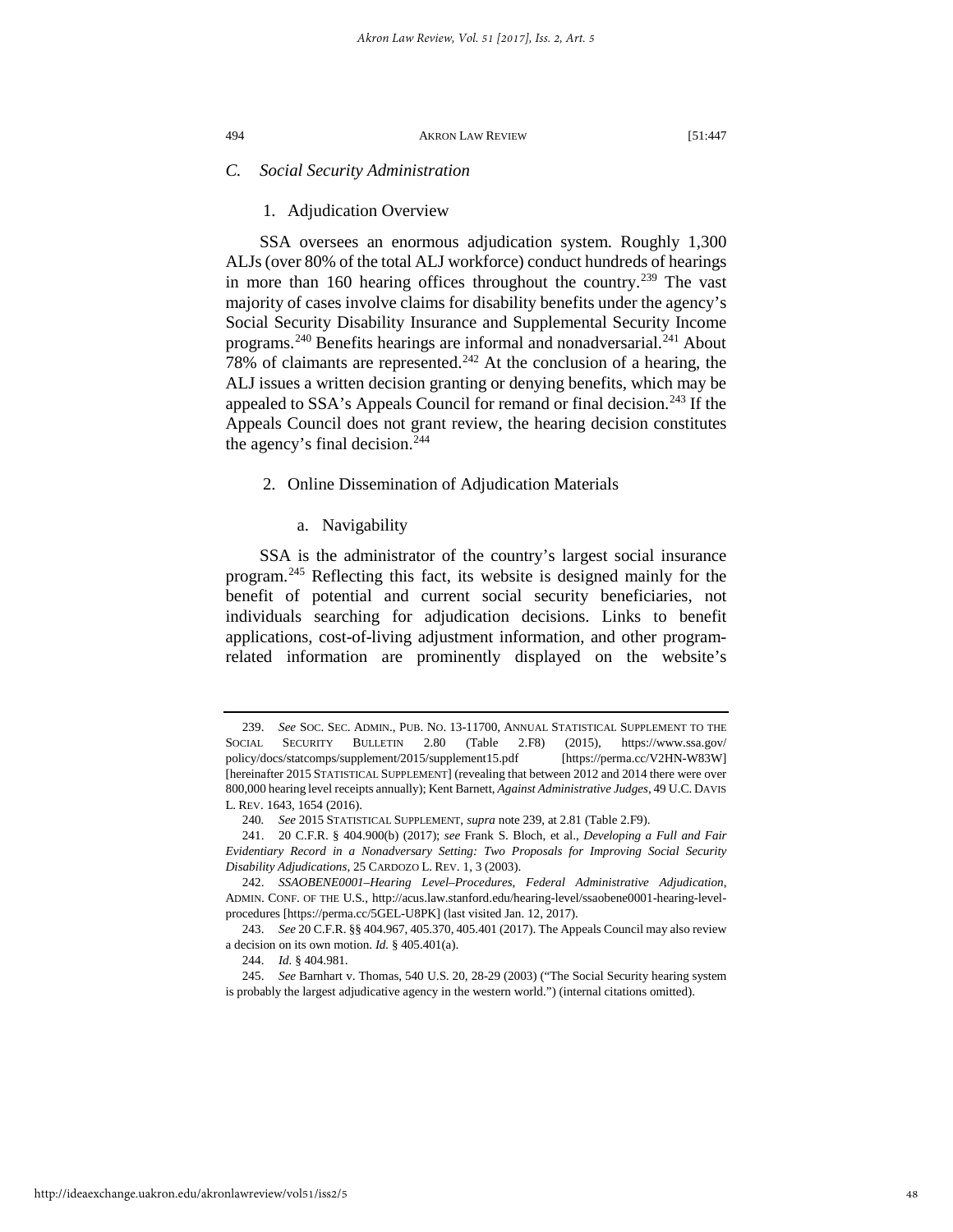homepage.<sup>[246](#page-49-0)</sup> No descriptively titled banner link directs the user to adjudication materials. While there are both a search engine and a sitemap on the homepage, neither tool is very helpful in locating adjudicatory materials unless the user knows the unique manner in which SSA adjudication decisions are disclosed.<sup>[247](#page-49-1)</sup>

SSA does not post copies of the original decisions of its ALJs and Appeals Council on its website. The agency's website is denoted in Table 1 as disclosing both first line and appellate decisions, however, because users can access copies of decisions from the website in the form of the agency's Social Security Rulings (SSRs).<sup>[248](#page-49-2)</sup> SSRs, which are issued under the authority of SSA's Commissioner and are binding on the agency, are based on or consist of different sources of law or policy, including selected ALJ and Appeals Council decisions the agency deems precedential.<sup>249</sup> Decisions are not available in any other format from the website.

SSRs can be reached in multiple ways. Perhaps the most direct route is through the menu on the website's homepage.<sup>[250](#page-49-4)</sup> Below "Research, Policy & Planning" on the menu screen are several links, one of which is entitled "Program Rules."<sup>251</sup> Clicking that link will take the user to the "Current Program Rules" page, which in turn offers a link to the "Rulings" page.[252](#page-49-6) The "Rulings" page contains comprehensive listings of the agency's SSRs and Acquiescence Rulings.<sup>[253](#page-49-7)</sup>

<span id="page-49-6"></span>252. *Current Program Rules*, SOC. SEC. ADMIN., https://www.ssa.gov/regulations/ [https://perma.cc/BV43-JLCU] (last visited Jan. 13, 2017).

<span id="page-49-7"></span>253. *Rulings*, SOC. SEC. ADMIN., https://www.ssa.gov/OP\_Home/rulings/rulings.html [https://perma.cc/M65D-3QU7] (last visited Jan. 13, 2017). Acquiescence Rulings provide guidance on how SSA will apply federal circuit court decisions that are at odds with the agency's national policies. *What are Acquiescence Rulings (ARs)?*, *Acquiescence Ruling Definition*, SOC. SEC. ADMIN., https://www.ssa.gov/regulations/def-ar.htm [https://perma.cc/BXL3-ANQG] (last visited Jan. 13, 2017). Rulings may also be found through the website's "FOIA Reading Room." *FOIA Reading Room*, *Freedom of Information Act (FOIA)*, SOC. SEC. ADMIN., https://www.ssa.gov/foia/readingroom.html [https://perma.cc/KC5V-CUTY] (last visited Jan. 14, 2017). From that page, users can access a link to the "Rulings" page nested beneath the heading

<span id="page-49-0"></span><sup>246.</sup> SOC. SEC. ADMIN., https://www.ssa.gov/ [https://perma.cc/D7PW-2CH9] (last visited Sept. 27, 2017).

<sup>247.</sup> *See supra* Part III.B.1.

<span id="page-49-2"></span><span id="page-49-1"></span><sup>248.</sup> *See Rulings*, SOC. SEC. ADMIN., https://www.ssa.gov/OP\_Home/rulings/rulings.html [https://perma.cc/V6DK-4JUZ] (last visited Jan. 11, 2017).

<span id="page-49-3"></span><sup>249. 20</sup> C.F.R. § 402.35(b)(1) (2017); *Preface*, *Rulings*, SOC. SEC. ADMIN., https://www.ssa.gov/OP\_Home/rulings/rulings-pref.html [https://perma.cc/7K2U-RQQ7] (last visited Jan. 11, 2017); *see, e.g.*, SSR 68-76a, Sections 216(i) and 22–Disability–Cessation of Disability, 20 C.F.R. § 404.1539(a) (rescinded 1975) (copy of Appeals Council decision); *see also* Lowry v. SSA, 2001 U.S. Dist. LEXIS 23474 (D. Ore. Aug. 29, 2001), at \*20.

<span id="page-49-4"></span><sup>250.</sup> SOC. SEC. ADMIN., https://www.ssa.gov [https://perma.cc/F2TP-LUKT] (last visited Oct. 7, 2017).

<span id="page-49-5"></span><sup>251.</sup> *Menu*, SOC. SEC. ADMIN., https://www.ssa.gov/site/menu/en/ [https://perma.cc/76Q9- 56LU] (last visited Jan. 13, 2017).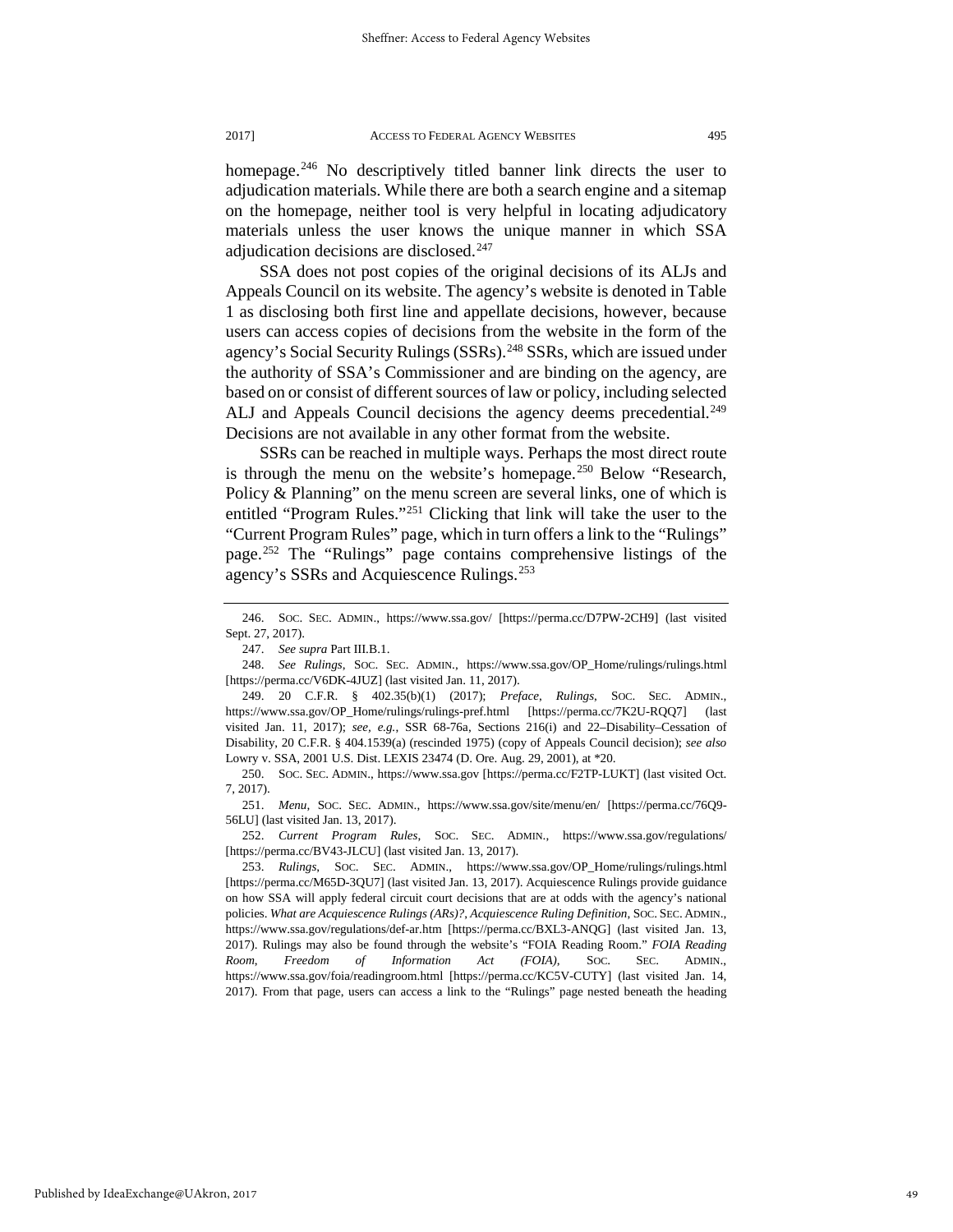SSRs can be accessed in several ways from the "Rulings" page. A table of contents divides SSRs into three categories: "Old Age and Survivor's Insurance," "Disability Insurance," and "Supplemental Security Income."<sup>[254](#page-50-0)</sup> Selecting a hyperlinked-section will direct users to a page containing further categorical divisions, which categories in turn lead to pages offering links to all relevant SSRs.<sup>[255](#page-50-1)</sup> Users may also locate SSRs through a cumulative index which discloses a list of rulings issued between 1960 and 2007 that are arranged alphabetically by subject matter,<sup>[256](#page-50-2)</sup> or through a "Finding Lists" link that allows users to view yearly listings of rulings; superseded, rescinded, or modified rulings; and rulings based on court cases.<sup>[257](#page-50-3)</sup>

#### b. Adjudication Materials

Only a small subset of SSRs qualify as adjudicatory materials for purposes of this study. SSRs may take many forms, based as they are on decisions of the Commissioner, opinions of the Office of General Counsel, policy interpretations, and federal court and administrative adjudication decisions.[258](#page-50-4) SSRs based on adjudicative decisions either consist of summaries of decisions or word-for-word copies.<sup>[259](#page-50-5)</sup> Only the latter are "adjudicatory decisions" for purposes of this study.

SSA does not publish all adjudicatory decisions as SSRs. Decisions selected for inclusion in an SSR are those the agency deems

<span id="page-50-0"></span><sup>&</sup>quot;Social Security Laws, Regulations, and Policies." *Id.*

<sup>254.</sup> *Social Security Rulings and Acquiescence Rulings Table of Contents*, *Rulings*, SOC. SEC. ADMIN., https://www.ssa.gov/OP\_Home/rulings/rulings-toc.html [https://perma.cc/Y32R-UNK5] (last visited Jan. 14, 2017).

<span id="page-50-1"></span><sup>255.</sup> *See, e.g.*, *Table of Contents*, *Old Age and Survivor's Insurance*, *Old Age Insurance Benefits*, SOC. SEC. ADMIN., https://www.ssa.gov/OP\_Home/rulings/oasi/03/SSR-OASI03toc.html [https://perma.cc/CD4H-HYAA] (last visited Jan. 14, 2017).

<span id="page-50-2"></span><sup>256.</sup> *Cumulative Index (1960-2007)*, *Rulings*, SOC. SEC. ADMIN., https://www.ssa.gov/OP\_Home/rulings/rulings-idx.html [https://perma.cc/9XQK-2VV9] (last visited Jan. 14, 2017).

<span id="page-50-3"></span><sup>257.</sup> *Finding Lists for Social Security Rulings and Acquiescence Rulings*, *Rulings*, SOC. SEC. ADMIN., https://www.ssa.gov/OP\_Home/rulings/rulings-find.html [https://perma.cc/5DZC-HK62] (last visited Jan. 14, 2017).

<span id="page-50-4"></span><sup>258.</sup> *Social Security Ruling Definition*, *Current Program Rules*, SOC. SEC. ADMIN., https://www.ssa.gov/OP\_Home/rulings/rulings-find.html [https://perma.cc/UU3F-W4E4] (last visited Jan. 14, 2017).

<span id="page-50-5"></span><sup>259.</sup> *See* OLD AGE AND SURVIVOR'S INSURANCE, SSR 83-42A: SECTION 202(A) (42 U.S.C. 402(A)) OLD-AGE INSURANCE BENEFITS—FIRST MONTH OF ENTITLEMENT, Soc. Sec. Admin., https://www.ssa.gov/OP\_Home/rulings/oasi/01/SSR83-42-oasi-01.html [https://perma.cc/NYP5- JSGU] (last visited Oct. 7, 2017) (summary); *SSR68-50A:* SECTIONS 216(I) AND 223.—DISABILITY— FAILURE OR REFUSAL TO SUBMIT TO CONSULTATIVE MEDICAL EXAMINATION, 20 CFR § 404.152 (rescinded 1984) (copy of decision).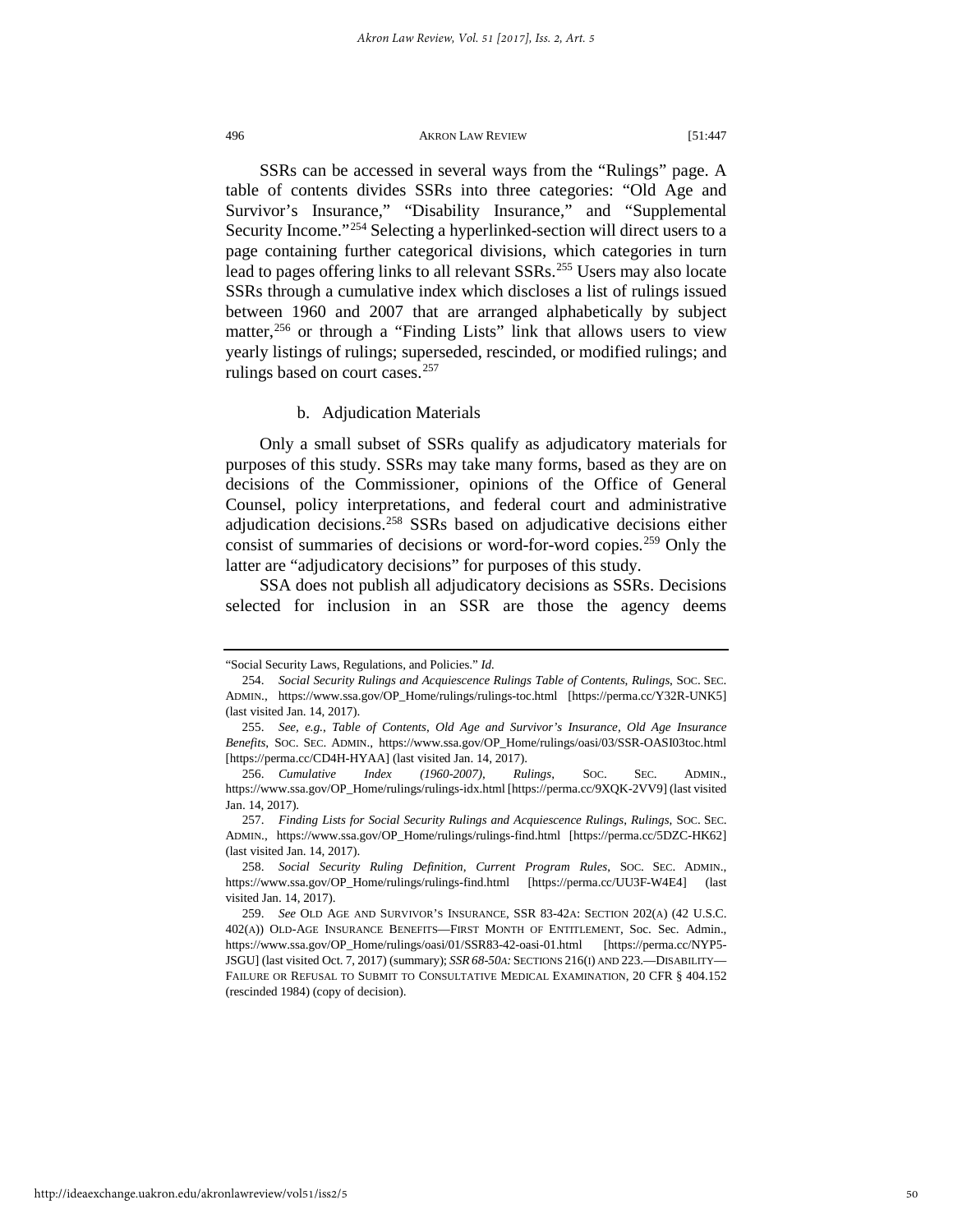precedential.<sup>[260](#page-51-0)</sup> SSA, therefore, complies with the prevailing interpretation of FOIA's proactive disclosure requirement,<sup>[261](#page-51-1)</sup> although not the expansive vision embodied by the other sources of federal law and policy discussed above.<sup>[262](#page-51-2)</sup> There are several potential reasons the agency only discloses a limited number of decisions on its website. FOIA Exemption 6, of course, authorizes SSA to withhold records that, if disclosed, "would constitute a clearly unwarranted invasion of personal privacy."[263](#page-51-3) In electing whether or not to withhold information, the agency "weigh[s] the foreseeable harm of invading a person's privacy against the public interest in disclosure."[264](#page-51-4) Perhaps SSA believes that, in the vast majority of cases, it would be too easy for someone to "piece together" the private information from a redacted decision.<sup>[265](#page-51-5)</sup>

Another possible reason for SSA's limited disclosure policy may lie in the nature of documents filed and issued in disability proceedings. Perhaps there are few distinguishable differences in the factual and legal backgrounds of cases to warrant disclosing all or a significant number of its decisions online. Most ALJ decisions are written with the assistance of the agency's Findings Integrated Templates (FIT).<sup>[266](#page-51-6)</sup> FIT, a measure designed to ensure the quality of ALJ decisions, provides ALJs with over 2,000 templates for purposes of composing their written decisions.<sup>[267](#page-51-7)</sup> The use of these templates results in the inclusion of some amount of generic language in decisions, perhaps lessening the value of many decisions from the perspective of transparency.<sup>[268](#page-51-8)</sup>

<sup>260.</sup> *See* Lowry v. SSA, 2001 U.S. Dist. LEXIS 23474 (D. Ore. Aug. 29, 2001), at \*20.

<span id="page-51-1"></span><span id="page-51-0"></span><sup>261.</sup> *See* PROACTIVE DISCLOSURES, *supra* note 41, at 16; *see also* Gilhooley, *supra* note 48, at 62 nn.53-54, 83.

<sup>262.</sup> *See supra* Part I.B.1–5.

<span id="page-51-3"></span><span id="page-51-2"></span><sup>263. 5</sup> U.S.C. § 552(b)(6) (2016); *see* 20 C.F.R. § 402.100(a) (2017) ("We may withhold records about individuals if disclosure would constitute a clearly unwarranted invasion of their personal privacy.")

<sup>264. 20</sup> C.F.R. § 402.100(b) (2017).

<span id="page-51-5"></span><span id="page-51-4"></span><sup>265.</sup> *See id.* ("[I]n our evaluation of requests for records we attempt to guard against the release of information that might involve a violation of personal privacy because of a requester being able to 'read between the lines' or piece together items that would constitute information that normally would be exempt from mandatory disclosure under Exemption Six."). That the agency accords a deep level of respect to individuals' privacy interests is evidenced by the fact that disability hearings are closed to the public. *See* Daniel F. Solomon, *Save the Social Security Disability Trust Fund! And Reduce SSI Exposure to the General Fund*, 36 NAT'L ASS'N ADMIN. L. JUDICIARY 142, 221-22 (2016) ("[Disability] hearings . . . are not public because [SSA] is overly concerned with the Privacy Act of 1974.").

<span id="page-51-6"></span><sup>266.</sup> *See generally* OFFICE OF THE INSPECTOR GEN., SOC. SEC. ADMIN., A-02-09-19068, OFFICE OF DISABILITY ADJUDICATION & REVIEW, DECISION-WRITING PROC., AUDIT REPORT, (2010).

<span id="page-51-8"></span><span id="page-51-7"></span><sup>267</sup>*. Id.* at 2; *see* JONAH GELBACH & DAVID MARCUS, A STUDY OF SOCIAL SECURITY LITIGATION IN THE FEDERAL COURTS 27 (2016) (report to the Admin. Conf. of the U.S.).

<sup>268.</sup> GELBACH & MARCUS, *supra* note 267, at 27.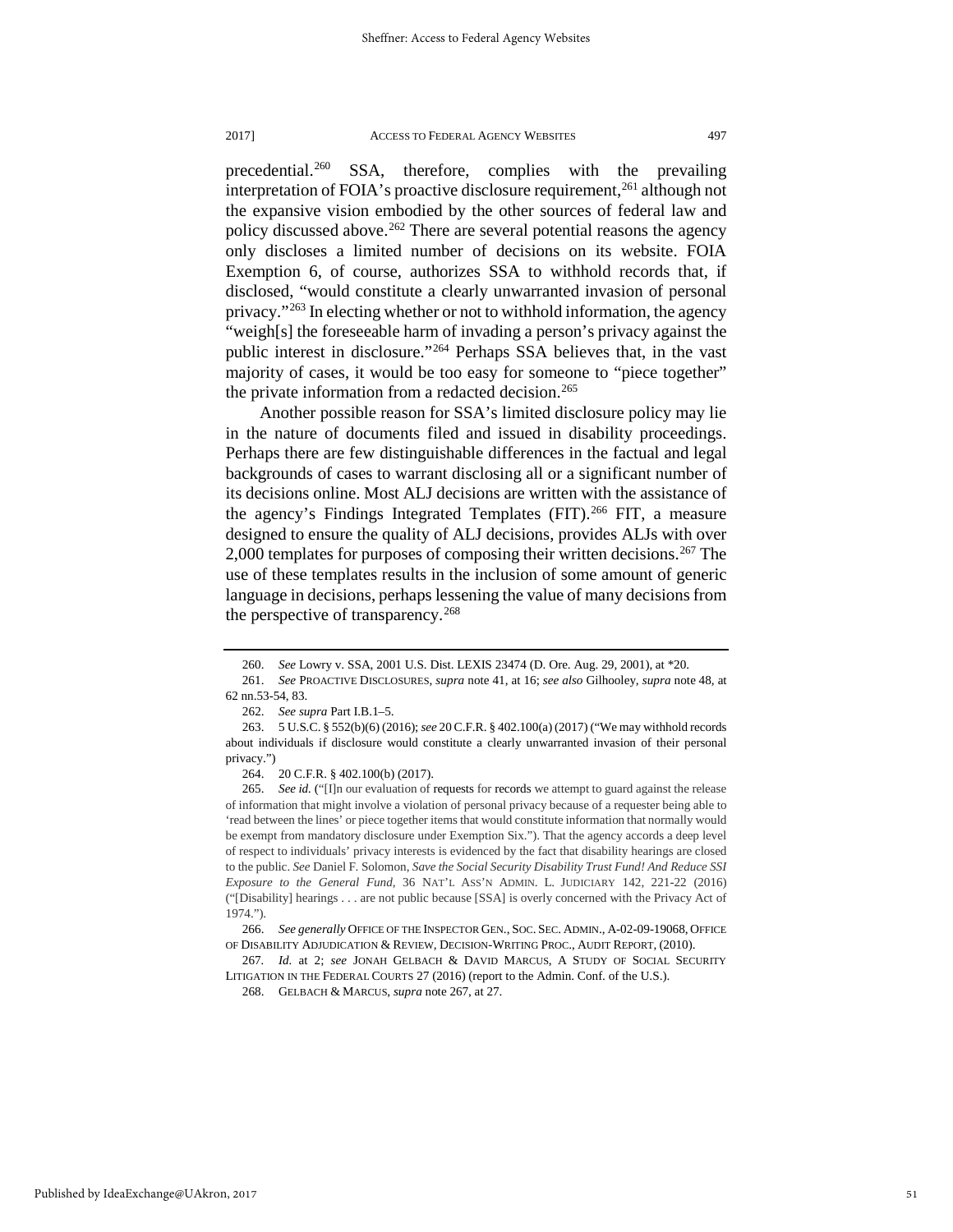Of course, SSA's policy is also likely informed by the number of decisions it issues. In the Supreme Court's estimation, "[t]he Social Security hearing system is probably the largest adjudicative agency in the western world."<sup>[269](#page-52-0)</sup> Millions of individuals apply for social security benefits each year.<sup>270</sup> Between fiscal year 2011 and 2014, SSA ALJs issued between 680,963 and 820,848 decisions annually, with each ALJ issuing on average between 43 and 50 dispositions each month.<sup>[271](#page-52-2)</sup> Disclosing all or significantly all decisions, therefore, may be viewed as too burdensome by the agency.

Additionally, SSA does not disclose supporting adjudication materials on its website. This may be for the same or additional reasons that it does not disclose all of its ALJ and Appeals Council decisions.<sup>[272](#page-52-3)</sup>

\*\*\*

In sum, FTC, FMSHRC, and SSA's websites each represent different points along the continuum of comprehensiveness and navigability that was revealed during the study. FTC's website offers ordinary and sophisticated users alike a variety of ways to locate adjudication materials with its advanced search features and informative sitemap. Posting far more than the "final opinions . . . [and] orders" that FOIA requires be made available online,<sup>[273](#page-52-4)</sup> FTC disseminates all or nearly all ALJ and Commission decisions and supporting adjudicatory materials on its website. In this way, the agency satisfies the transparency and accountability aspirations of the FRA, PRA, OMB Circular A-130, E-Government Act of 2002, and President Obama's Open Government and FOIA Memoranda. That materials are accessible from one easy-to-locate adjudication section, grouped together by docket, and amenable to easy discovery through filtering and advanced search options further establishes FTC's online disclosure practices as worthy of replication by

<span id="page-52-4"></span>273. 5 U.S.C. § 552(a)(2)(A) (2016).

<sup>269.</sup> Barnhart v. Thomas, 540 U.S. 20, 28-29 (2003) (internal citations omitted).

<span id="page-52-1"></span><span id="page-52-0"></span><sup>270.</sup> In 2015, claimants filed 2.7 million benefits applications. SOC. SEC. ADMIN., FY 2017 BUDGET OVERVIEW 11 (2016), https://www.ssa.gov/budget/FY17Files/2017BO.pdf [https://perma.cc/W4D3-F2K2].

<sup>271. 2015</sup> STATISTICAL SUPPLEMENT, *supra* note 239, at 2.81 (Table 2.F9), 2.80 (Table 2.F8).

<span id="page-52-3"></span><span id="page-52-2"></span><sup>272.</sup> The agency does not specify the records claimants must file with ALJs. *See* HAROLD J. KRENT & SCOTT MORRIS, ACHIEVING GREATER CONSISTENCY IN SOCIAL SECURITY DISABILITY ADJUDICATION: AN EMPIRICAL STUDY AND SUGGESTED REFORMS 35 (Apr. 3, 2013) (report to the Admin. Conf. of the U.S.). The Administrative Conference recommended that SSA require claimants' representatives (and permit self-represented claimants) to submit standardized pre-hearing briefs at the hearing stage in Administrative Conference Recommendation 2013-1, Improving Consistency in Social Security Disability Adjudications, 78 Fed. Reg. 41,352 (July 10, 2013).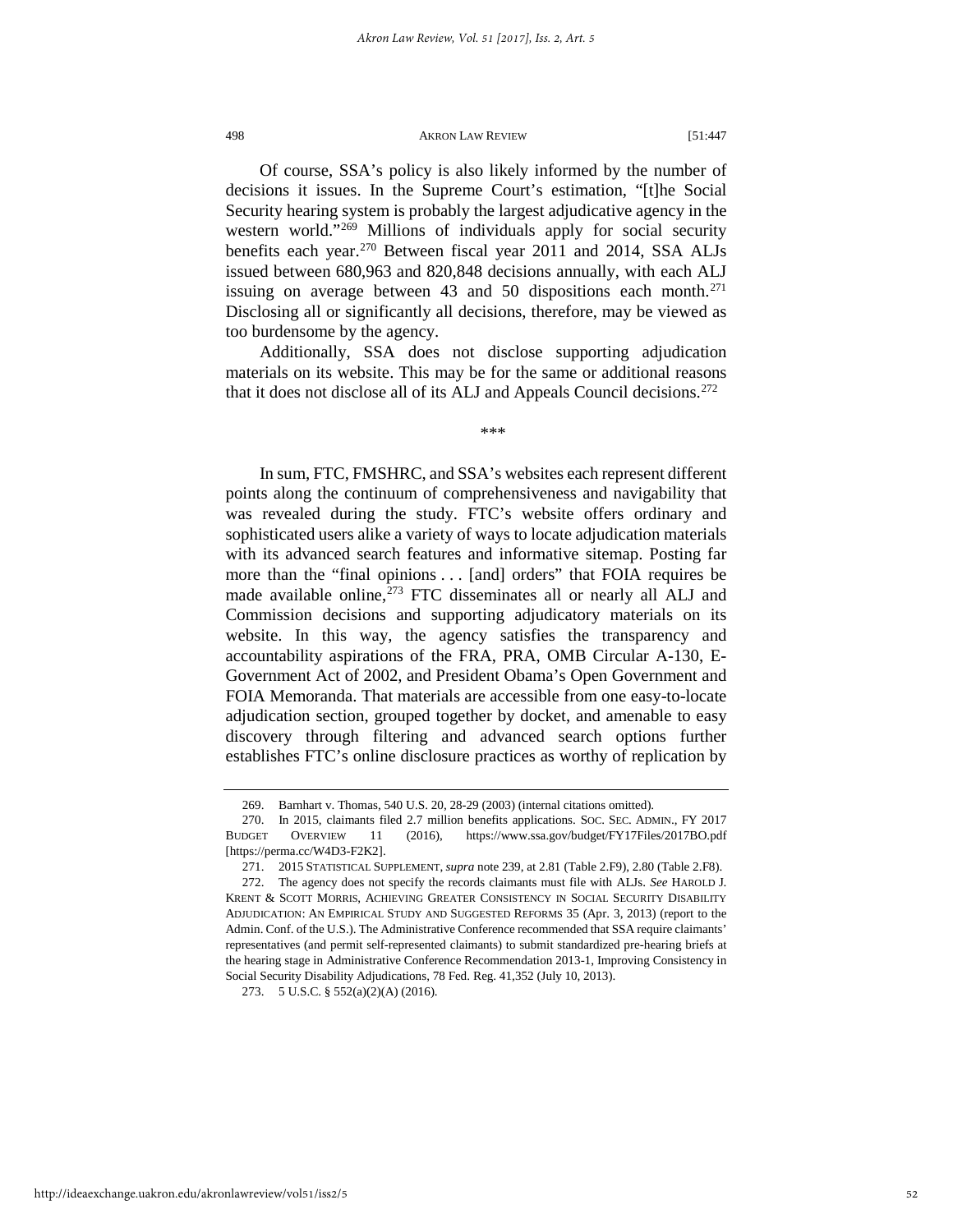agencies with the justification and abilities, financial or otherwise, to do so.

FMSHRC's website also houses the agency's decisions in a single, easy-to-locate adjudication section.<sup>[274](#page-53-0)</sup> With a search engine on the homepage that, in its simplicity and effectiveness, allows users to easily focus their searches on either ALJ or Commission decisions, the website is highly navigable. Although the website does not disclose supporting adjudication materials, its orderly and navigable collections of decades' worth of ALJ and Commission decisions render it both FOIA-compliant and relatively robust.

SSA's website discloses a select number of decisions that the agency deems precedential.<sup>275</sup> The manner in which decisions are disclosed within SSRs—does not lend itself to easy navigation by a user unaware of this arrangement. Further, the website does not disclose any supporting adjudication materials. Therefore, while the website is seemingly in compliance with FOIA's proactive disclosure requirement, it is not as comprehensive as FTC or FMSHRC's websites.

#### VI. RECOMMENDATIONS

The following recommendations are based on observations formed from my examination of the practices of the 24 websites surveyed as part of this study, particularly the case study websites discussed in Part IV. These recommendations are presented with the knowledge that all agencies are subject to unique programming, stakeholder, and financial constraints, and that the distinctiveness of agencies' adjudicative schemes limits the development of workable standardized practices. The recommendations, however, have been designed to encourage agencies to increase access to adjudication materials consistent with the objectives of FOIA and other relevant federal laws and policies, and thereby are hopefully of use to agencies interested in increasing the accessibility of adjudication materials on their websites and improving their disclosure practices. The recommendations are intended to be modest, and I believe they can be implemented at minimal cost to the agencies. In any event, any costs incurred would hopefully be accompanied by any number of offsetting benefits.

The following recommendations were formed from my examination of a comparative handful of agency websites. Many of the websites

<span id="page-53-1"></span><span id="page-53-0"></span><sup>274.</sup> *Decisions*, FED. MINE SAFETY & HEALTH REVIEW COMM'N, https://www.fmshrc.gov/decisions [https://perma.cc/NE68-7WVT] (last visited Oct. 7, 2017).

<sup>275.</sup> *See* Lowry v. SSA, 2001 U.S. Dist. LEXIS 23474 (D. Ore. Aug. 29, 2001), at \*20.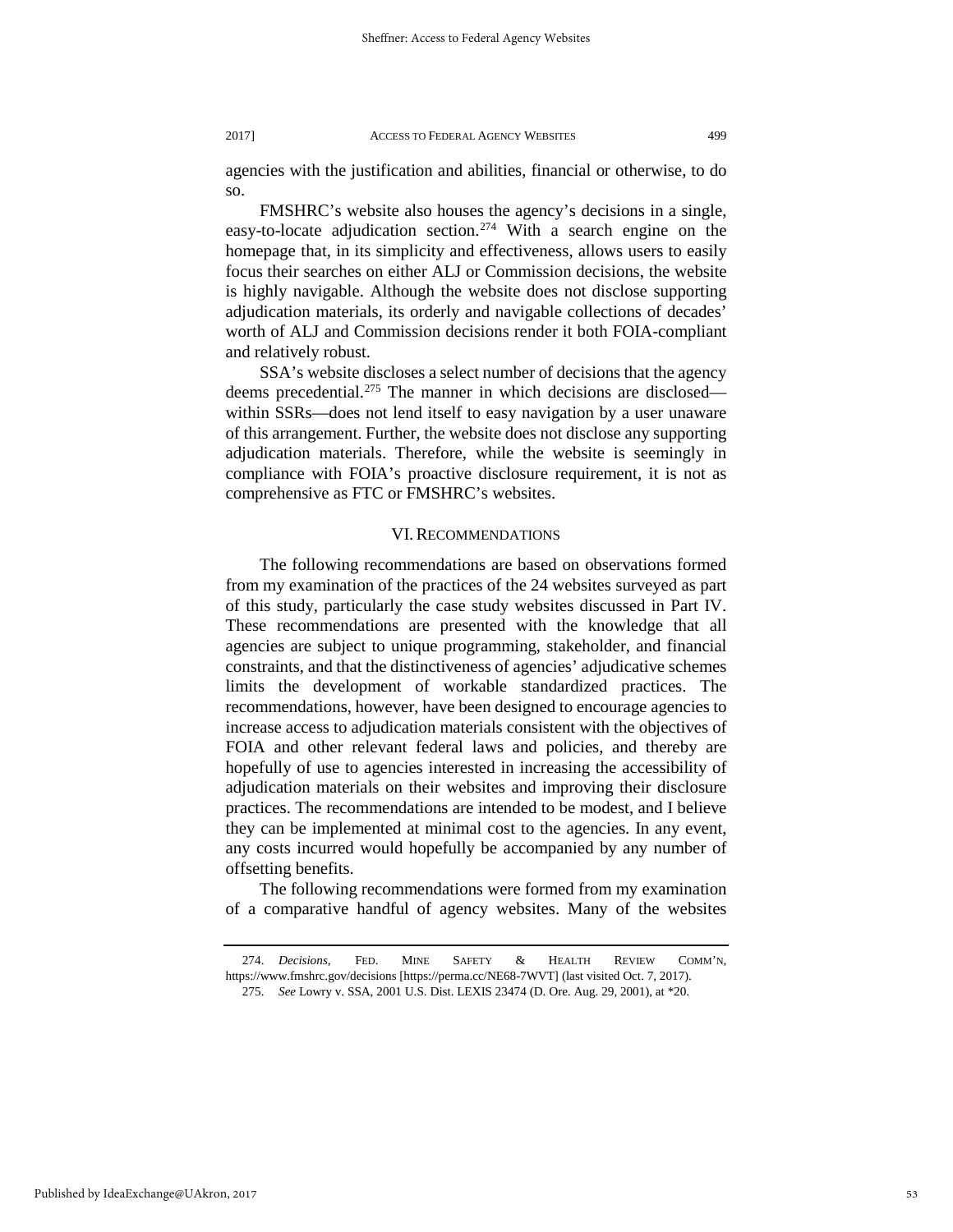already comply with some or all of the recommendations, and surely other websites I did not survey do as well. These recommendations, therefore, are directed at those agencies that do not already engage in any or some of the recommended practices and that wish to improve their online disclosure practices and increase the accessibility of their adjudication materials.

*Recommendation 1. Agencies should consider maintaining hyperlinks on their websites to copies of all decisions and supporting records issued and filed in adjudication proceedings.*

One of the reasons the Attorney General interpreted §  $552(a)(2)(A)^{276}$  $552(a)(2)(A)^{276}$  $552(a)(2)(A)^{276}$  as applicable only to precedential decisions was the belief that maintaining copies of every decision in physical reading rooms would be impracticable.<sup>[277](#page-54-1)</sup> The Internet, however, has made it easier than ever before for agencies to maintain vast libraries of data and records, though, of course, it is not costless. Together, precedential decisions, nonprecedential decisions, pleadings, briefs, motions, and other adjudication materials offer a more complete picture of agency processes than one can find through resort to precedential decisions alone. Posting all adjudication records issued and filed in formal and semi-formal proceedings online would therefore further FOIA's policy in favor of eliminating secret agency law, as well as the transparency aspirations of the FRA, PRA, OMB Circular A-130, E-Government Act, and the open government and FOIA policies established by the Obama Administration.

This study has revealed that it may be possible for agencies, no matter their size or policy-making preference or practice, to disclose all first line orders, appellate opinions, and supporting adjudication materials issued and filed in formal and semi-formal proceedings. But every agency is subject to unique circumstances and constraints, and this study does not presume to suggest that all agencies are able to or should replicate, for

<span id="page-54-0"></span><sup>276.</sup> The FRA, as discussed in Part I.B.2, *supra*, requires that agencies disclose certain materials online ("records of general interest or use to the public that are appropriate for public disclosure"), which could include adjudication materials. Because §  $552(a)(2)(A)$  is the only statutory provision that requires agencies to disclose specific adjudication materials online ("final opinions . . . [and] orders"), however, that provision is held out as the base online disclosure requirement for purposes of this recommendation. Agencies should, of course, heed the FRA and any other laws relevant to online disclosure when formulating and implementing their disclosure policies. For this very reason, Recommendation 1 advises agencies to consider "other legal requirements" in determining which adjudicatory materials to disclose.

<span id="page-54-1"></span><sup>277.</sup> *See* MEMORANDUM ON THE PUBLIC INFORMATION SECTION OF THE APA, *supra* note 46, at 15.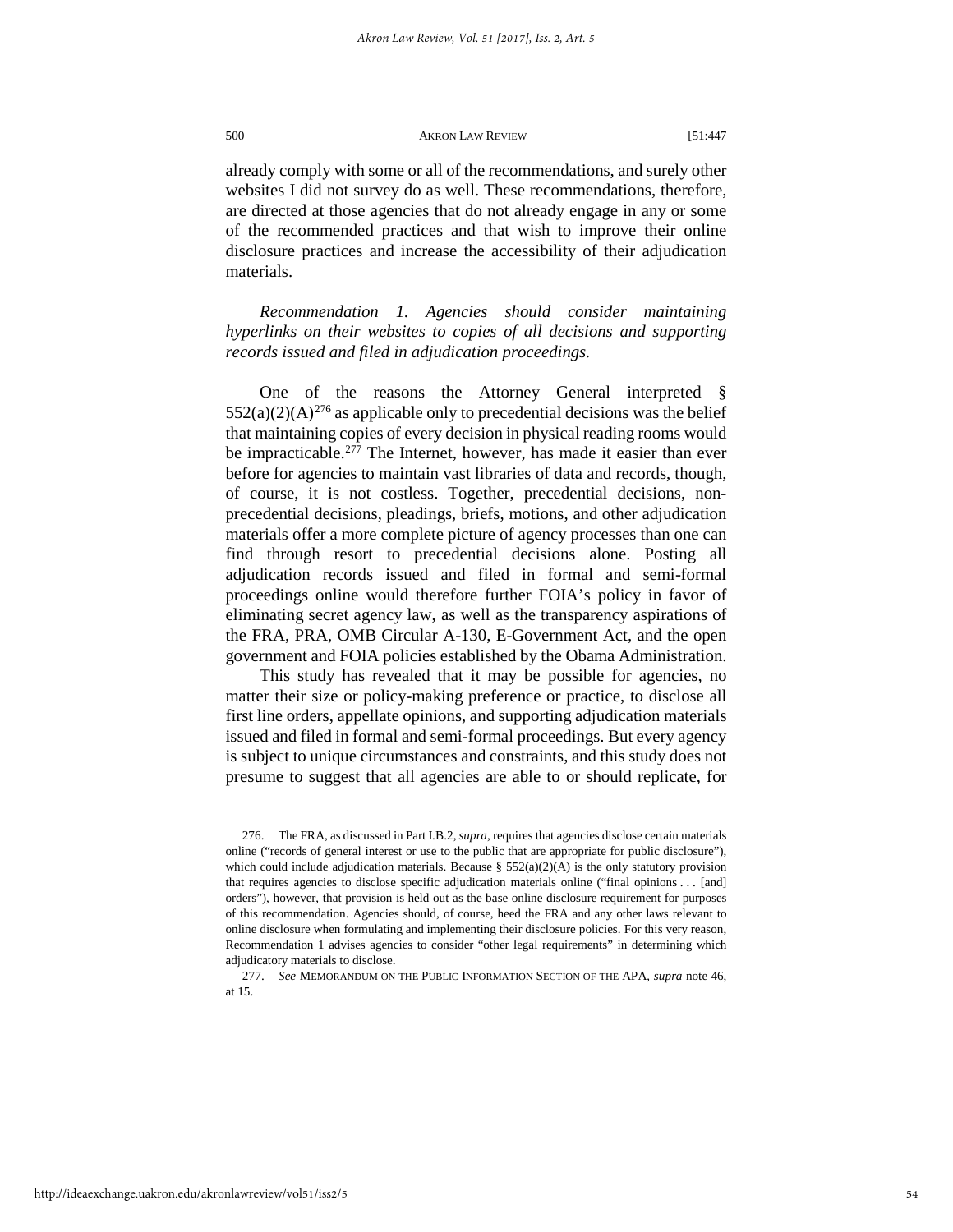example, FTC's disclosure practices. Therefore, when determining whether to disclose adjudication materials in excess of FOIA's requirements, agencies should take into account: (a) the interests of the public and relevant stakeholders in gaining insight into the internal processes of the agency; (b) the costs to the agency in disclosing adjudication materials in excess of FOIA's requirements; (c) any offsetting benefits the agency may realize in disclosing the same; (d) the privacy interests of individuals and entities that are the subject of adjudication materials; and (e) any other relevant considerations, such as other legal requirements or agency-specific adjudicatory practices.

The interests of the public and relevant stakeholders in gaining insight into the internal processes of agencies should be construed broadly, and there should be a presumption in favor of disclosure. In assessing these interests, agencies should consider the degree to which disclosing adjudicatory records in excess of FOIA's requirements would promote greater transparency and public-stakeholder trust, as well as the likelihood that such disclosure would decrease the number of FOIA requests the agency would otherwise receive.

Whether to disclose discrete decisions or supporting records may involve a generally informal consideration of costs and benefits, measured in terms of time, money, or any other realizable expense or benefit. On a more global level, in evaluating the costs and benefits of maintaining comprehensive or near-comprehensive dockets of decisions and supporting materials, each agency may wish to take into account several considerations, such as current and possible future staffing needs, whether its website is managed internally or by an outside contractor, the number of records generally issued and filed in its adjudicative proceedings, and the interests of relevant stakeholders.

Agencies must, of course, comply with relevant privacy laws and regulations. Whether a record can be sufficiently redacted such that the individual or entity that is the subject of the material cannot be associated with the proceedings, while also shedding light into the internal processes and procedures of the agency, will factor into the decision to disclose the record in redacted form or not. If this balance cannot be achieved, of course, the record must not be disclosed.

Lastly, agencies may consider any other relevant factors in determining whether to disclose adjudication materials beyond FOIA's limited ambit. Such factors may include the nature of the agency's adjudicative proceedings and any additional, relevant governing legal requirements.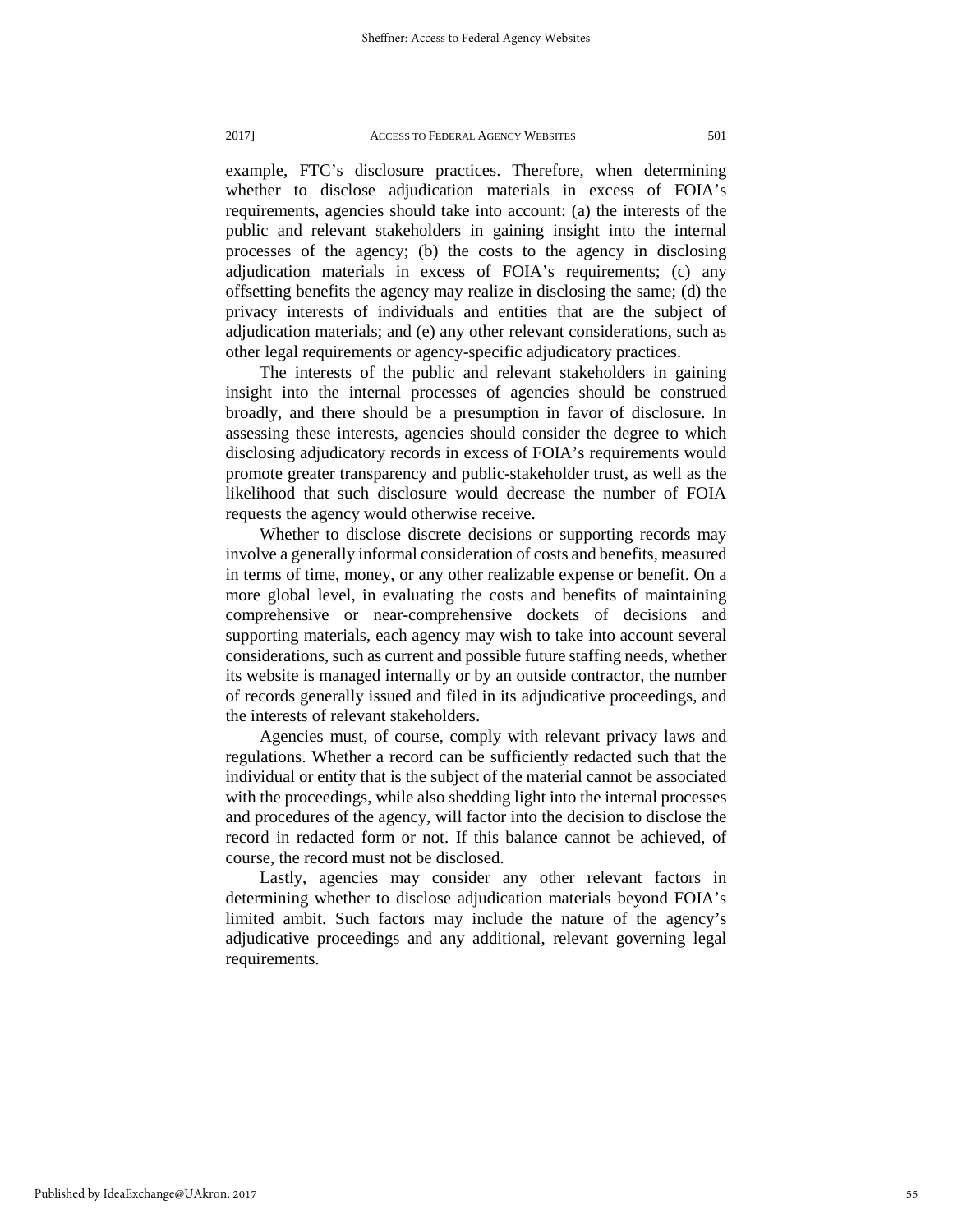*Recommendation 2. Agencies that adjudicate large volumes of cases that do not vary considerably in terms of their factual contexts or the legal analyses employed in their dispositions should consider disclosing materials from representative examples of cases on their websites.*

Some adjudication schemes involve the resolution of large volumes of cases that do not vary considerably in terms of their factual backgrounds or the legal analyses employed in their dispositions. In such instances, disclosing all or nearly all decisions or supporting records may potentially impose financial and other burdens on an agency, while ultimately doing little to increase transparency. Recall that SSA ALJs collectively issue hundreds of thousands of decisions annually, the vast majority of which resolve claims for disability benefits. It is likely that a high degree of factual and legal similarities exist among many of these cases, such that insight into SSA's disability laws and procedures would not be furthered by a policy of maximal or near-maximal disclosure, but would, instead, merely impose additional expenses and other costs on the agency. In such narrowly focused, mass adjudicative contexts, agencies should consider disclosing online only those decisions and supporting adjudication materials that represent the various types of factual scenarios and legal examinations associated with cases they adjudicate.

*Recommendation 3. Agencies that choose to post all or nearly all decisions and supporting materials filed in adjudicative proceedings should consider grouping such records together within individual docket pages.* 

The websites surveyed that posted all or nearly all adjudication decisions and supporting adjudication materials allowed users to view such materials together in individual docket pages. The basic scheme did not appear to vary much across the different websites. Clicking on a hyperlinked name of a case would direct the user to a page containing PDF copies of all or all relevant orders, opinions, briefs, motions, pleadings, and other materials filed or issued in a case. Additional inclusions, such as service notations or other procedural or case-specific information, helped provide a fuller picture of the case. By allowing users to easily view the materials filed within each case, agencies enhance the value of disclosing adjudication materials from the standpoint of transparency.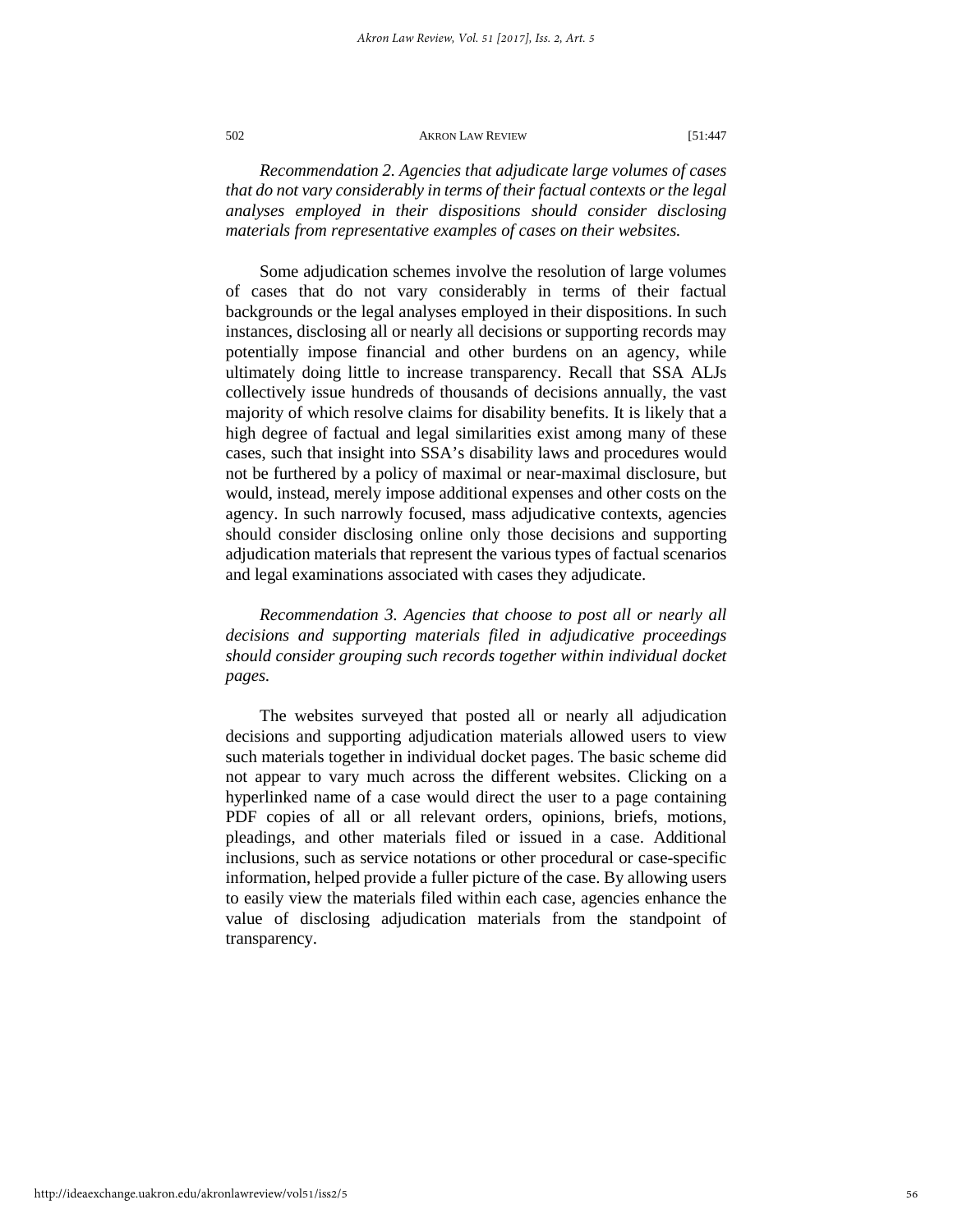*Recommendation 4. Agencies should endeavor to ensure that visitors to their websites are able to easily locate adjudication materials by displaying hyperlinks to agency adjudication sections in easily accessible locations on the website's homepage, as well as by maintaining a search engine and a site map or index, or both, on or locatable from the homepage.* 

The survey demonstrated that adjudication materials were easiest to access on websites that displayed visible, descriptively-titled hyperlinks to adjudication sections. Titles such as "Decisions," "Documents and Proceedings," "Enforcement," and "Case Information" specifically allude to adjudication, notifying the user that adjudication materials may be but a click away. The location of such a link is, of course, constrained by the four corners of the website's homepage. Most agencies display links to adjudication sections on the banner, although agencies like BVA and CRB display them on the side.<sup>[278](#page-57-0)</sup> No matter where they are maintained, agencies should ensure that their primary gateways to adjudication materials are easy to locate.

Additionally, search engines were found to be useful tools for locating adjudicatory materials generally, as well as for locating specific materials provided that a user entered search terms particular to an identifiable record. In this way, search engines are a helpful resource for average, as well as more advanced, website visitors.

The study also revealed that site maps and indexes were helpful in locating websites' adjudication sections. Site maps, accessible from links on the homepage or located at the bottom of the homepage, were more common with the websites surveyed. Indexes, although less common, were equally effective in providing an easy pathway to adjudication materials. Whether an index was organized by topic or alphabetically made no discernible difference as far as locating adjudication materials was concerned. Therefore, agencies should consider maintaining one or both of these tools on or locatable from their website's homepage.

*Recommendation 5. Agencies should endeavor to simplify the user's search for adjudication materials by offering relevant filtering and advanced search options in conjunction with their websites' main search engines that allow users to identify with greater detail the records or types of records for which they are looking.*

<span id="page-57-0"></span><sup>278.</sup> *See Copyright Royalty Board*, LIBRARY OF CONG., https://www.loc.gov/crb/ [https://perma.cc/7BHZ-QRZF] (last visited Jan. 19, 2017).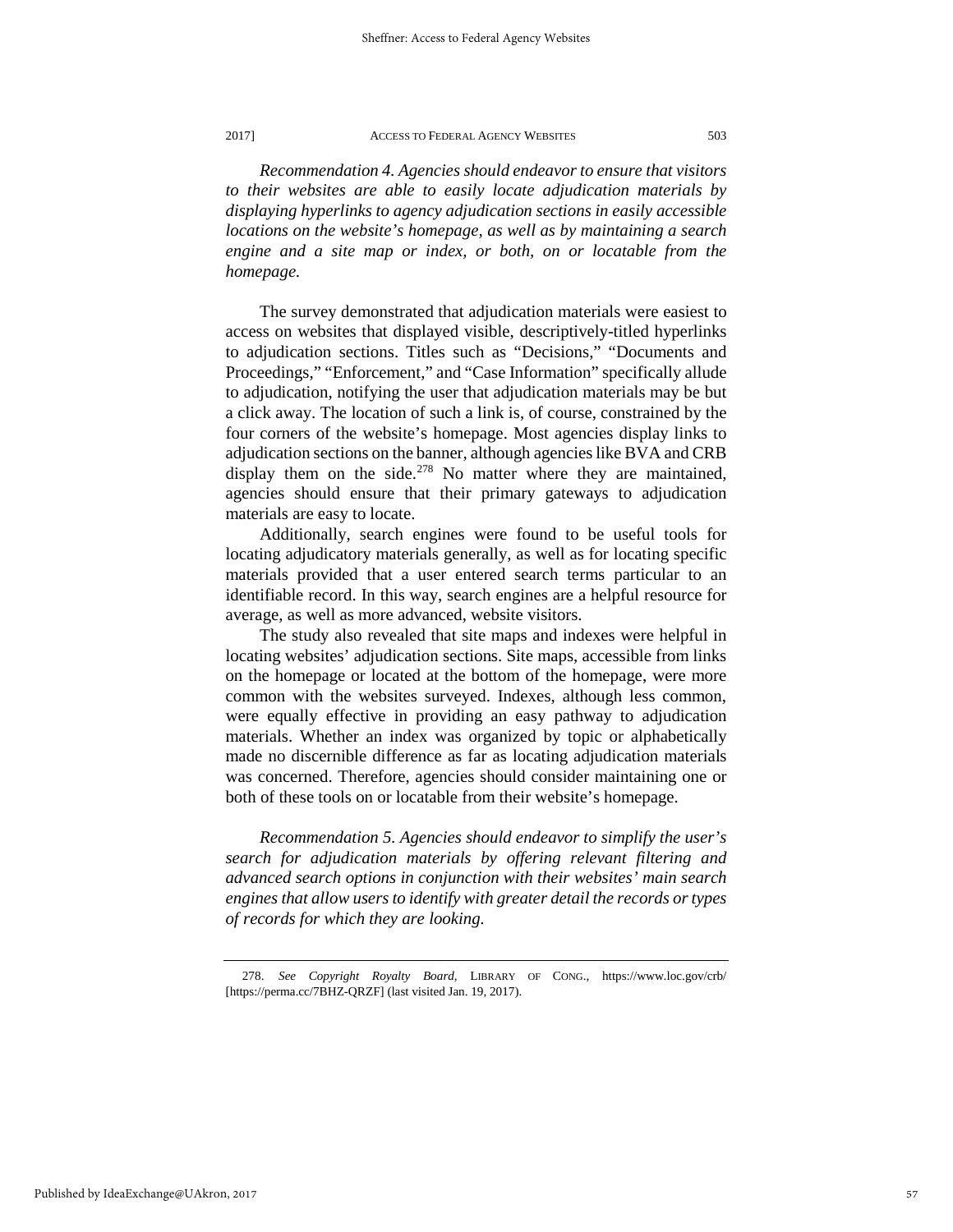In order to simplify users' searches for adjudicatory materials and to give advanced users more options for narrowing and refining their searches, website search engines should offer filtering and other advanced search options relevant to adjudication. General advanced search options that, for example, allow users to search by specific words or phrases or by date, are useful, and are likely offered by most agencies' search engines. Adjudication-specific options, however, allow for more efficient and productive searches. Agencies should therefore offer adjudicationspecific filtering and other advanced search options in order to ease users' access to adjudication materials.

The kinds of adjudication-specific options offered would necessarily be dictated by the agency's programmatic and adjudicatory idiosyncrasies, the level of emphasis the agency places on adjudication to create law and policy, and the size of the agency's adjudication output. NLRB, for instance, crafts policy almost entirely through adjudication. As a relatively large agency with an extensive adjudication docket, the filtering options offered by its main search engine reflect its adjudicationcentric program. Users may search specifically for "case documents," "cases" (which brings up links to docket pages), or both. Additional filters allow users to narrow by the two types of administrative cases NRLB adjudicates (unfair labor practice cases and "representation" cases), as well as by type of document (e.g., Board decisions, ALJ decisions) and status (open or closed). $279$ 

FMSHRC engages solely in adjudication to achieve its mission. The available adjudication-specific filtering options offered by its main search engine reflect its focused jurisdiction, as well as the fact that it does not disclose supporting adjudicatory materials. As explained above in Part IV.B, upon entering a search in the website's search engine, users encounter four filtering options. Two of these options are adjudicationspecific—"Commission Decisions" and "ALJ Decisions"—allowing the user to narrow his search broadly by type of document.<sup>[280](#page-58-1)</sup> Agencies with similar disclosure practices and singular foci should consider offering similar options.

Many agencies engage, to varying degrees, in various policymaking activities in addition to adjudication. These agencies may be unable to

<span id="page-58-0"></span><sup>279.</sup> *See Search*, NAT'L LABOR RELATIONS BD., https://www.nlrb.gov/search/all/Search [https://perma.cc/QK7L-CZM3] (last visited Jan. 19, 2017).

<span id="page-58-1"></span><sup>280.</sup> *See Search Results*, FED. MINE SAFETY & HEALTH REVIEW COMM'N, https://search.usa.gov/search?query=&submit.x=12&submit.y=17&submit=Send&affiliate=fmshrc [https://perma.cc/S883-GMR9] (last visited Jan. 19, 2017).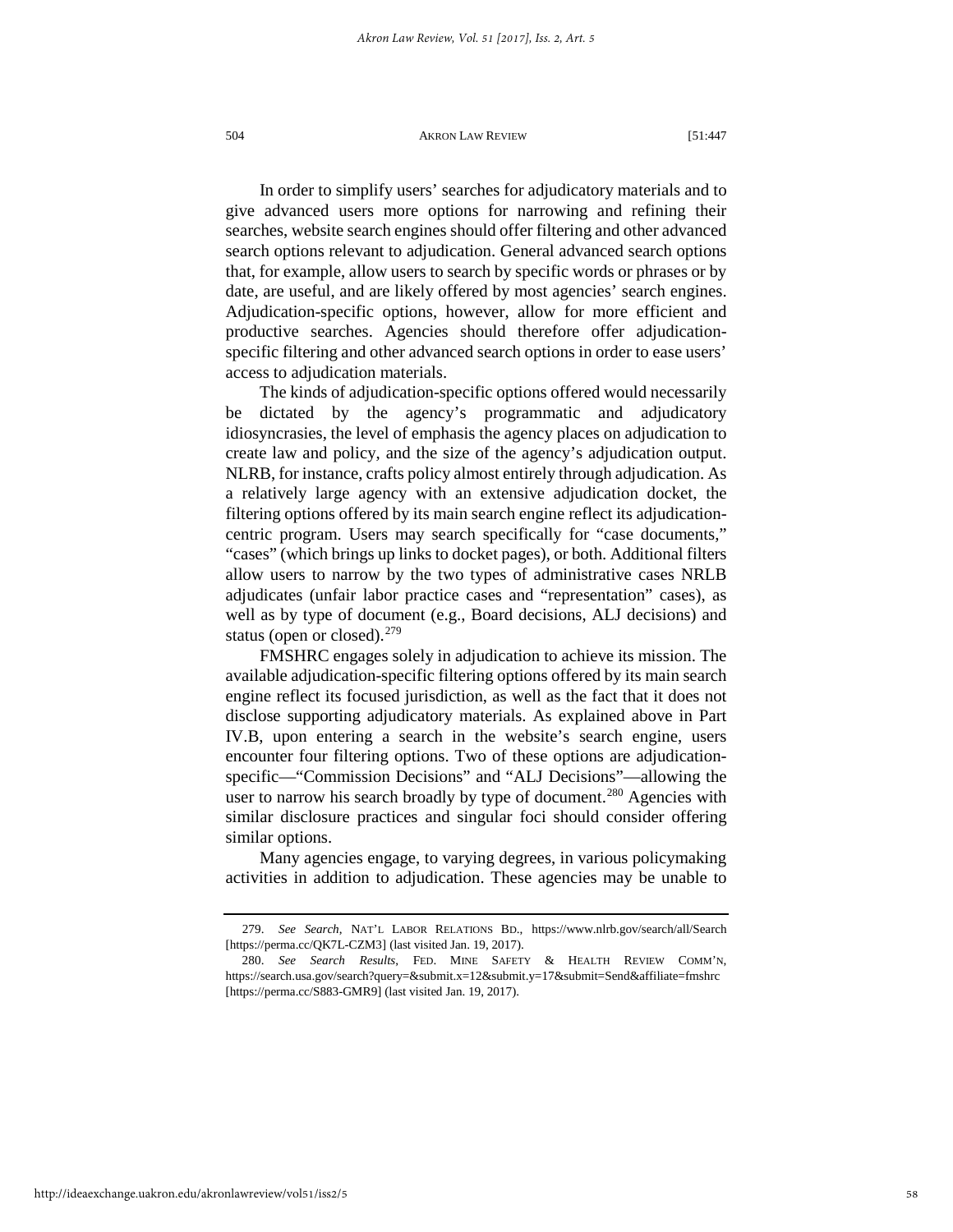offer search engines with adjudication-specific options that are as complex as NLRB's or as simple as FMSHRC's. FTC's rules, advisory opinions, guidance documents, blog posts, and press releases, for instance, are repositories of important information that should not be sidelined in favor of adjudication materials. The agency acknowledges this by offering filtering options that are relevant to all of its important activities, including adjudication.[281](#page-59-0)

*Recommendation 6. Agencies should consider offering general and advanced search and filtering options within the sections of their websites that disclose adjudication materials.*

The study revealed a variety of methods by which visitors are able to search for materials within agencies' adjudication sections. (Such methods are in contrast to the search engines located on websites' homepages and related features that are the subject of Recommendation 5.) Most websites allowed users to filter or sort decisions by date or name or some other similar category, and most also offered a search engine within their adjudication section. As with advanced search options offered in conjunction with a website's main search engine (see Recommendation 5), the types of search options agencies are able to offer within their specific adjudication sections are dependent on many factors unique to each agency. That said, in addition to including general search options and a search engine in their websites' adjudication sections, agencies should consider offering adjudication-specific options, too, such as those that allow users to sort, narrow, or filter by record type (e.g., orders, opinions, briefs, motions), action or case type, docket number, and the parties.

FMSHRC offers a helpful model, although other agencies may require more or fewer options, consistent with their needs and constraints. Recall that within FMSHRC's "Review Commission Decision" page, users may use the search engine specific to that page to search within the decisional library. Additionally, more sophisticated or knowledgeable users may utilize optional filters beneath the search engine to narrow their search by type of record (order or decision), the parties, docket number, and start and end dates.<sup>[282](#page-59-1)</sup> These simple yet effective features allow users to locate materials with specificity, an invaluable asset when one is faced

<span id="page-59-0"></span><sup>281.</sup> *See Search FTC*, FED. TRADE COMM'N, https://www.ftc.gov/search/site [https://perma.cc/PA5V-7VG3] (last visited Jan. 20, 2017).

<span id="page-59-1"></span><sup>282.</sup> *See Review Commission Decisions*, *Decisions*, FED. MINE SAFETY & HEALTH REVIEW COMM'N, https://www.fmshrc.gov/decisions/commission [https://perma.cc/PA5X-SK94] (last visited Jan. 20, 2017).